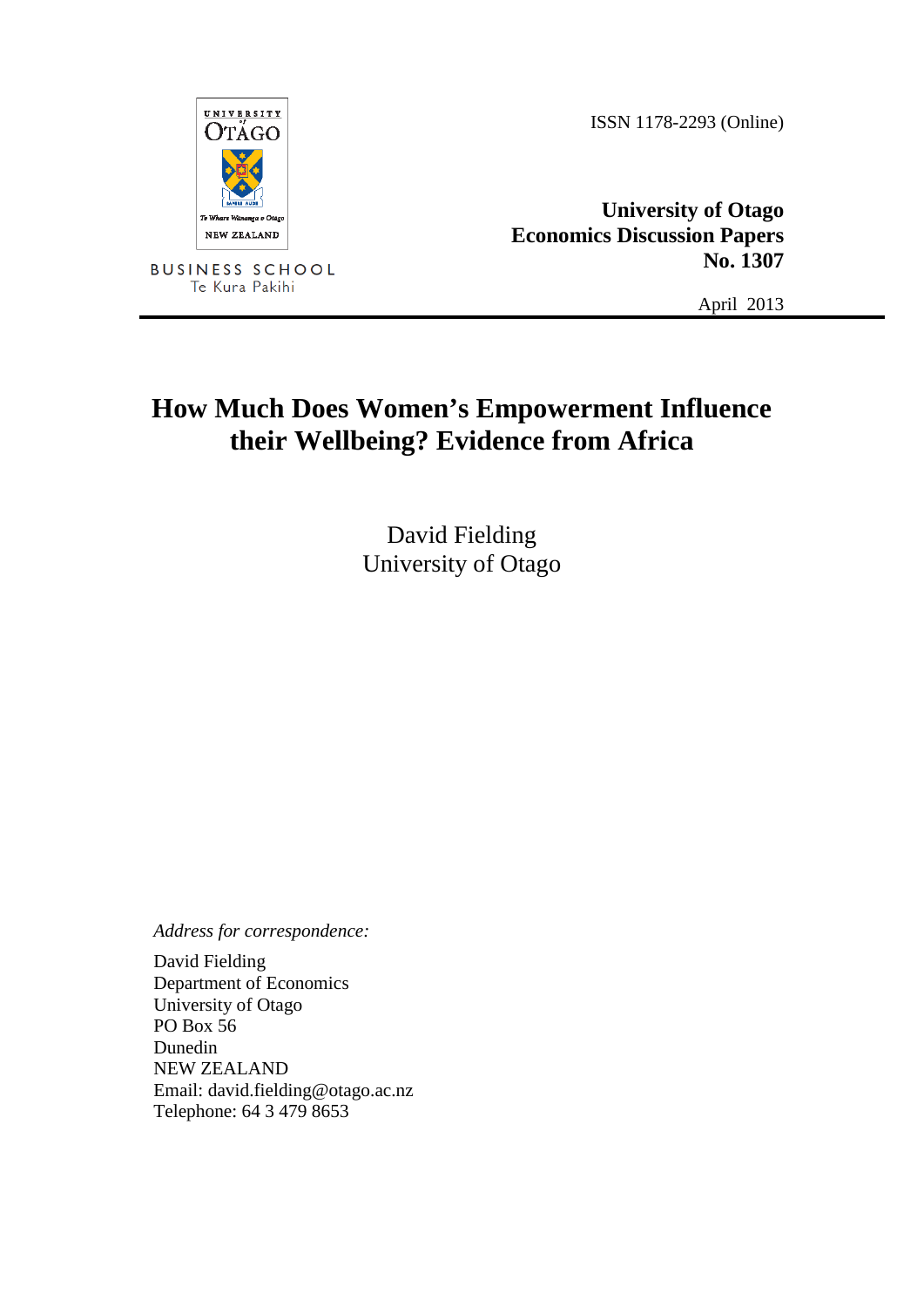# How Much Does Women's Empowerment Influence their Wellbeing? Evidence from Africa

# David Fielding<sup>[§](#page-1-0)</sup>

#### *Abstract*

ı

One of the eight Millennium Development Goals is to 'promote gender equality and empower women.' However, only 1% of official foreign aid is currently spent on gender equality and human rights. Using individual-level survey data from 39 villages in northern Senegal, we model the effects that freedom within the home have on married women's subjective wellbeing. We find the direct effects on wellbeing to be of a similar magnitude to the direct effects of consumption, education and morbidity. These results suggest the need for a review of aid allocation priorities.

JEL classification: O15; J12; I15

Keywords: wellbeing; health; women's empowerment

<span id="page-1-0"></span><sup>§</sup> Address for correspondence: Department of Economics, University of Otago, Dunedin 9054, New Zealand. E-mail david.fielding@otago.ac.nz; telephone +6434798653.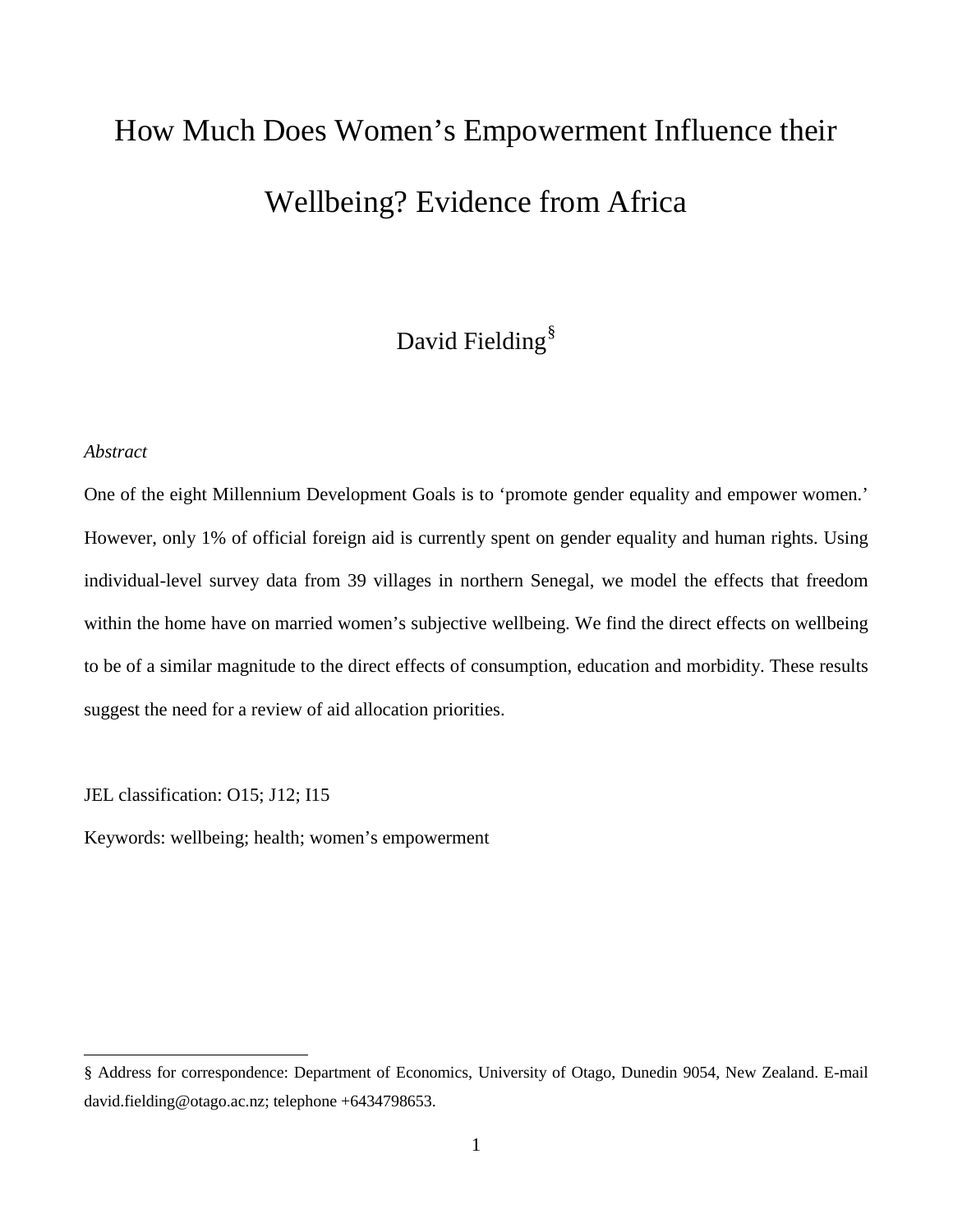#### **1. Introduction**

ı

International evidence suggests that the positive correlation between women's rights and other dimensions of human development at the macroeconomic level is driven by causal effects in both directions (Doepke *et al*., 2012). In this sense, the empowerment of women is an integral part of the development process. Correspondingly, one of the eight Millennium Development Goals – MDG3 – is to 'promote gender equality and empower women.' However, progress towards this goal has been slow: according to the United Nations (2013), 'Gender inequality persists and women continue to face discrimination in access to education, work and economic assets.' Bilateral and multilateral donors have begun to allocate some foreign aid to the promotion of gender equality and human rights, but this type of aid still only makes up [1](#page-2-0)% of the total worldwide aid budget.<sup>1</sup>

In this paper, we use survey data from rural Senegal to model the effects on married women's subjective wellbeing of the amount of freedom they have in the home. Senegal has a democratically elected government which broadly supports human rights and women's empowerment, but this contrasts with conservative attitudes towards women in some traditional rural communities. Our data reveals substantial variation in the treatment of women, and we find the effect of this variation on women's wellbeing to be large when compared with the direct effects of more traditional development goals, such as raising consumption and education, or lowering morbidity. This result suggests a reassessment of the current allocation of foreign aid, with more emphasis to expenditure on women's empowerment, and more concern about the interaction of empowerment with other dimensions of development.<sup>[2](#page-2-1)</sup> The next

<span id="page-2-0"></span><sup>&</sup>lt;sup>1</sup> Figures in the OECD-DAC database (www.oecd.org/dac/stats) indicate that in 2011, total official aid to all recipients was \$159bn, of which aid for human rights and women's equality organisations (sectors 15160 and 15170) was \$1.58bn. The corresponding figures for Senegal are \$913mn and \$1.65mn.

<span id="page-2-1"></span> $2$  We do not mean to imply that women's rights are of value only to the extent that they contribute to women's utility: rights could also have an intrinsic value (Sen, 1991). But even if ones assumes that this intrinsic value is zero, our results still suggest that the overall value of women's rights is overlooked in current foreign aid allocations.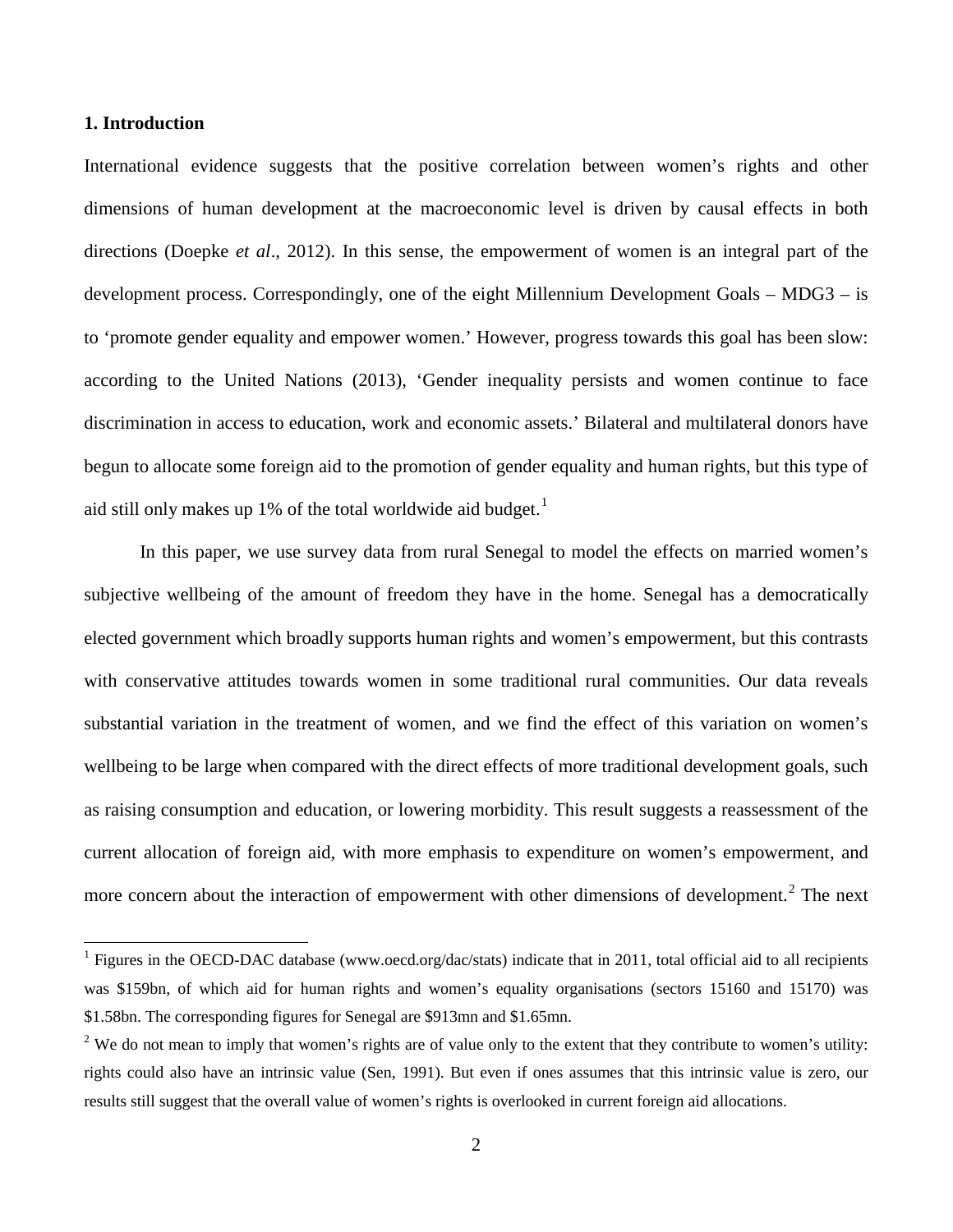section reviews the literature on women's empowerment and wellbeing; this is followed by a discussion of the data, and then the econometric model.

#### **2. Literature Review**

If husbands and wives have different preferences, and if the husband is not entirely altruistic, then in a male-dominated society there is an incentive for the husband to impose his will on his wife (or wives). The ability of wives to resist this pressure will depend on their bargaining power. With more bargaining power, women will be able to negotiate an allocation of household resources that is better for them (or for their children) in terms of what they consume and how their time is spent. Women's empowerment might also affect the form that bargaining takes: for example, it might limit violent behavior by the husband. Evidence for the existence of intra-household bargaining in developing countries appears in numerous econometric studies, many of which are summarized in Doss (2013). Some authors use statistical analysis of survey data to measure the effect on households of natural experiments involving exogenous changes that can reasonably be assumed to have increased female bargaining power. Examples of such natural experiments include changes in marriage or inheritance laws (Deininger *et al*., 2010; Rangel, 2006) and shocks to gender-specific income (Duflo, 2003; Qian, 2008). Positive shocks to female bargaining power are found to improve child education or child health, which suggests that on average mothers value their children more than fathers do. Other authors find similar results by using Instrumental Variables estimators to analyze changes in conditions which affect bargaining power but might not be exogenous (Brown, 2003; Doss, 2001; Duflo and Udry, 2004). There is also some evidence for intra-household bargaining effects from experimental studies. Field studies involving gender-specific cash transfer programs show that transfers to women are more beneficial to children, on average, than are transfers to men (Behrman and Hoddinott, 2005; Bobonis, 2009; Lim *et al*., 2010; Maluccio and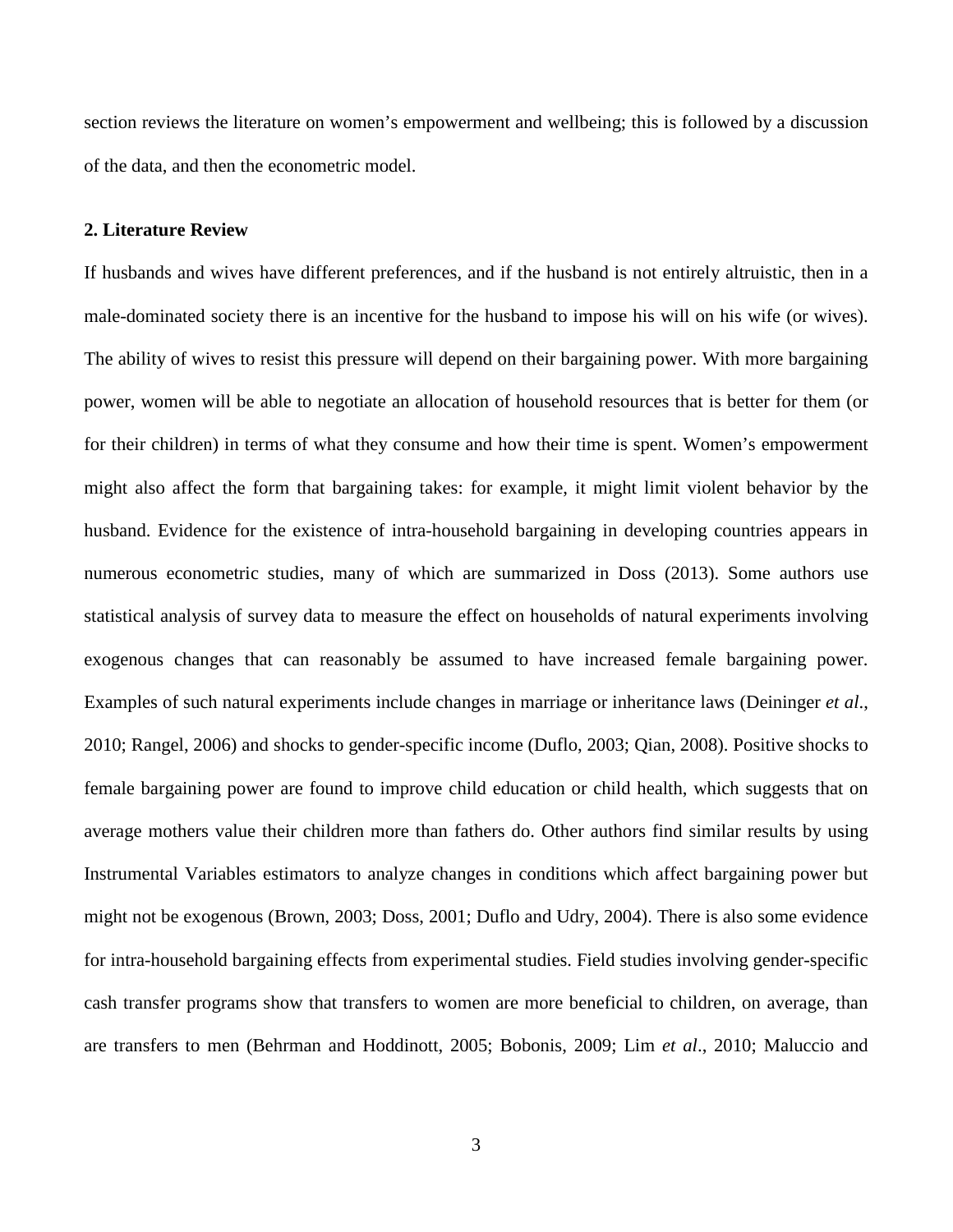Flores,  $2005$ ),  $3$  while experimental games between husbands and wives show that treatments changing one spouse's bargaining power can have a large effect on outcomes (Ashraf, 2009; Iversen *et al*., 2006).

In all of these studies (with the possible exception of the experimental games), women's empowerment is a latent variable that is not measured explicitly. It is therefore difficult to use the results to quantify the overall effect of empowerment on household outcomes and on women's wellbeing. However, there is an epidemiological literature in which empowerment is measured explicitly, and the effect of empowerment on health outcomes is estimated directly. Here, empowerment is measured using survey data on women's decision-making power within the home. Respondents – either husbands or wives, or both – indicate who has a say in a range of household choices, for example decisions about household purchases, or whether the wife goes to seek formal healthcare, or whether she is allowed to make visits to her relatives. Women are taken to be most empowered when they make these decisions alone, and least empowered when their husband makes these decisions alone. Several papers (for example Allendorf, 2007, 2010; Furuta and Salway, 2006; Lépine, 2012; Mistry *et al*., 2009) find strong evidence that these indicators of empowerment are positively correlated with health outcomes such as access to antenatal care, delivery of children in hospital, child nutrition, or vaccination against common infectious diseases. However, this evidence is mostly concentrated on the Indian subcontinent, and the focus of attention is entirely on specific health outcomes rather than on general wellbeing. Another strand of the literature incorporates a wider range of outcomes but focuses on a particular dimension of empowerment: the incidence of domestic violence. Here, there is strong evidence that violence leads to poor outcomes, where the outcome is either a specific physical health characteristic (Dunkle *et al*., 2004; Durevall and Lindskog, 2013; Miner *et al*., 2011) or mental health and subjective wellbeing (see the survey by Golding, 1999).

ı

<span id="page-4-0"></span> $3$  Hidrobo and Fernald (2013) also show that under some circumstances cash transfers to women can reduce the incidence of domestic violence.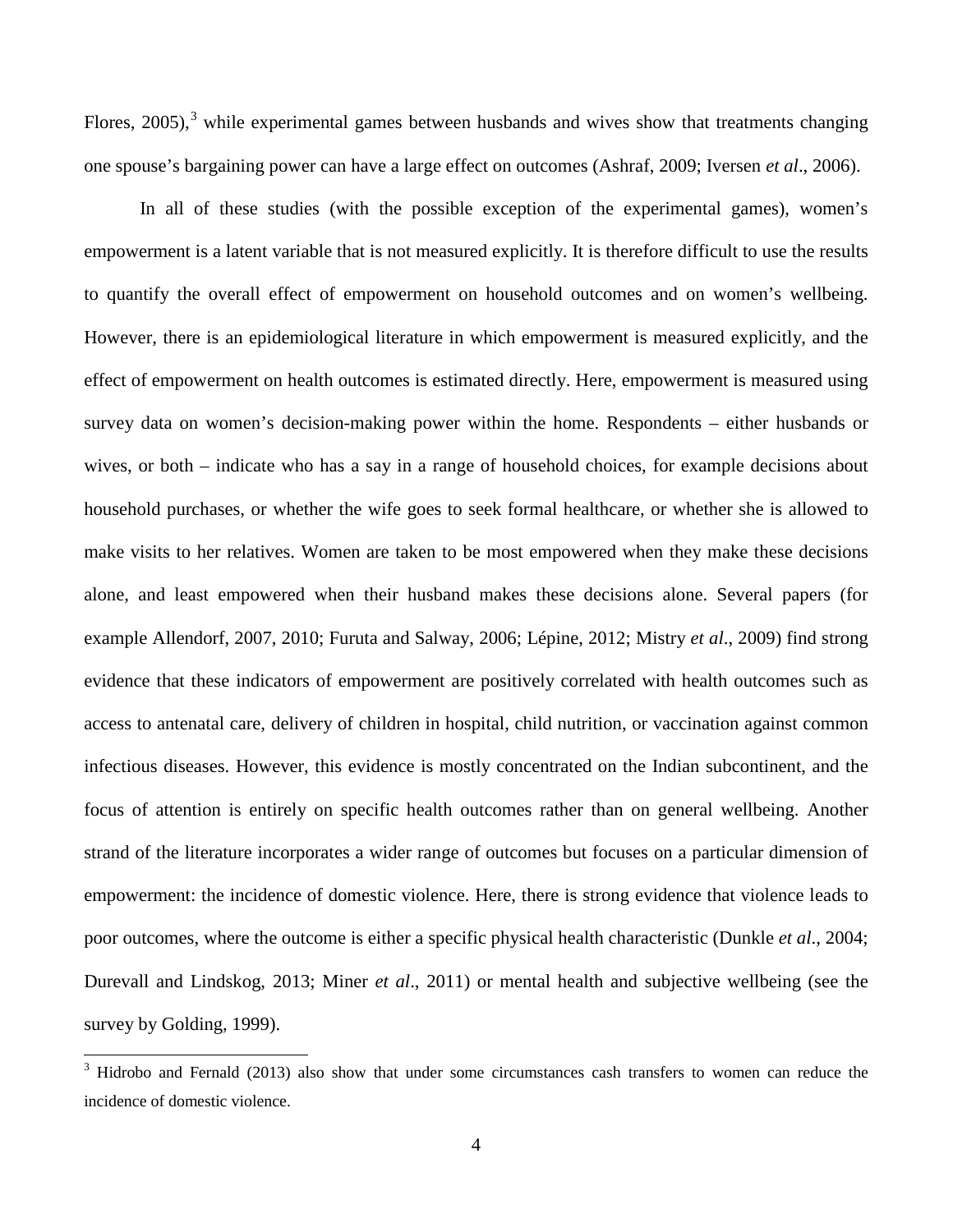Most of this epidemiological research assumes that the empowerment variable is exogenous to the health outcome. We will not be assuming that empowerment is exogenous to our outcome variables, so the literature on the determinants of empowerment is also relevant. Empirical measures of empowerment might depend on a woman's wellbeing because wellbeing affects her ability to negotiate with her husband, or because it affects her choice of husband and therefore the magnitude of the difference between spouse preferences. (A husband might let his wife make choices either because she is intrinsically powerful, or because he knows that she shares his preferences: in models using survey data these two outcomes will be observationally equivalent.) There are a few studies which model the extent to which a woman has a say in household decision-making, captured by survey questions of the type discussed above, as a function of household characteristics. Anderson and Eswaran (2009) use Bangladeshi survey data estimate the effect of a range of household characteristics, including the education of the woman and her husband, their individual earnings and their unearned assets. A woman's earnings and assets are found to have a significantly positive effect on empowerment, but the role of education is marginal. Using Nepali survey data, Allendorf (2007) finds similar results with regard to income and assets, but also finds that a range of other characteristics have significant effects, including age, household size, and whether the couple is the most senior in the household.

In addition to these quantitative studies, there is also an ethnographic literature on women's empowerment. Of particular relevance to this paper is Perry (2005), who reports the results of ethnographic fieldwork in rural Senegal. Perry documents a trend towards greater empowerment resulting from the Senegalese structural adjustment programs of the 1980s and 1990s. Structural adjustment led to a removal of agricultural subsidies received by male household heads. This reduced their income relative to that of women in the household who were entitled to farm a certain amount of land independently, but who never received any subsidies. The subsequent rise in many women's intra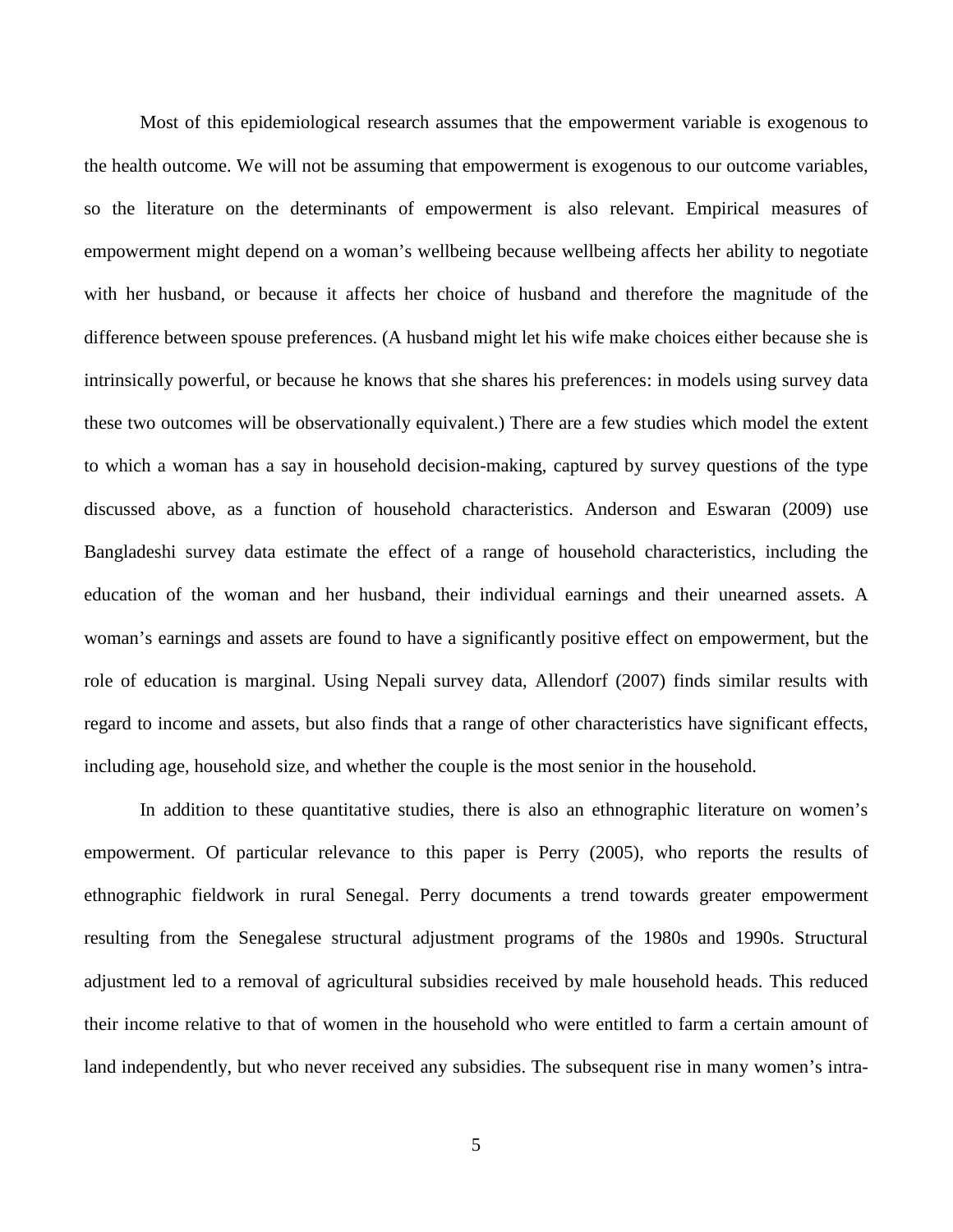household bargaining power was used to secure the right to travel alone to local markets and trade independently there, raising women's income and bargaining power even further. Conversations with both men and women suggest that the women benefitting most from this process have been those with the poorest husbands, and there is substantial inter-household variation in the degree of women's autonomy.

Our research is based on Senegalese survey data designed to capture this variation using explicit measures of empowerment, as in the epidemiological studies discussed above. However, we are interested in the effect of empowerment on broad measures of wellbeing, rather than specific healthcare and morbidity outcomes. The next section discusses the data used to construct our empowerment and wellbeing measures.

### **3. The Data**

ı

Our data come from the Senegalese household survey documented by Lépine (2009) and Lépine and Le Nestour (2013), and available through http://aurelialepine.weebly.com/access-the-data.html. This survey, conducted in May 2009 by a team of trained local interviewers speaking the local languages (Wolof and Peul), incorporates 990 adult men and 1,158 adult women living in 504 farming households in 39 villages located in the Senegal River valley in the north of the country.<sup>[4](#page-6-0)</sup> The number of adults in each household ranges from two to 13; the households were randomly selected, but all adults in the selected households were surveyed. Many households constitute an extended family group of three generations, including both single adults and those who are married. Many marriages are polygamous – husbands have up to three wives – so the sample of married women has a nested structure: individuals within marital units (women with the same husband) within households within villages.

<span id="page-6-0"></span><sup>&</sup>lt;sup>4</sup> The survey also includes responses to questions about children, which we will not use. Adults are defined as household members aged 18 or over; 18 is the legal age of majority in Senegal.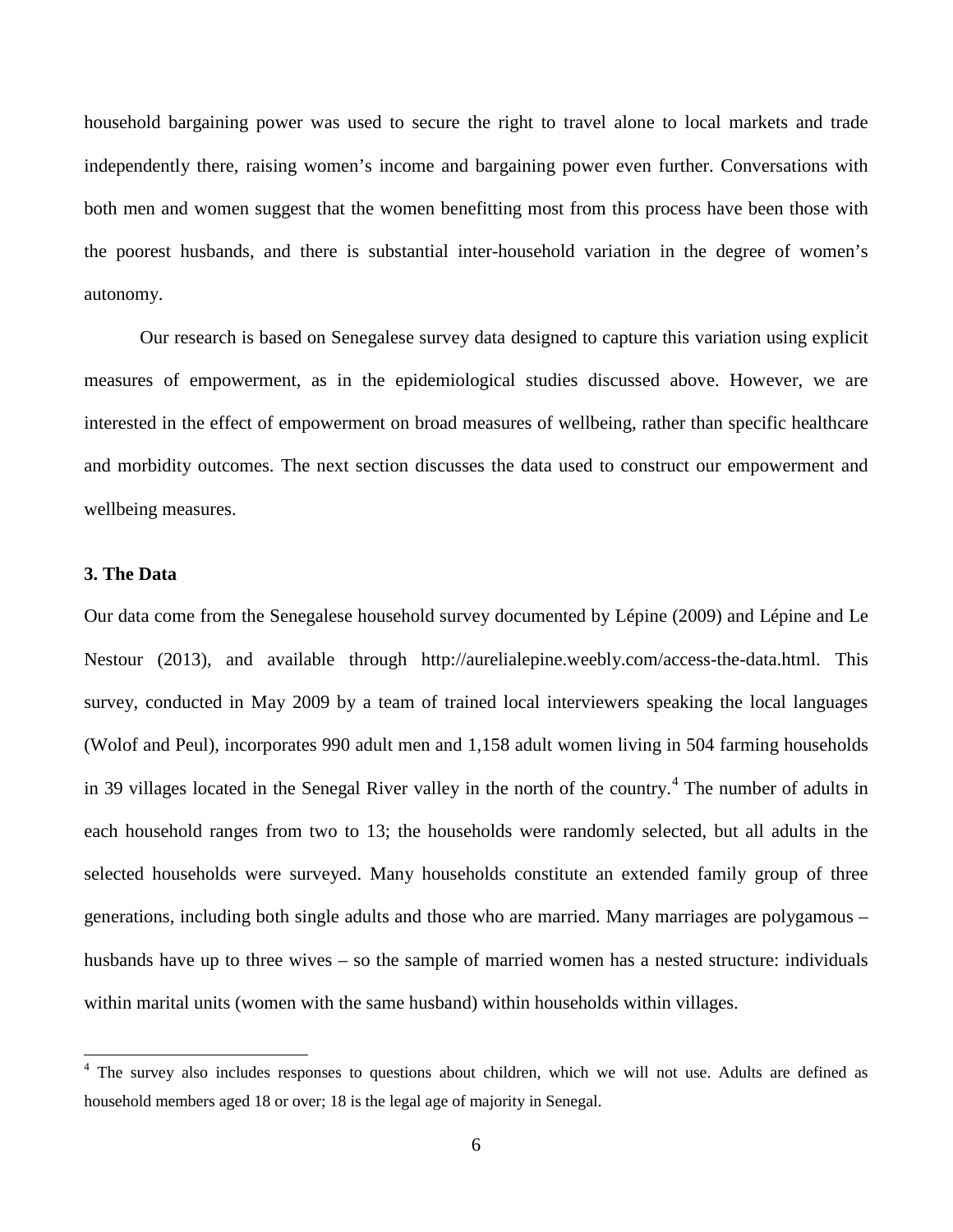Of the 1,158 women in the sample, 859 are married, 182 have never been married, 89 are widowed and 28 are divorced or separated. Our main results pertain to the 668 married women who are cohabiting with their husband or with a male relative of their husband. The 191 other married women comprise 28 household heads, 147 who live with blood relatives and 16 who live in households with a female head who is not a blood relative. We exclude these 191 women from our main sample because they are a heterogeneous group who have a variety of relationships with their household head, and their intra-household bargaining problem is likely to be different from those living with their husband, or with a male in-law who stands in place of the husband while he is away.<sup>[5](#page-7-0)</sup> The issue of sample selection bias will be discussed later.

The survey was originally designed to address questions about the extension of health insurance coverage in Senegal, so a large part of it relates to healthcare access. However, responses to other questions put to each individual permit the construction of the following variables related to the wellbeing of the married women in our sample, and to the determinants of their wellbeing.

(i) *Subjective measures of wellbeing*. All adults in the survey answered the following two questions about their wellbeing: *Do you feel anxious or depressed? Do you suffer from bodily pains?* The possible responses to these questions are: 'often' / 'rarely' / 'never'. The proportion of women answering 'never' to these questions is only about 10%, so for each woman in our sample we construct two binary variables as follows:

- *Anxiety* equals one if the response to the anxiety question is 'often', and equals zero otherwise.
- *Pain* equals one if the response to the physical pain question is 'often', and equals zero otherwise.

ı

<span id="page-7-0"></span> $<sup>5</sup>$  Probably most of the absent husbands are working in the city.</sup>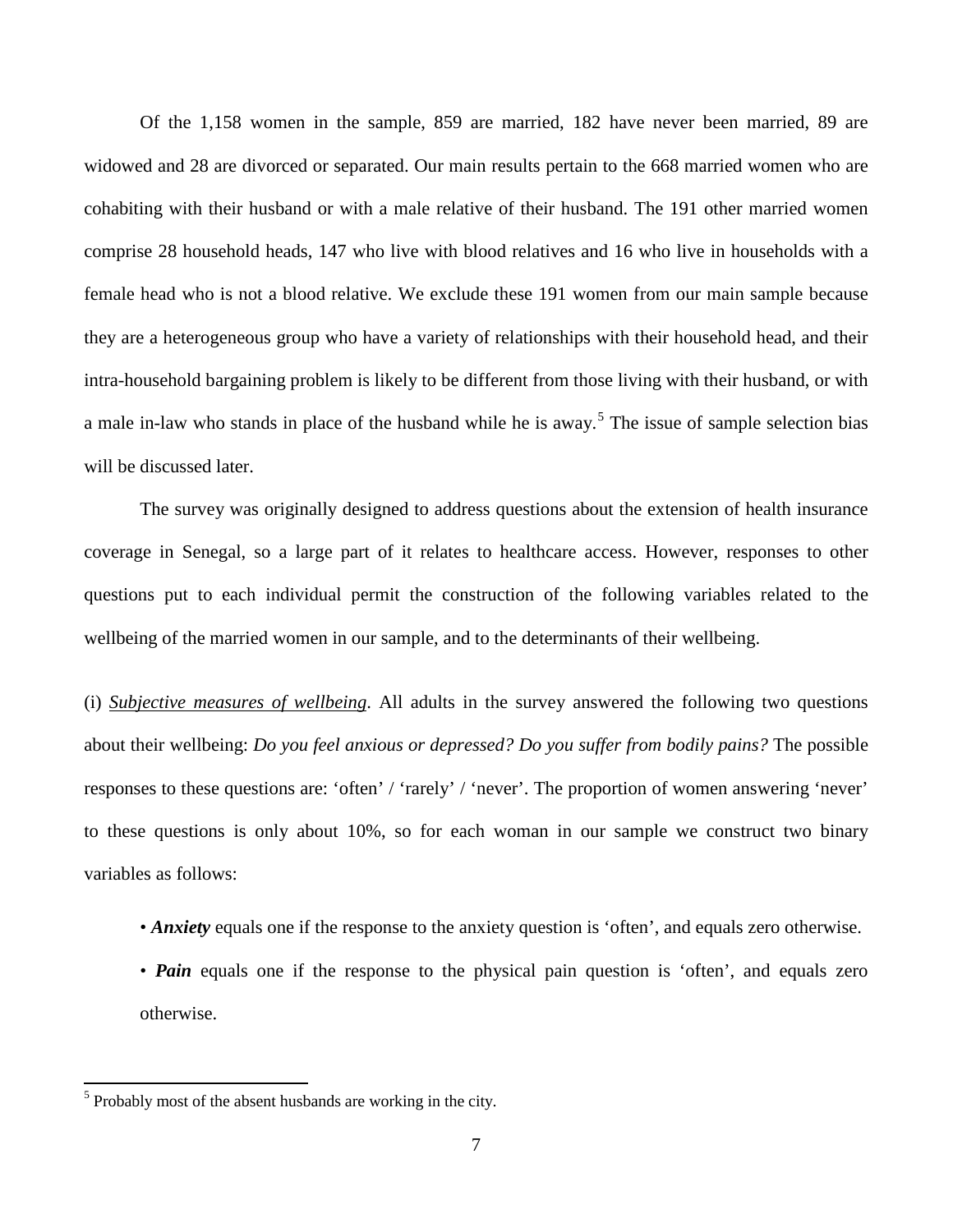A third question asks the respondents to rate their own general health on a 1-10 scale, with 10 representing the best health. We use the responses to this question as a third measure of subjective wellbeing, but transform the data so that a score of 10 represents the poorest health: in this way, all three measures are decreasing in the wellbeing of the respondent. The third measure is designated *healthscore*. These three measures capture women's subjective perception of their mental and physical wellbeing, which could depend on their level of empowerment through the amount of work they or their children have to do, their consumption level, or the degree of mental and physical duress exerted by their husband.<sup>[6](#page-8-0)</sup>

The correlations between *pain* and the other two wellbeing indicators are quite high ( $\rho = 0.63$  for *anxiety* and  $\rho = 0.39$  for *health-score*), but the correlation between *anxiety* and *health-score* is somewhat lower ( $\rho = 0.20$ ). The three different variables represent distinct but connected measures of a woman's subjective perception of her level of wellbeing.

(ii) *Measures of women's empowerment*. The survey contains several different types of empowerment measure, the first of which is based on the following question to women in the household: *Can you go out without the permission of your husband?* The possible responses to this question are: 'yes' / 'it depends on the context' / 'no'. From these responses we construct a trivalent variable:

• *Freedom* equals two if the response is 'yes', equals one if the response is 'it depends', and equals zero otherwise.

Secondly, the survey contains a series of questions about decisions within the home, based on those of Allendorf (2007). Responses to four of these questions will be used in our model: *Who makes decisions* 

 $\overline{\phantom{0}}$ 

<span id="page-8-0"></span><sup>&</sup>lt;sup>6</sup> Our three wellbeing variables represent a subset of the subjective measures of wellbeing used in larger questionnaires such as the General Health Questionnaire and the Mental Health Inventory. See Das *et al*. (2008) for a discussion of alternative survey measures in developing countries.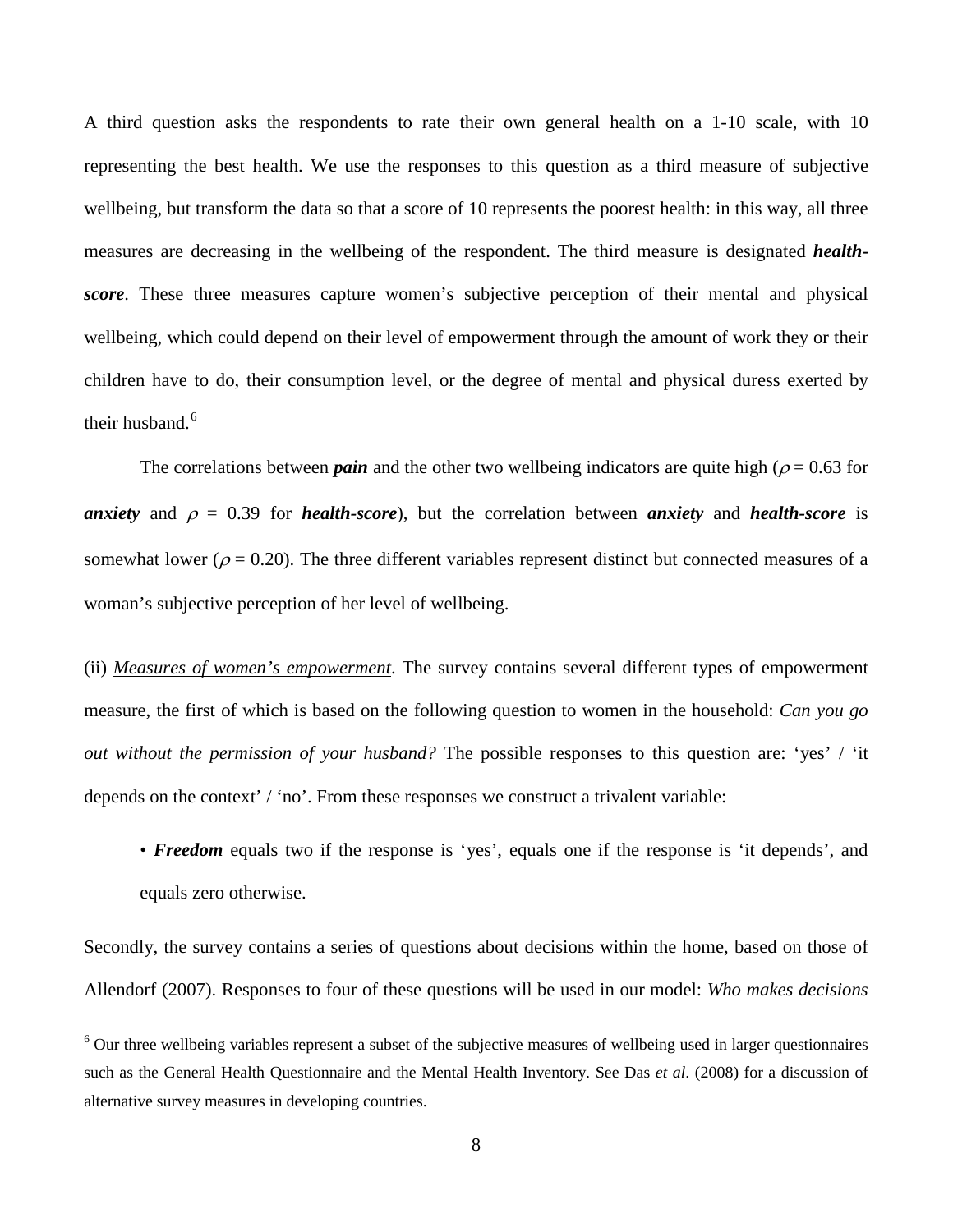*concerning your health? Who makes decisions concerning daily expenditures? Who makes decisions concerning large expenditures? Who makes decisions concerning family visits?* The alternative responses to this question are: 'me' / 'my husband' / 'someone else'. The correlations between the responses to these questions are very high. If one constructs a set of binary variables equal to one if the response is 'me' and equal to zero otherwise, the first principal component of the four variables (with weights of 0.51, 0.52, 0.51 and 0.46) explains 56% of their overall variation. Therefore, we summarize the four sets of responses by adding together the four binary variables. The resulting empowerment measure, designated *decisions*, has a maximum value of four and a minimum value of zero.<sup>[7](#page-9-0)</sup>

Thirdly, the survey contains the interviewer's record of how the husband behaved while the wife was being interviewed. In some cases the husband was not present at all, either because he was at home but chose not to listen to the interview, or because he was happy for the wife to be interviewed while he was out. In other cases the husband insisted on being present at the interview but remained passive. Finally, there were some cases in which the husband verbally intervened in the interview. From this information we construct a third empowerment variable:

• *Intervene* equals two if the husband intervened in the interview, equals one if he was present but passive, and equals zero otherwise.

We take higher values of this variable to indicate that the husband is more inclined to monitor and control his wife's behavior. Conditional on *freedom* and *decisions*, an increase in *intervene* represents less empowerment.<sup>[8](#page-9-1)</sup> However, although the correlation between *freedom* and *decisions* is quite high ( $\rho$ )

ı

<span id="page-9-0"></span><sup>7</sup> The survey also includes questions about decisions concerning the woman's children, but we do not use these, because whether the woman has children may be endogenous to her subjective wellbeing.

<span id="page-9-1"></span> $8$  It is also possible that the husband's behavior affects the wife's responses to the empowerment questions on which the variables *freedom* and *decisions* are based. If this is this case, and if empowerment affects wellbeing, then we should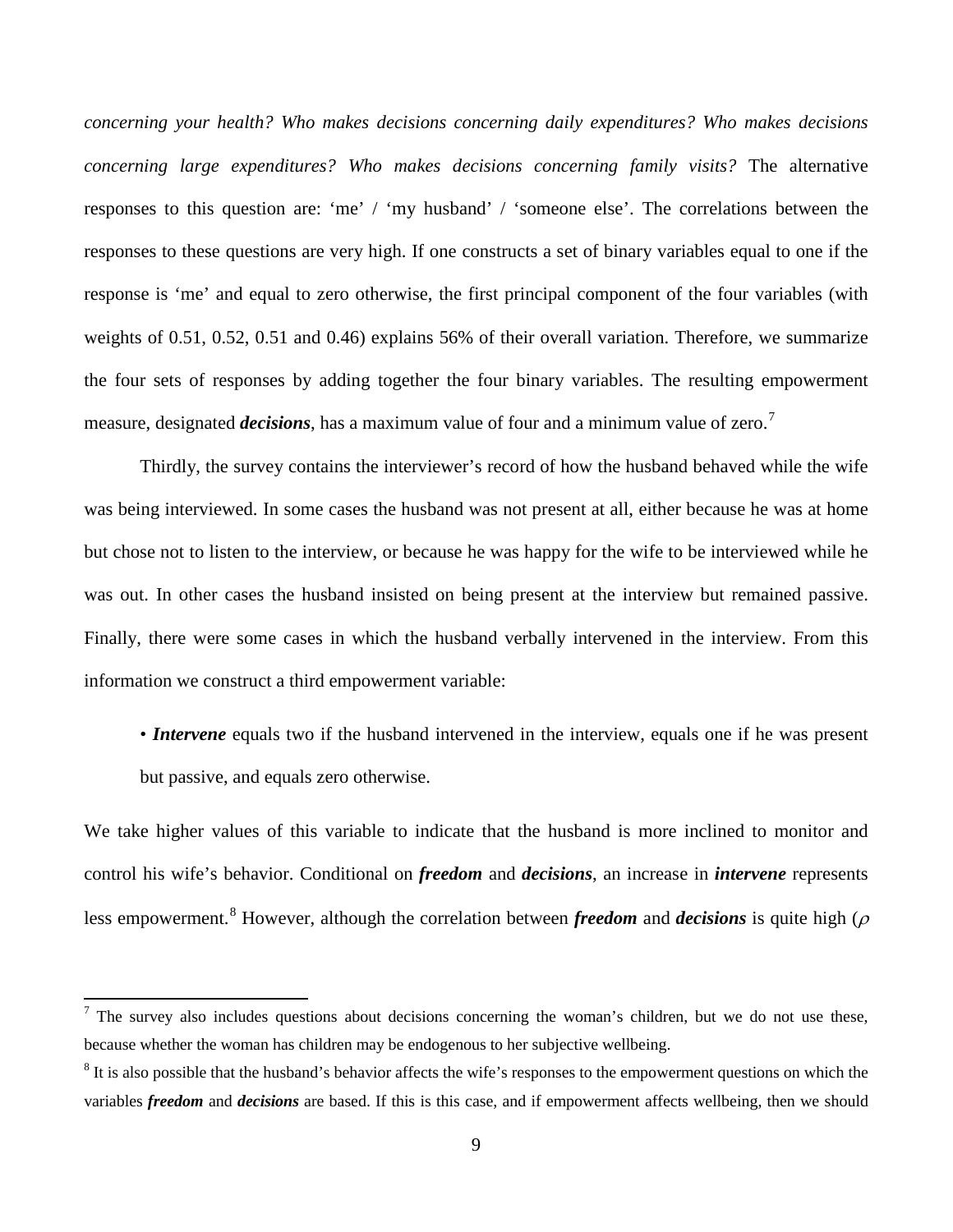$= 0.41$ ), there is almost no correlation between *intervene* and *freedom* ( $\rho = 0.00$ ) or *intervene* and *decisions* ( $\rho = -0.01$ ). One possible explanation for the lack of correlation is that that a low value of *intervene* indicates a high level of mutual trust between husband and wife that is consistent either with gender equality or with a reliably submissive wife. In this case, a high value of *intervene* indicates a lack of trust and more potential for conflict within the home, and although there is no information about domestic violence in the survey – this is too sensitive an issue – it is possible that *intervene* is positively correlated with the incidence of violence.<sup>[9](#page-10-0)</sup>

(iii) *Other individual-specific covariates of wellbeing*. Responses to other survey questions provide information about the women's age, education, physical health and ethnicity, characteristics that have been found to affect subjective wellbeing in other developing countries (Das *et al*., 2008). Wellbeing could also depend on whether the woman is married to the household head or some more junior male.<sup>[10](#page-10-1)</sup> The individual-specific covariates are as follows:

- *Writing* equals one if the woman can write a letter in French (which is the business language of Senegal), and equals zero otherwise.
- *Enrolment* is equal to the log of the highest school grade for which the woman was ever enrolled. (Using levels instead of logs makes very little difference to the final results.)
- *Age* is the woman's age in years.

 $\overline{\phantom{0}}$ 

find that the interaction terms *intervene* × *freedom* and *intervene* × *decisions* are significant explanatory variables in the wellbeing regressions. This turns out not to be the case.

<span id="page-10-0"></span><sup>&</sup>lt;sup>9</sup> The proportion of women in the sample for whom *intervene*  $> 0$  is just over 30%, which is similar to the estimated incidence of domestic violence in Senegal (Integrated Regional Information Networks, 2008).

<span id="page-10-1"></span> $10$  There is also information about the seniority of each wife in the polygamous marriages, but adding a seniority variable to the wellbeing regression does not produce a significant coefficient, and has no noticeable effect on the size or significance levels of the other variables.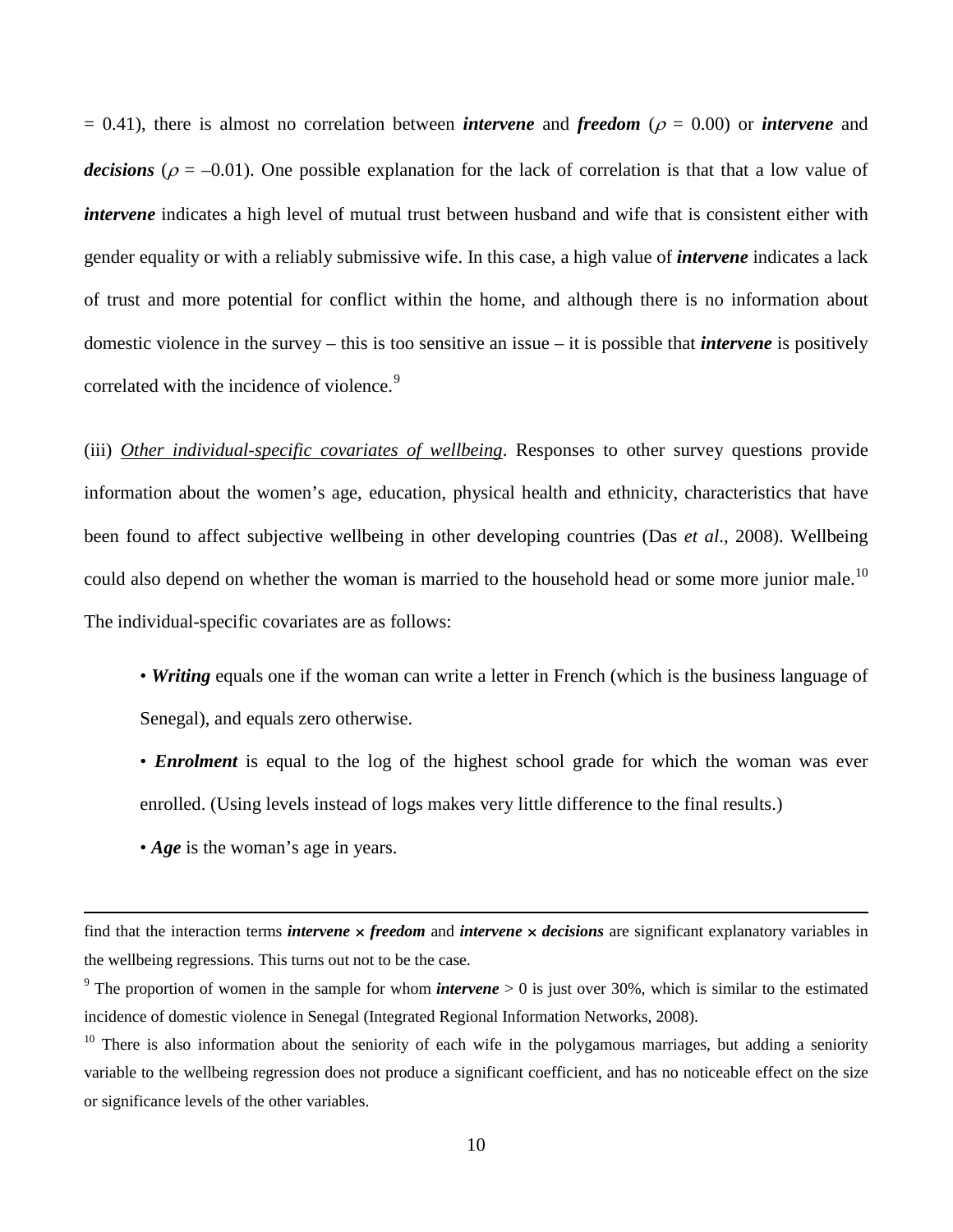• *Walking* equals two if the woman can easily walk five kilometers, equals one if she can walk this distance with difficulty, and equals zero if she cannot walk this distance.<sup>[11](#page-11-0)</sup>

• *Illness* equals one if the woman suffers from a chronic illness, and equals zero otherwise.

• *In-law* equals one if the woman is married to a male relative of the household head, and equals zero if she is married to the household head.

• *Ethnicity* equals two if the woman is neither Wolof nor Peul, equals one if she is Peul and equals zero if she is Wolof.

#### (iv) *Household-level covariates of wellbeing*.

ı

In addition to the individual responses, the survey contains information about household characteristics provided by the household head. This allows us to measure the household's size and its level of material comfort, both of which have been found to affect individual wellbeing in other developing countries (Das *et al*., 2008):

- *Consumption* is the log of the total annual value of household consumption per adult, measured in CFA Francs.<sup>[12](#page-11-1)</sup>
- *Water* equals one if the household has access to some improved water source (for example, a well or borehole), and equals zero if the household relies on river water.
- *Toilet* equals one if the household has some type of toilet, and equals zero otherwise.
- *Adults* equals the number of adults in the household.

<span id="page-11-0"></span><sup>&</sup>lt;sup>11</sup> There are other measures of physical capacity in the survey, but these are highly correlated with *walking*, and have no additional explanatory power in the wellbeing regressions.

<span id="page-11-1"></span> $12$  Survey responses also indicate the share of household expenditure controlled by the woman, but this share is highly correlated with the empowerment variables, and has no additional explanatory power in the wellbeing regressions.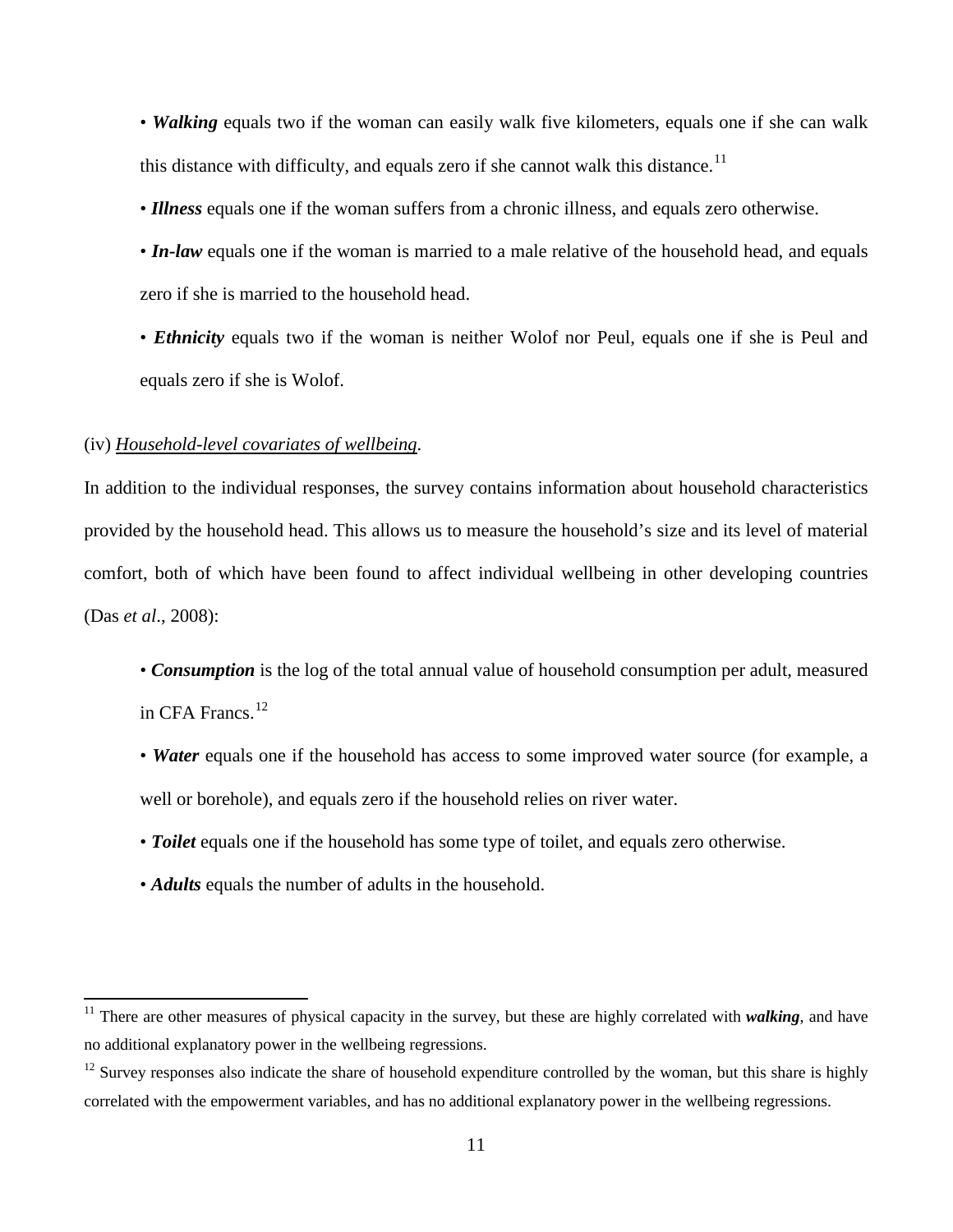There are three versions of our wellbeing model, one for each of the alternative wellbeing measures. In each model, the set of explanatory variables comprises the continuous variables listed above – *enrolment*, *age*, *consumption* and *adults* (*decisions* is also treated as a continuous variable) – plus a set of indicator variables for all of the other individual and household characteristics – for example, *if [freedom* = 2], *if [freedom* = 1] and *if [water* = 1]. Some of the 668 married and cohabiting women failed to respond to some of the survey questions, so our final sample comprises 627 women in the *anxiety* model, and 628 women in the other two models. Sample statistics for all of the variables appear in Table 1. (The table also includes some variables to be used as instruments for women's empowerment; these will be discussed later.) It can be seen that the women in the sample are roughly evenly split between those who are often anxious or depressed (*anxiety* = 1) and those who are not, between those who often experience bodily pain  $(\textit{pair} = 1)$  and those who are not, and between those who have some freedom to leave the home (*freedom*  $> 0$ ) and those who do not. The standard deviations of the variables *health-score* and *decisions* are over half as large as their mean values. In this sense, there is substantial variation in both subjective wellbeing and empowerment. The next section presents the model used to explore how wellbeing and empowerment are connected.

#### *[Table 1 here]*

#### **4. The Model**

#### *4.1 Results assuming the exogeneity of women's empowerment and sample selection*

Because the data have a nested structure (individuals within marital units within households within villages), it is possible to model wellbeing using mixed-effects models, with parameters that capture the variance in the unobserved heterogeneity at each level of aggregation. However, it turns out that when such models are applied to our data, the estimated variances at the marital unit and village level are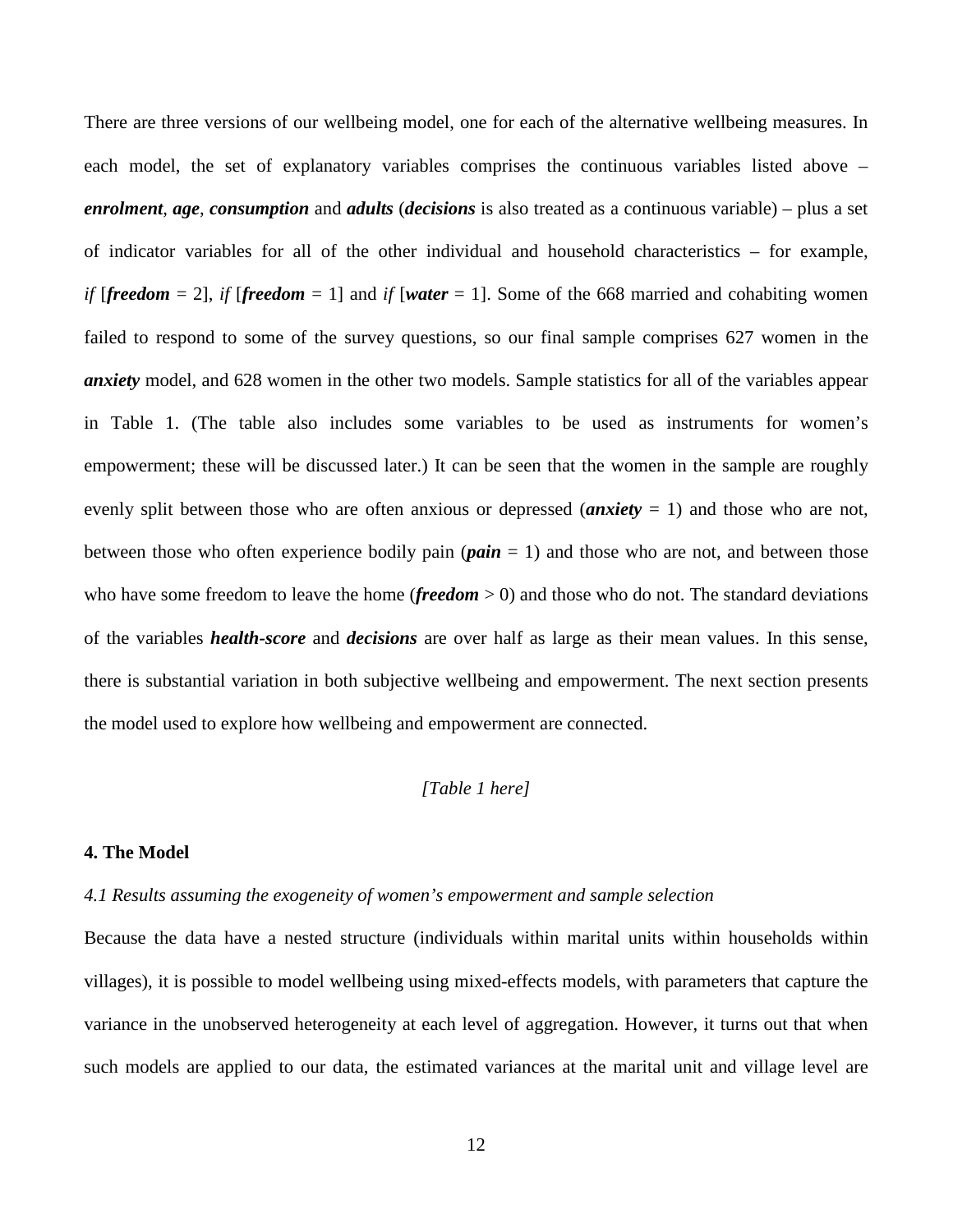insignificantly different from zero. Therefore, the results we discuss here are based on simple randomeffects models of individuals within households.

We begin by discussing the results of models which assume that the empowerment variables and selection into the sample of married and cohabiting women are exogenous, and which are summarized in Table 2. For the binary wellbeing measures *anxiety* and *pain* we fit a random-effects probit model:

$$
P\big( \text{anxiety}_i = 1 \big) = \Phi\Big( \sum_{k} \beta_k \cdot x_{ik} + \varepsilon_j \Big), \quad i \in j, \quad \varepsilon_j \sim N\Big( \mu_{\varepsilon}, \sigma_{\varepsilon}^2 \Big) \tag{1}
$$

$$
P\left(\text{pain}_i = 1\right) = \Phi\left(\sum_{k} \gamma_k \cdot x_{ik} + \eta_j\right), \quad i \in j, \quad \eta_j \sim N\left(\mu_\eta, \sigma_\eta^2\right) \tag{2}
$$

For the *health-score* measure we fit a random-effects tobit model:

$$
y_i = \sum_k \delta_k \cdot x_{ik} + \theta_j + \varphi_i, \quad i \in j, \quad \theta_j \sim N(\mu_\theta, \sigma_\theta^2), \quad \varphi_i \sim N(0, \sigma_\varphi^2)
$$
  
 
$$
h \in \mathcal{A} \text{ such that } \rho_i = \max(1, \min(10, y_i))
$$
 (3)

Here,  $\Phi(.)$  is the cumulative normal density function, the  $\beta$ ,  $\gamma$  and  $\theta$  terms are parameters to be estimated,  $x_{ik}$  is the value of the  $k^{\text{th}}$  explanatory variable for the  $i^{\text{th}}$  woman, and  $\varepsilon_j$ ,  $\eta_j$  and  $\theta_j$  are random effects pertaining to the  $j<sup>th</sup>$  household. (Although the random effects all have variances significantly greater than zero, the results from pooled probit and tobit models are very similar; see Appendix Table A1.) In Table 2, the A column in the *anxiety* panel includes the estimated values of the β parameters in equation (1), the A column in the *pain* panel includes the estimated values of the  $\gamma$  parameters in equation (2), and the A column in *health-score* panel includes the estimated values of the  $\delta$  parameters in equation (3). The relevant t-ratios are also reported, along with the marginal effects (dP/d*x*) implicit in the  $\beta$  and  $\gamma$  estimates, evaluated at the mean values of P.

There is some similarity in the estimated effects of the empowerment variables across the three wellbeing measures. First of all, *freedom* and *intervene* are significant determinants of wellbeing, but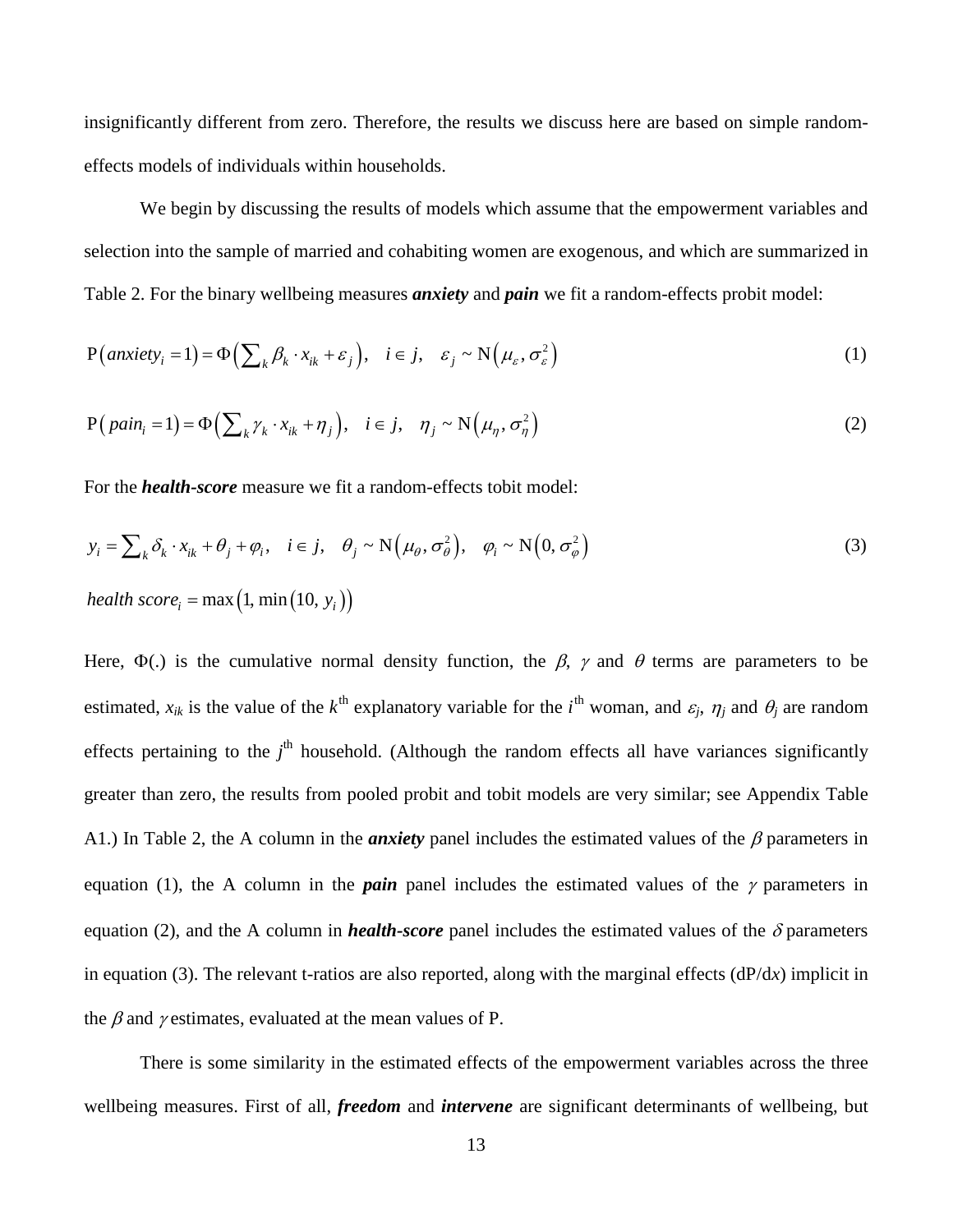*decisions* is not. Because of the high correlation between *freedom* and *decisions*, the t-ratio on the *decisions* coefficient could be biased downwards. For this reason, Table 2 also includes versions of each model in which either *freedom* or *decisions* is excluded: see columns B and C in each panel. It turns out that the exclusion of one variable does not make any substantial difference to the coefficient and t-ratio on the other, except in the *health-score* model, as discussed below.

The negative coefficients on *if* [*freedom* = 1] and *if* [*freedom* = 2] indicate that more freedom is better for wellbeing. The transition from *freedom* = 0 to *freedom* = 1 (giving the woman some say in whether she leaves the home) reduces the probability of her often feeling anxious or depressed by about 20 percentage points. The effect on the probability of often having bodily pains is very similar, and the effect on the health score is to improve it by just over half a point (in other words, by one third of the standard deviation of this variable). The transition from *freedom* = 0 to *freedom* = 2 (giving the woman complete autonomy) has no significant effect in the *anxiety* model, which is an anomalous result, but bear in mind that only 7% of women in the sample have complete autonomy. The transition to *freedom*  $= 2$  does have a significant effect in the other two models, reducing the probability of often having bodily pains by over 30 percentage points and improving the health score by over half a point. The only case in which there is a significant coefficient on *decisions* is in the *health-score* model with *freedom* excluded: in this case, a unit rise in *decisions* is estimated to improve the health score by about 0.15 points. Overall, these results suggest that whether the woman is free to choose what to do with her time – and in particular whether she has some say in whether she can go out when she wants to – is a key determinant of her subjective wellbeing.

Table 2 also shows that *intervene* is a significant determinant of all measures of wellbeing. As noted above, this variable represents a dimension of women's empowerment that is quite distinct from *freedom* and *decisions*. The positive coefficients on *if* [*intervene* = 1] in the *anxiety* and *pain* models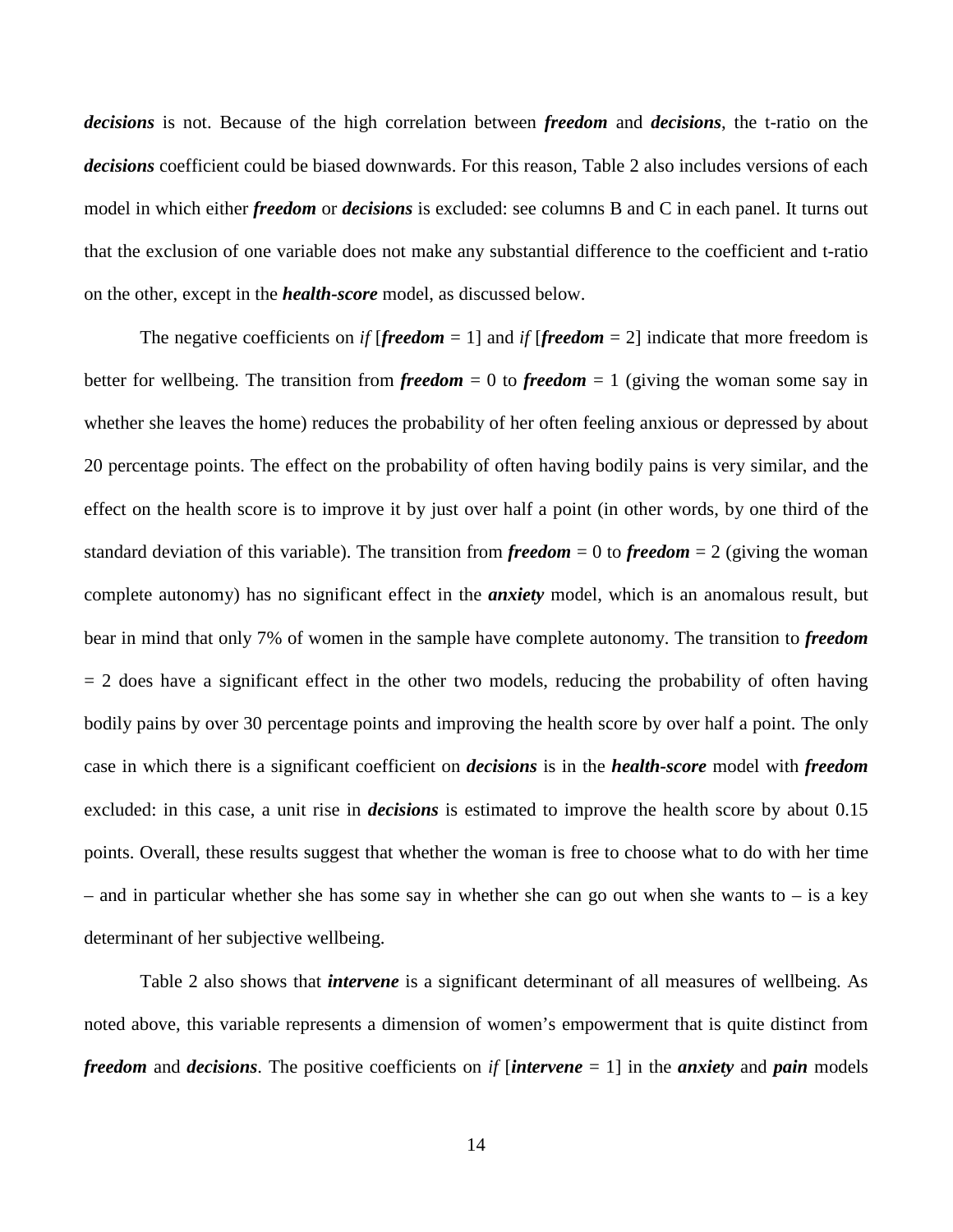indicate that women with husbands present at their interview have lower levels of wellbeing, on average: the probability of often feeling anxious or depressed is about 20 percentage points higher, and the probability of often feeling bodily pain is about 15 percentage points higher. (There is no significant effect in the *health-score* model.) The *if* [*intervene* = 2] coefficients are larger still, indicating that women with husbands who intervene during the interview have especially low levels of wellbeing, on average: the probability of often feeling anxious or depressed is about 40 percentage points higher, as is the probability of often feeling bodily pain. These women's health score is also significantly worse: on average, the *health-score* variable is about half a point higher.

Of the other variables in the model, the ones with a significant and consistent effect across all three measures of wellbeing are those capturing the woman's age and physical condition. For every year of age, the probability of feeling anxious or depressed and the probability of feeling bodily pains both increase by about one percentage point; the health score worsens by about 0.025 points.<sup>[13](#page-15-0)</sup> Similarly, having a chronic illness adds about 20-30 percentage points to the probability that a woman will often feel anxious or depressed or feel bodily pains, and worsens her subjective health score by about one point. The effects of not being able to walk five kilometers (compared with being able to walk this distance easily) are about the same. In other words, the effect on the wellbeing variables *anxiety* and *pain* of having a poor value of either *freedom* or *intervene* is similar in size to the effect of contracting a chronic illness, or becoming severely physically incapacitated, or aging by several decades. (For the *health-score* variable, the effects of *freedom* and *intervene* are slightly smaller in relative terms.)

Two other variables with a significant effect are *enrolment* (but only in the *anxiety* model) and consumption (but only in the *health-score* model). Combining the marginal effects in Table 2 with the

 $\overline{\phantom{0}}$ 

<span id="page-15-0"></span><sup>&</sup>lt;sup>13</sup> Adding a quadratic term in *age* to the model produces a coefficient that is insignificantly different from zero. The effect of age is monotonic and approximately linear: people in a country as poor as Senegal do not have any reason to look forward to old age.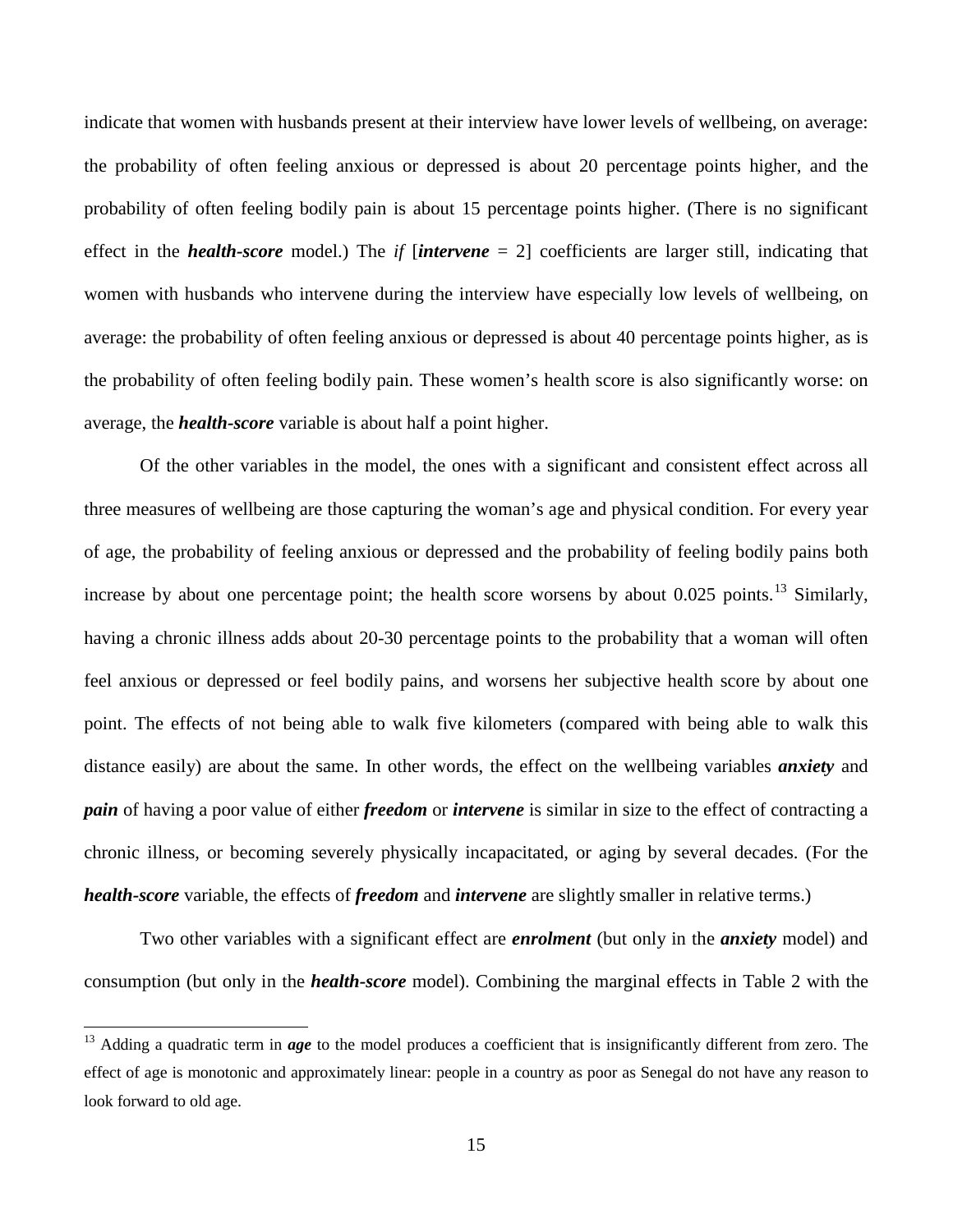standard deviations in Table 1, a two standard deviation increase in the school enrolment variable (∆*enrolment* = 1.0) reduces the probability of feeling anxiety or depression by about 15 percentage points, and a two standard deviation increase in household consumption (∆*consumption* = 1.4) improves the health score by about three quarters of a point. In this sense, in the subset of cases in which the effects of education and consumption are statistically significant, their effects on wellbeing are of a magnitude similar to those of age, physical condition and empowerment. However, the estimated effects of education and consumption are not robust across all measures of wellbeing.

#### *[Table 2 here]*

#### *4.2 Dealing with potential endogeneity and sample selection bias*

ı

It is possible that both the level of empowerment and selection into the sample of married and cohabiting women are endogenous to wellbeing.<sup>[14](#page-16-0)</sup> In order to test for endogeneity, we first need to model empowerment and selection as a function of some set of instruments.

For empowerment – as captured by *freedom* and *intervene* – the extra instruments used to identify the model are measures of the husband's level of education. Here, the exclusion restriction is that conditional on the individual and household characteristics in lists (iii-iv) above, the husband's education affects his wife's wellbeing only through the effect it has on her level of empowerment. Given the wife's education level, more education for the husband might increase empowerment (by socializing

<span id="page-16-0"></span> $14$  It is also possible that consumption is endogenous, because consumption depends on income, income depends on the wife's labor productivity, and productivity depends on wellbeing. We also have an instrument for consumption: whether the water supply for the household's farm was affected by salt contamination in the last year. (Salt dissolves into water channels from the surrounding rock, but the local geology is so variable that it is impossible to predict when this will happen, so salt contamination is a genuinely random shock.) Salt contamination is a strong instrument with a significant effect on consumption ( $p < 0.01$ ). We test for the endogeneity of consumption using this instrument, and find that it is not possible to reject the null hypothesis that consumption is exogenous to wellbeing. Further details are available on request.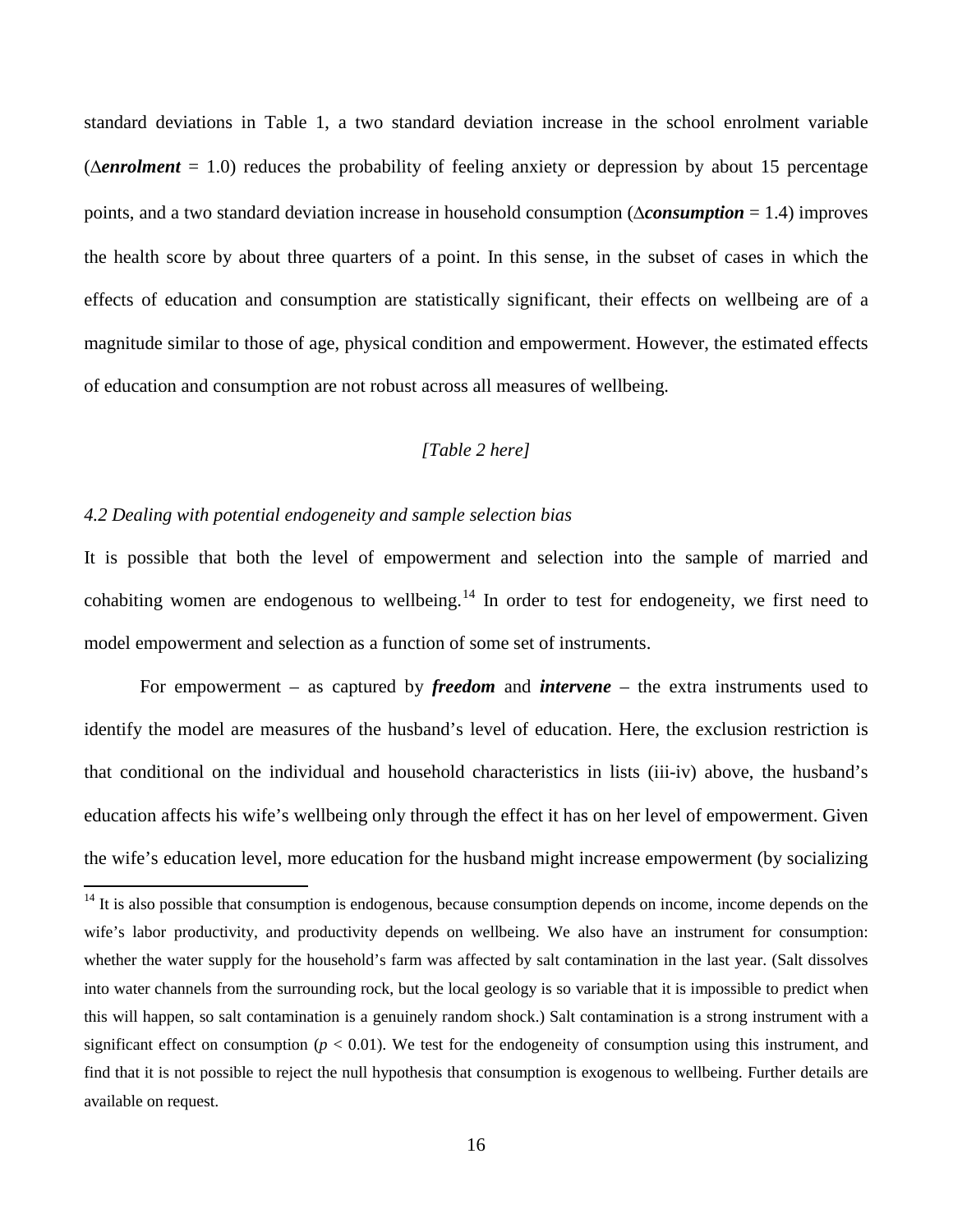the husband so that he has a preference for gender equality) or reduce it (by increasing his bargaining ability). We use survey data on the husband's highest level of school enrolment (designated *husbenrolment*) and also interact male and female literacy by constructing the following variables:

- **Both** equals one if both the husband and wife can write a letter in French, and equals zero otherwise.
- *Only-husb* equals one if only the husband can write a letter in French, and equals zero otherwise.
- *Only-wife* equals one if only the wife can write a letter in French, and equals zero otherwise.

Descriptive statistics for these four education variables appear in Table 1. We fit random-effects ordered probit models for *freedom* and *intervene* as a function of the four education variables plus the other regressors in lists (iii-iv), but omitting *writing*, which is now superfluous. The regression equations are as follows:

$$
P\left(\text{freedom}_i = 0\right) = 1 - \Phi\left(\sum_{k} \zeta_k \cdot z_{ik} + \nu_j - \kappa_1\right), \quad i \in j, \quad \nu_j \sim N\left(\mu_v, \sigma_v^2\right)
$$
\n
$$
P\left(\text{freedom}_i = 1\right) = \Phi\left(\sum_{k} \zeta_k \cdot z_{ik} + \nu_j - \kappa_1\right) - \Phi\left(\sum_{k} \zeta_k \cdot z_{ik} + \nu_j - \kappa_2\right)
$$
\n
$$
P\left(\text{freedom}_i = 2\right) = \Phi\left(\sum_{k} \zeta_k \cdot z_{ik} + \nu_j - \kappa_2\right)
$$
\n
$$
P\left(\text{intervene}_i = 0\right) = 1 - \Phi\left(\sum_{k} \zeta_k \cdot z_{ik} + \omega_j - \lambda_1\right), \quad i \in j, \quad \omega_j \sim N\left(\mu_\omega, \sigma_\omega^2\right)
$$
\n
$$
P\left(\text{intervene}_i = 1\right) = \Phi\left(\sum_{k} \zeta_k \cdot z_{ik} + \omega_j - \lambda_1\right) - \Phi\left(\sum_{k} \zeta_k \cdot z_{ik} + \omega_j - \lambda_2\right)
$$
\n
$$
P\left(\text{intervene}_i = 2\right) = \Phi\left(\sum_{k} \zeta_k \cdot z_{ik} + \omega_j - \lambda_2\right)
$$
\n
$$
(5)
$$

Here,  $z_{ik}$  designates the value of the  $k^{\text{th}}$  instrument for individual *i*,  $v_j$  and  $\omega_j$  are household-level random effects, and the  $\zeta$ ,  $\xi$ ,  $\kappa$  and  $\lambda$  terms represent parameters to be estimated. These models are similar to the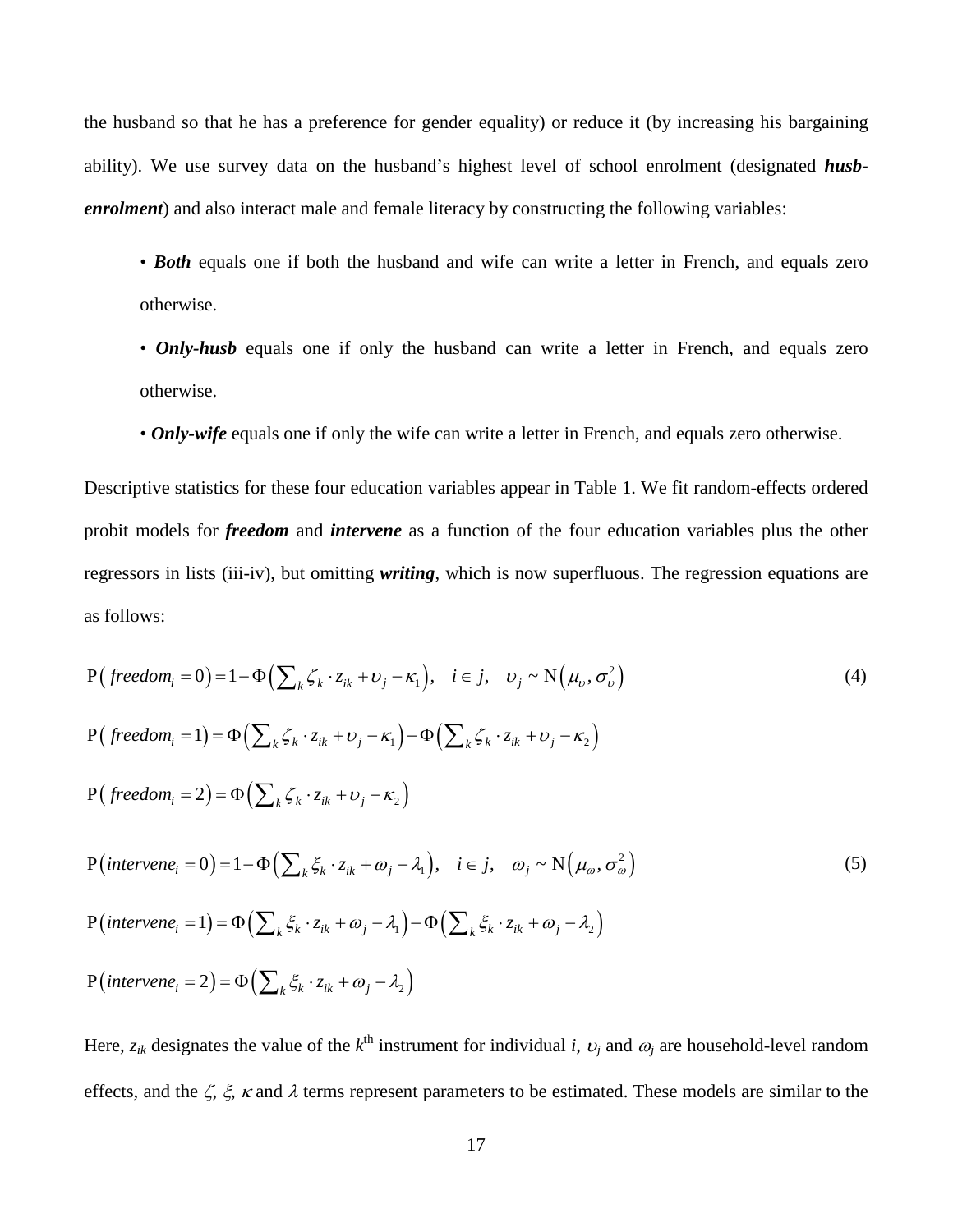ones in Allendorf (2007) and Anderson and Eswaran (2009) discussed above, but with a larger set of explanatory variables.

Table 3 presents estimates of the  $\zeta$  and  $\xi$  parameters in equations (4-5), along with the corresponding marginal effects for the transition from zero to one ('*m.e. 1*') and from one to two ('*m.e. 2*'). It can be seen that *both* and *only-husb* are significant determinants of *freedom*, while *both* is a significant determinant of *intervene*. The estimates suggest that *freedom* is higher when the husband is literate in French, regardless of whether the wife is literate, but that *intervene* is lower only when both the husband and wife are literate in French. Nevertheless, the signs of these effects all imply that male literacy is beneficial for women's empowerment, as measured by a higher value of *freedom* or a lower value of *intervene*. In contrast to these effects, women whose husbands have a higher level of school enrolment experience a lower level of *freedom*, on average. One interpretation of this apparent contradiction is that (i) fluency is French is associated with the adoption of 'modern' values, including gender equality, but (ii) conditional on this effect, more education, which raises husbands' bargaining power within the home, tends to reduce women's empowerment.

Table 3 suggests three other noteworthy determinants of empowerment. Firstly, the negative and significant coefficient on the *in-law* variable in the *intervene* equation indicates that the household head is less likely to intervene in the interview of a woman who is not his wife. In this sense, marriage to a more senior man is associated with less empowerment, on average. Secondly, the negative and significant coefficient on *adults* in the *freedom* equation and the positive and significant coefficient in the *intervene* equation indicates that women in smaller households are more empowered. Thirdly, there is negative and significant coefficient on *consumption* in the *freedom* equation and a positive and significant coefficient in the *intervene* equation. This indicates that on average, and controlling for other factors, women in households with a higher *per capita* consumption have *less* empowerment, perhaps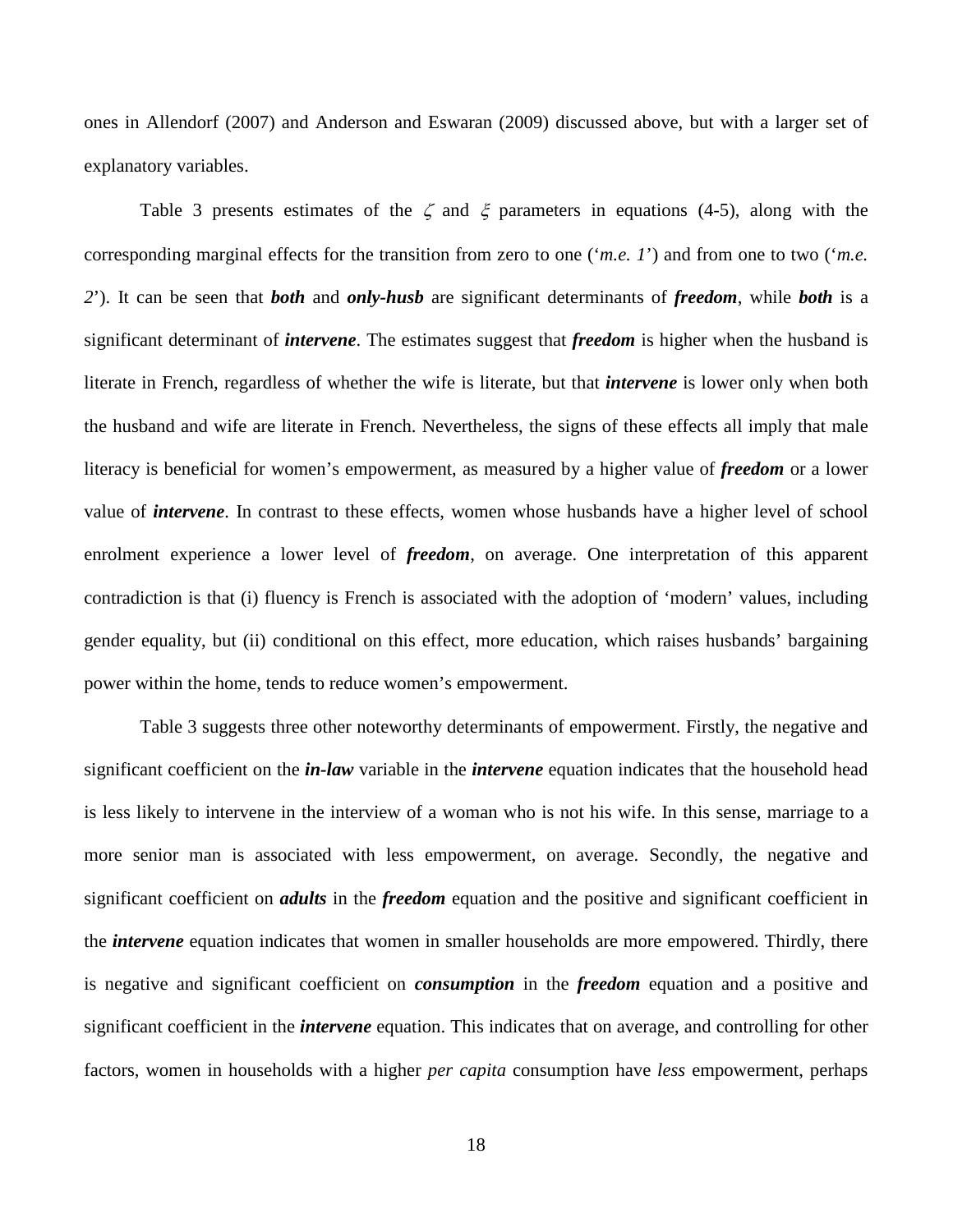because poverty is associated with lower male bargaining power. This result is consistent with the sentiments of the Wolof women interviewed by Perry (2005):

'Although her husband is the richest man in the village, Ndey proclaimed that she would rather be in her sister's marriage to a poor farmer than in her own to a rich man. Another woman observed, "Those without money [are] the ones who take best care of their wives."'

One characteristic of the random-effects estimates in Table 3 is that marginal effects for the second transition are insignificantly different from zero, which implies that the husband's education is not a strong instrument for *if* [*freedom* = 2] or *if* [*intervene* = 2]. (These are the most infrequent outcomes, representing less than 10% of the sample in each case.) The insignificance of these marginal effects arises from very imprecise random-effects estimates of the transition parameters  $\kappa_2$  and  $\lambda_2$ , which is perhaps not surprising when there is such a small number of observations of *freedom* = 2 and *intervene* = 2, and an even smaller number of households where these values are observed. The estimate of the transition parameters becomes more precise if we set the variances of the random effects to zero and fit pooled ordered probit models, so pooled probit estimates are also shown in Table 3. Comparing the two sets of estimates, the  $\zeta$  and  $\xi$  parameters are quite similar but the pooled probit marginal effects for the second transition are much larger and significantly different from zero. For this reason, we will consider two alternative forms of the empowerment variable endogeneity tests, one based on the random-effects estimates and one on the pooled estimates.

#### *[Table 3 here]*

It is also necessary to model selection into the sample of married and cohabiting women. Here, the model is identified by noting that the youngest and oldest women in the survey are much less likely to be married, as shown in Figure 1. Some women are not married until their late twenties, and some are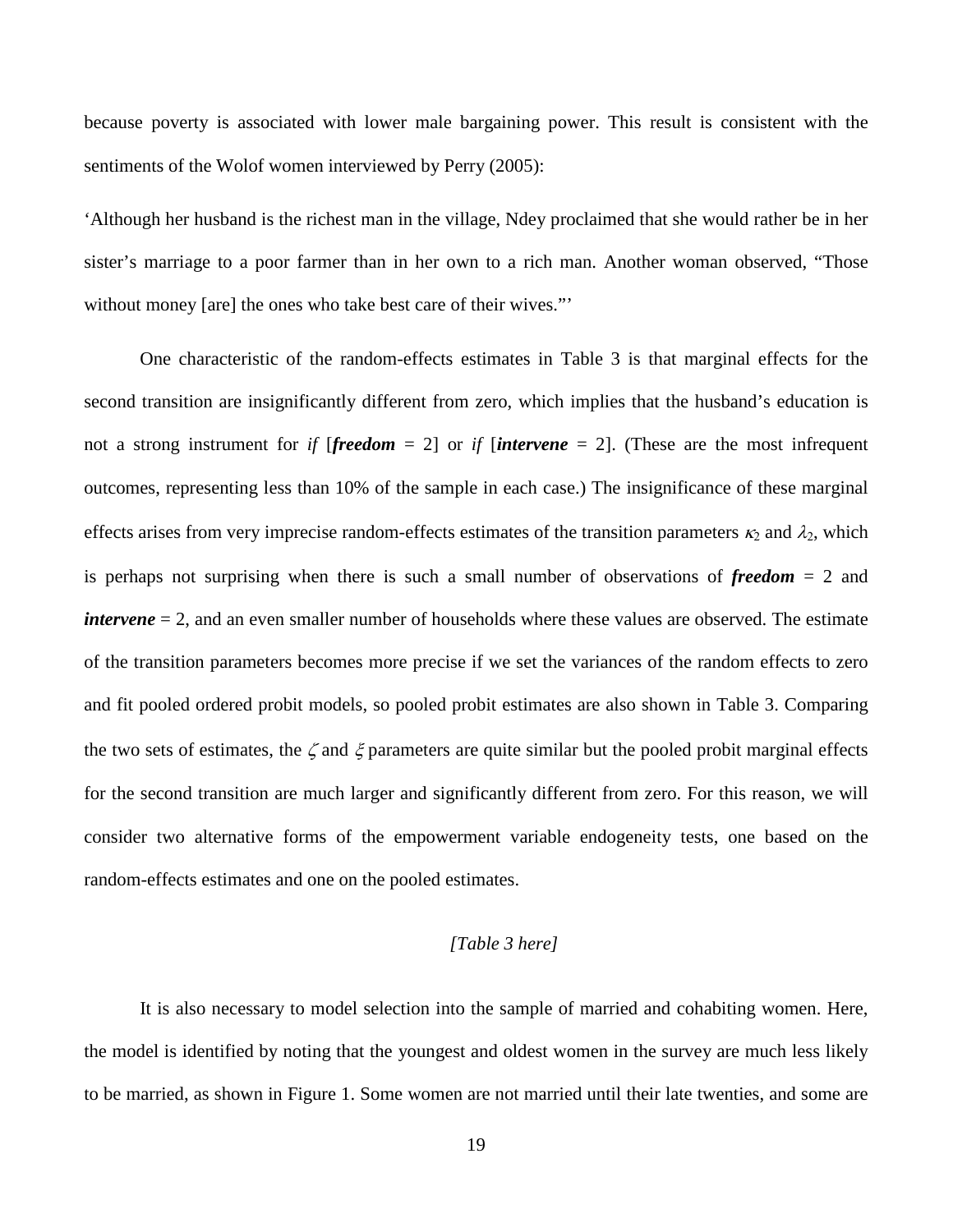already widowed by their early fifties. In order to model the probability of being in the married and cohabiting sample, we first define the variable *range* as follows:<sup>[15](#page-20-0)</sup>

• range = 
$$
[age - 50]
$$
 if age > 50  
=  $[30 - age]$  if age < 30  
= 0 otherwise.

ı

Next we define an indicator variable for selection into the married and cohabiting sample:

• *marco* equals one if the woman is in the sample, and equals zero otherwise.

These two variables are constructed for the 1,060 women in the sample for whom observations of the variables in lists (iii-iv) above are also available.<sup>[16](#page-20-1)</sup> We then fit the following random-effects probit model to the data:

$$
P\big(\text{macro}_i = 1\big) = \Phi\Big(\sum_k \alpha_k \cdot z_{ik}^{\'} + \varpi_j\Big), \quad i \in j, \quad \varpi_j \sim N\Big(\mu_\varpi, \sigma_\varpi^2\Big) \tag{6}
$$

Here,  $z_{ik}^j$  designates the value of the  $k^{\text{th}}$  instrument for individual *i* (the instrument set incorporating *range* plus all the variables in lists (iii-iv) except *in-law*, which is not defined for unmarried women) and  $\overline{\omega_i}$  is a household-level random effect.

Table 4 shows the estimates of the  $\alpha$  parameters, along with the corresponding estimates from a pooled probit model, which are very similar. The table shows that the three statistically significant determinants of the sample selection are *range*, *age* and *consumption*. As anticipated, the youngest and

<span id="page-20-0"></span><sup>&</sup>lt;sup>15</sup> Using *range* to identify the sample selection relies on the assumption that the direct effect of age on wellbeing is monotonic. Our observations in footnote 13 provide support for this assumption.

<span id="page-20-1"></span><sup>&</sup>lt;sup>16</sup> Of these 1,060 women, 642 are married and cohabiting: the 628 who make up the main sample plus 14 others for whom observations of the subjective wellbeing or empowerment variables are not available.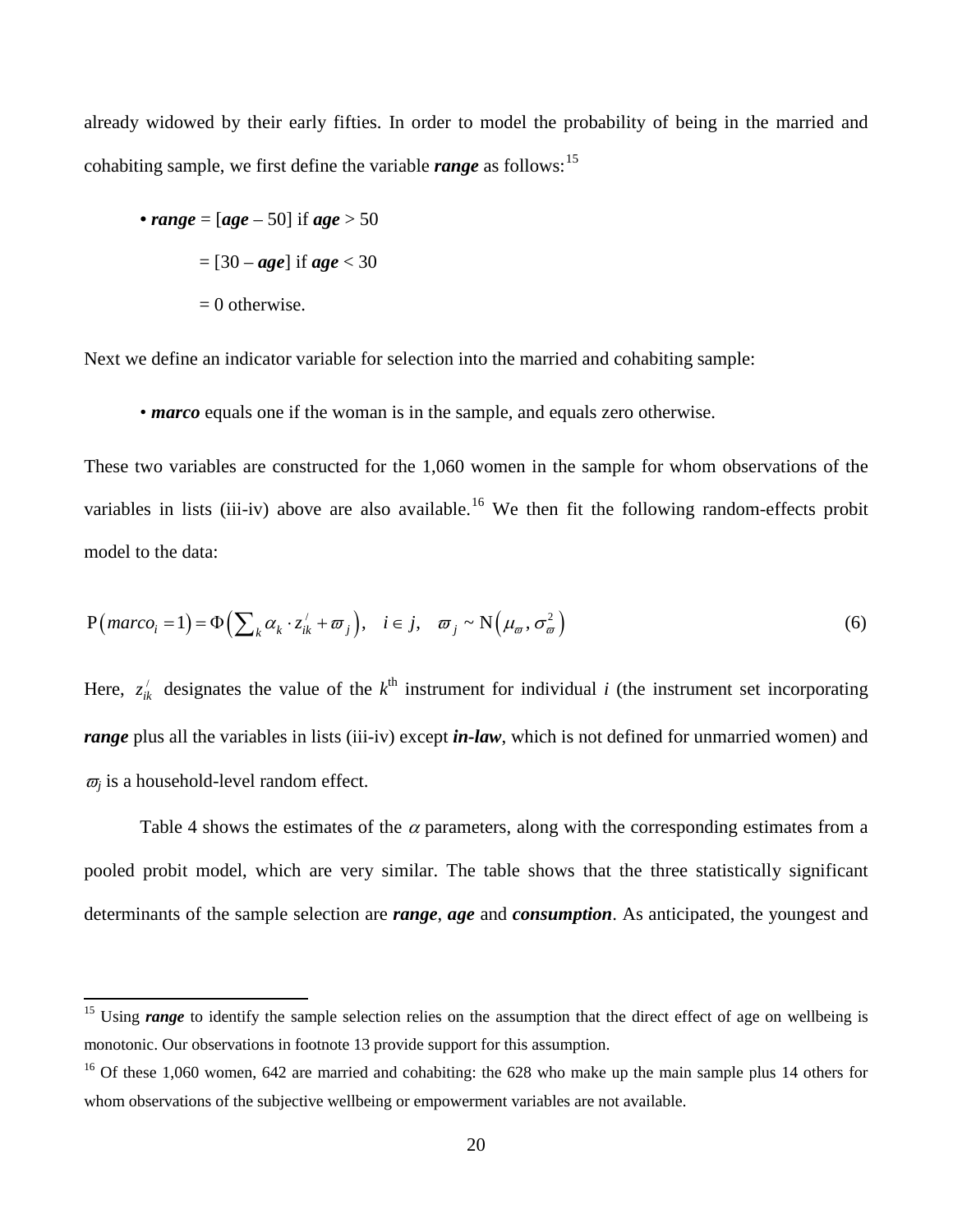oldest women are significantly less likely to be married and cohabiting. Also, women who are married and cohabiting are more likely to be found in richer households.

#### *[Figure 1 and Table 4 here]*

Having modeled the empowerment variables and sample selection, it is possible to test whether they are endogenous to women's wellbeing. In order to do this, we use the models in Tables 3-4 to construct estimates of the following Inverse Mills Ratios (IMRs):

- $\pi_i = dP(maxco_i = 1)/P(maxco_i = 1)$  is the IMR for selection into the sample.
- $\tau_i^n = dP(\text{freedom}_i \ge n)/P(\text{freedom}_i \ge n), n \in \{1,2\}, \text{ is the IMR for each positive value of}$ *freedom.*
- $\psi_i^n = dP\left(intervene_i \geq i\right) / P\left(intervene_i \geq i\right), n \in \{1,2\},\$ is the IMR for each positive value of

*intervene*.

Two sets of IMRs are constructed, one using the random-effects estimates in Tables 3-4 and the other using the pooled estimates. We test for sample selection bias by adding the estimated values of  $\pi_i$  to equations (1-3). Similarly, we test for the endogeneity of *freedom* by adding the estimated values of  $\tau_i^1$ and  $\tau_i^2$  to equations (1-3), and for the endogeneity of *intervene* by adding the estimated values of  $\psi_i^1$ and  $\psi_i^2$  to equations (1-3). In each case, the null hypothesis is that there is no endogeneity bias. This null is tested against the alternative using a Likelihood Ratio test for the significance of the IMR terms. Table 5 reports two sets of p-values corresponding to these test statistics, one for the IMRs from the random-effects estimates of equations (4-6), and one for the IMRs from the pooled estimates. Table 5 shows that the  $\pi_i$  and  $\tau_i^n$  terms are never statistically significant, so the null hypotheses that the sample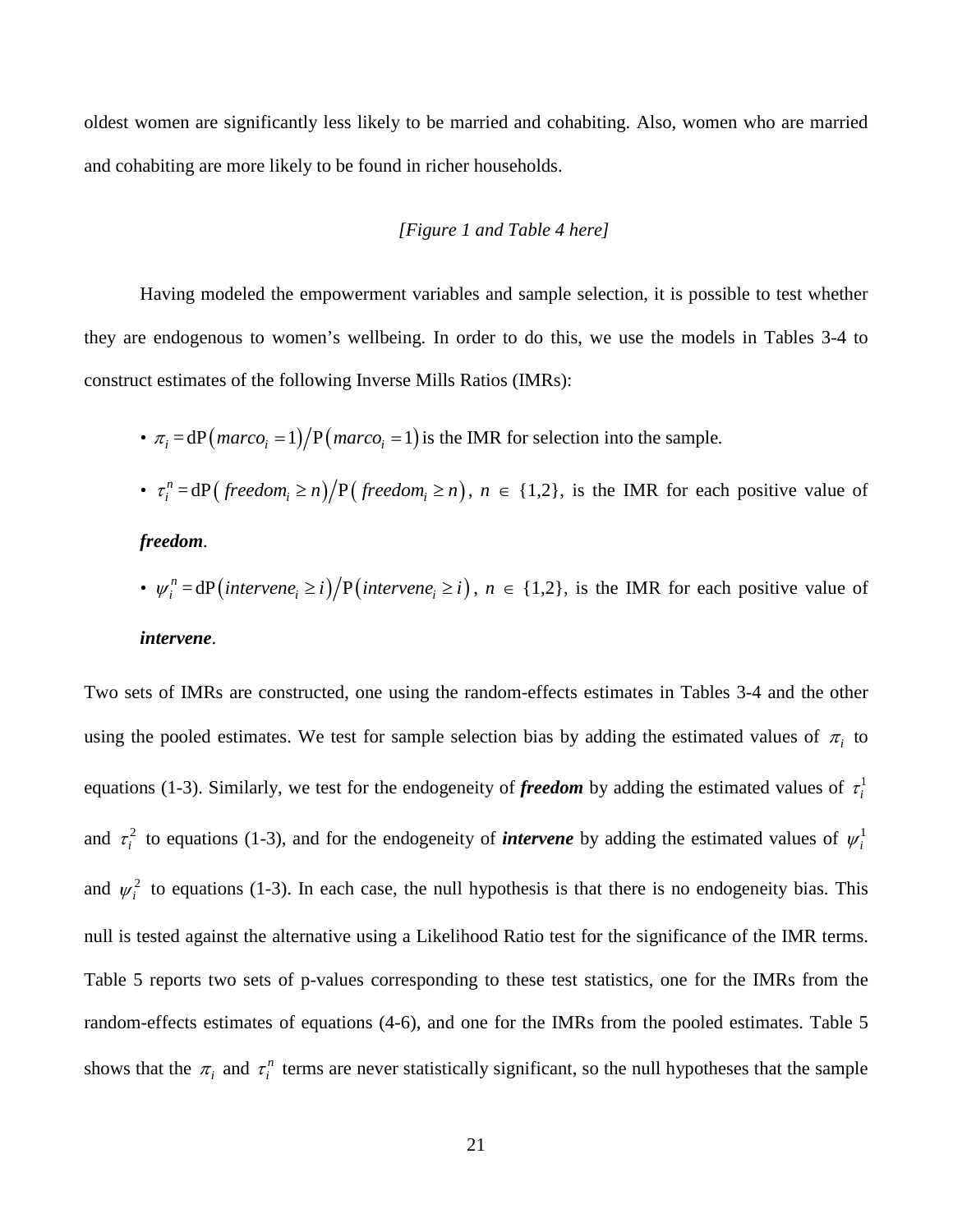selection and the value of *freedom* are exogenous to wellbeing cannot be rejected. However, the  $\psi_i^n$ terms based on the pooled estimates of equation (5) are significant in the *pain* and *health-score* models, so there is evidence that *intervene* is endogenous to these two measures of wellbeing.

In light of the likely endogeneity of *intervene* to *pain* and *health-score*, Table 6 reports parameter values from an augmented version of equations (2-3) that includes the pooled estimates of  $\psi_i^1$  and  $\psi_i^2$  as additional explanatory variables in order to correct for the endogeneity bias. The accompanying t-ratios are computed using a bootstrap with 1,000 replications. The figures in Table 6 correspond to those in the B columns of Table 2 (the model excluding *decisions*).[17](#page-22-0) In Table 6, the estimated effects of *freedom* and *intervene* on *pain* are slightly smaller than in Table 2, but still statistically significant. Estimates of the other parameters in the *pain* model are very similar, except that the *age* effect is smaller and no longer statistically significant. There is very little difference between Table 2 and Table 6 in the values of the parameters in the *health-score* model. In this sense, correcting for endogeneity makes little difference to our conclusions.

#### *[Tables 5-6 here]*

#### **5. Discussion**

ı

Analysis of survey data from rural Senegal indicates that the effects of women's empowerment on their wellbeing – as measured by subjective indicators of psychological and physical health – are large. Differences in the level of empowerment matter as much as (or more than) differences in consumption, education and morbidity. This brings into question the relatively small effort that international donors

<span id="page-22-0"></span><sup>&</sup>lt;sup>17</sup> The Table 6 estimates of the parameters in the *pain* model are based on a pooled probit regression. It was not possible to compute reliable t-ratios for the random-effects version of the model, because in many of the bootstrap replications the log-likelihood function was very flat (and much flatter than with the actual data), so the bootstrap parameter estimates were highly variable.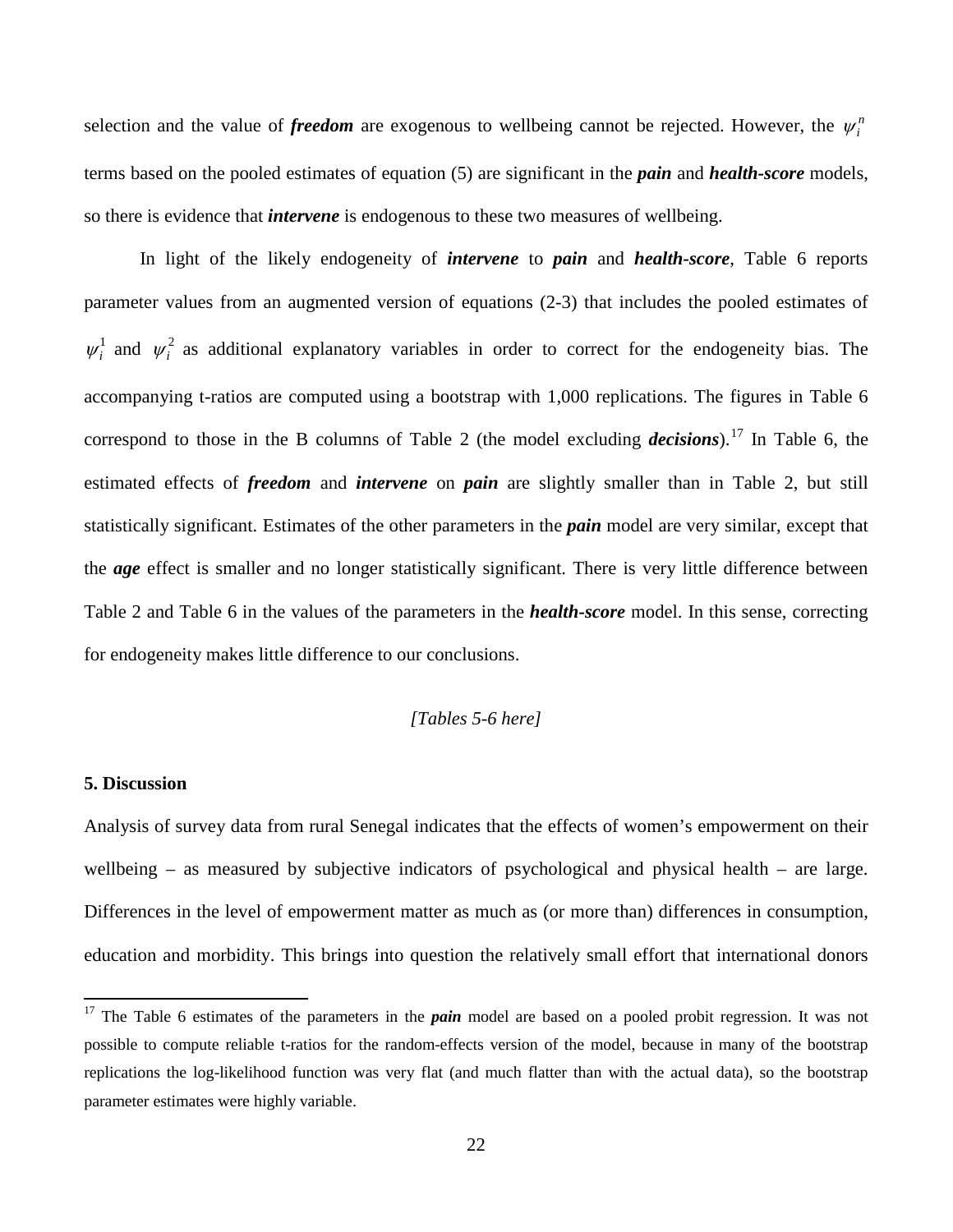put into women's empowerment initiatives, compared with more traditional development goals. One possible justification of the focus on the traditional development goals is that improvements in other areas will lead to more women's empowerment in the long run, as suggested by the cross-country macroeconomic data. However, our micro-econometric analysis does not provide strong evidence for such effects. Firstly, the effect of education on women's empowerment is ambiguous. Some education outcomes such as male literacy are associated with more empowerment, which suggests that educating boys can improve their attitudes towards women. However, for a given literacy level more male education reduces women's empowerment, possibly because it raises men's bargaining power within the home. Secondly, women in poor households have more empowerment, *ceteris paribus*. This may again reflect a positive correlation between the overall level of development of the household and the bargaining power of its (male) head, to the detriment of rich men's wives.

There is a contradiction here between the cross-country macroeconomic evidence and our microeconometric results. Understanding the reasons for this contradiction is work for the future, and the analysis of Senegalese data discussed in this paper has yet to be replicated for other parts of the developing world, so it is still not clear how widely applicable our results are. Nevertheless, our results shed doubt on whether general development initiatives within an individual country will improve the lot of its women, and there is reason to be concerned about the lack of attention currently given to women's empowerment by aid donors. In the absence of aid programs that specifically target empowerment, it is quite possible that development initiatives which are successful according to standard metrics (such as *per capita* consumption or education levels) will worsen the lives of half of the target population.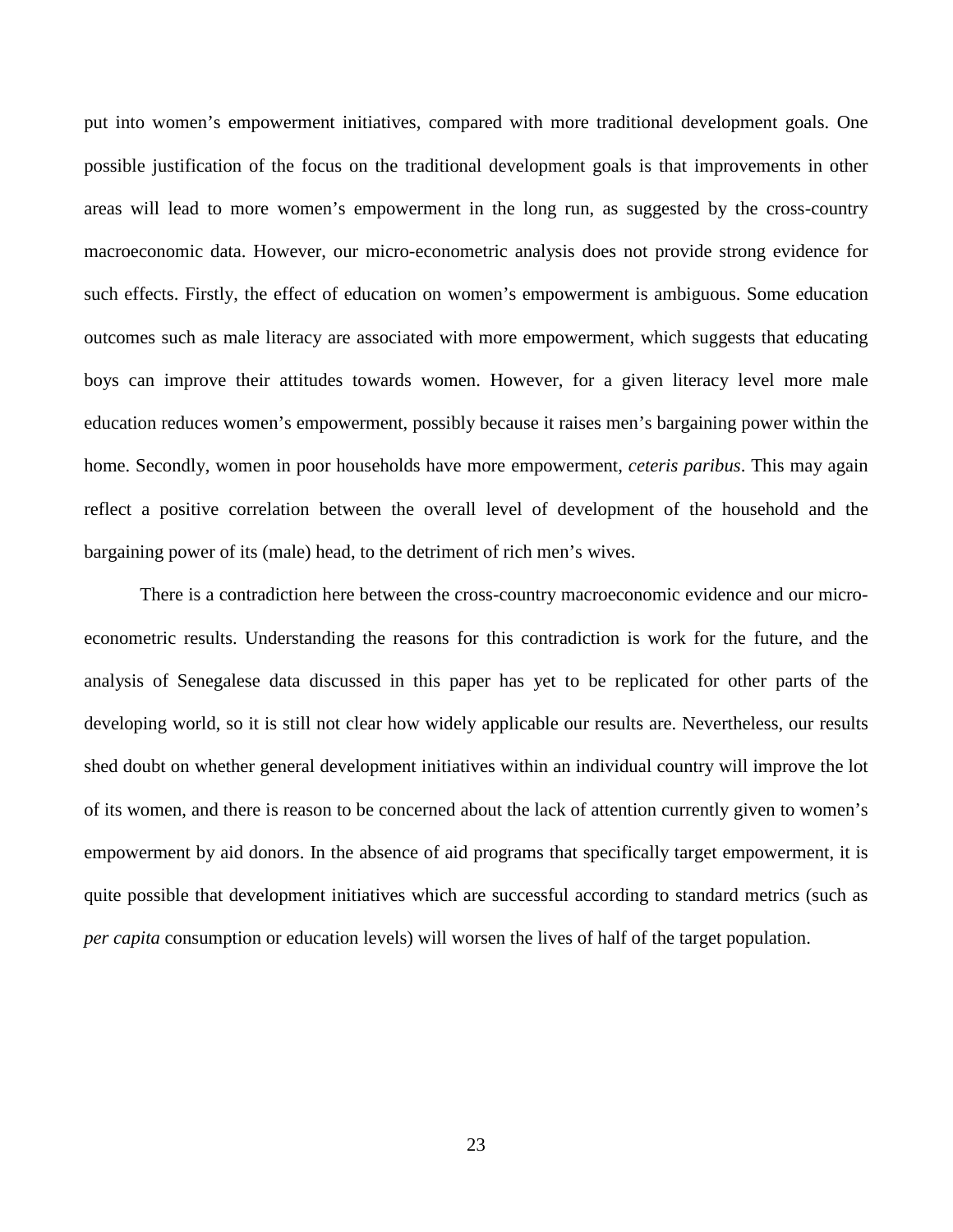#### **References**

Allendorf, K. (2007) 'Do women's land rights promote empowerment and child health in Nepal?' *World Development* 35 (11): 1975-88.

Allendorf, K. (2010) 'The quality of family relationships and use of maternal health-care services in India,' *Studies in Family Planning* 41(4): 263-276.

Anderson, S. and Eswaran, M. (2009) 'What determines female autonomy? Evidence from Bangladesh,' *Journal of Development Economics* 90: 179-191.

Ashraf, N. (2009) "Spousal control and intra-household decision making: an experimental study in the Philippines," *American Economic Review* 99(4): 1245-77.

Behrman, J.R., and Hoddinott, J. (2005) 'Programme evaluation with unobserved heterogeneity and selective implementation: the Mexican PROGRESA impact on child nutrition," *Oxford Bulletin of Economics and Statistics* 67(4): 547-69.

Bobonis, G.J. (2009) 'Is the allocation of resources within the household efficient? New evidence from a randomized experiment,' *Journal of Political Economy* 117(3): 453-503.

Brown, P.H. (2003) 'Dowry and intrahousehold bargaining: evidence from China,' William Davidson Institute Working Paper 2003-608. William Davidson Institute, University of Michigan, Ann Arbor, MI. Das, J., Do, Q-T., Friedman, J. and McKenzie, D. (2008) 'Mental health patterns and consequences: results from survey data in five developing countries,' *World Bank Economic Review* 23(1): 31-55.

Deininger, K., Goyal, A. Nagarajan, H. (2010) 'Inheritance law reform and women's access to capital: evidence from India's Hindu Succession Act, No 5338,' Policy Research Working Paper, World Bank, Washington, DC.

Doepke, M., Tertilt, M. and Voena, A. (2012) 'The economics and politics of women's rights,' *Annual Review of Economics* 4: 339-72.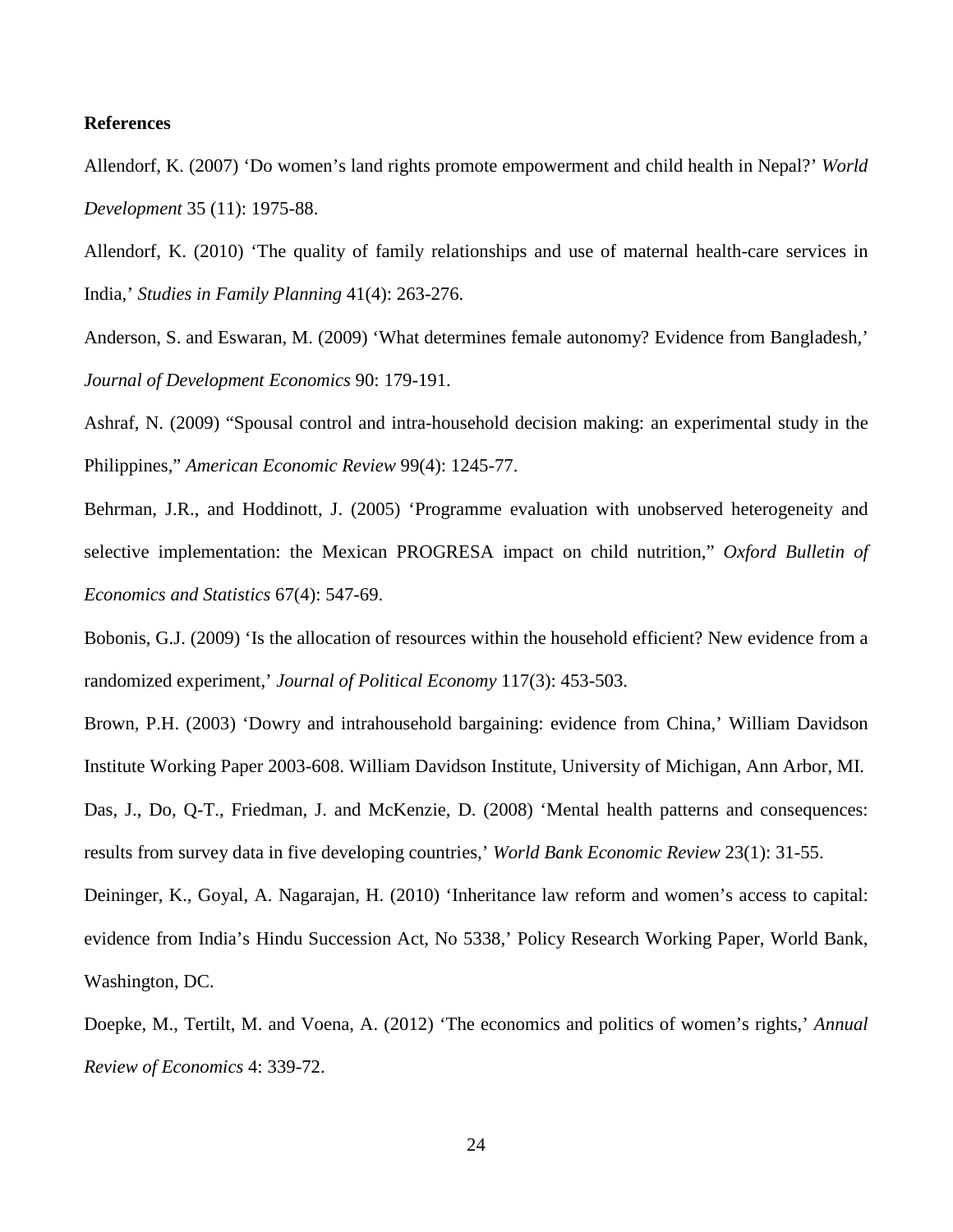Doss, C.R. (2001) 'Is risk fully pooled within the household? Evidence from Ghana." *Economic Development and Cultural Change* 50(1): 101-30.

Doss, C.R. (2013) 'Intrahousehold bargaining and resource allocation in developing countries,' *World Bank Research Observer* 28: 52-78.

Duflo, E. (2003) 'Grandmothers and granddaughters: old-age pensions and intra-household allocation in South Africa,' *World Bank Economic Review* 17(1): 1-25.

Duflo, E. and Udry, C. (2004) 'Intra-household resource allocation in Côte d'Ivoire: social norms, separate accounts and consumption choices." NBER Working Paper 10498, National Bureau of Economic Research, Cambridge, MA.

Dunkle, K.L., Jewkes, R.K., Brown, H.C., Gray, G.E., McIntryre, J.A. and Harlow, S.D. (2004) 'Gender-based violence, relationship power, and risk of HIV infection in women attending antenatal clinics in South Africa,' *The Lancet* 363: 1415-1421.

Durevall, D. and Lindskog, A. (2013) 'Intimate Partner Violence and HIV in sub-Saharan Africa,' Working Paper, Department of Economics and Gothenburg Centre of Globalization and Development, University of Gothenburg, Gothenburg, Sweden.

Furuta, M. and Salway, S. (2006) 'Women's position within the household as a determinant of maternal health care use in Nepal,' *International Family Planning Perspectives* 32(1): 17-27.

Golding, J. (1999) 'Intimate partner violence as a risk factor for mental disorders: a meta-analysis,' *Journal of Family Violence* 14(2): 99-132.

Integrated Regional Information Networks (2008) 'Senegal: beaten in silence,' www.irinnews.org/ Report/ 78743/SENEGAL-Beaten-in-silence.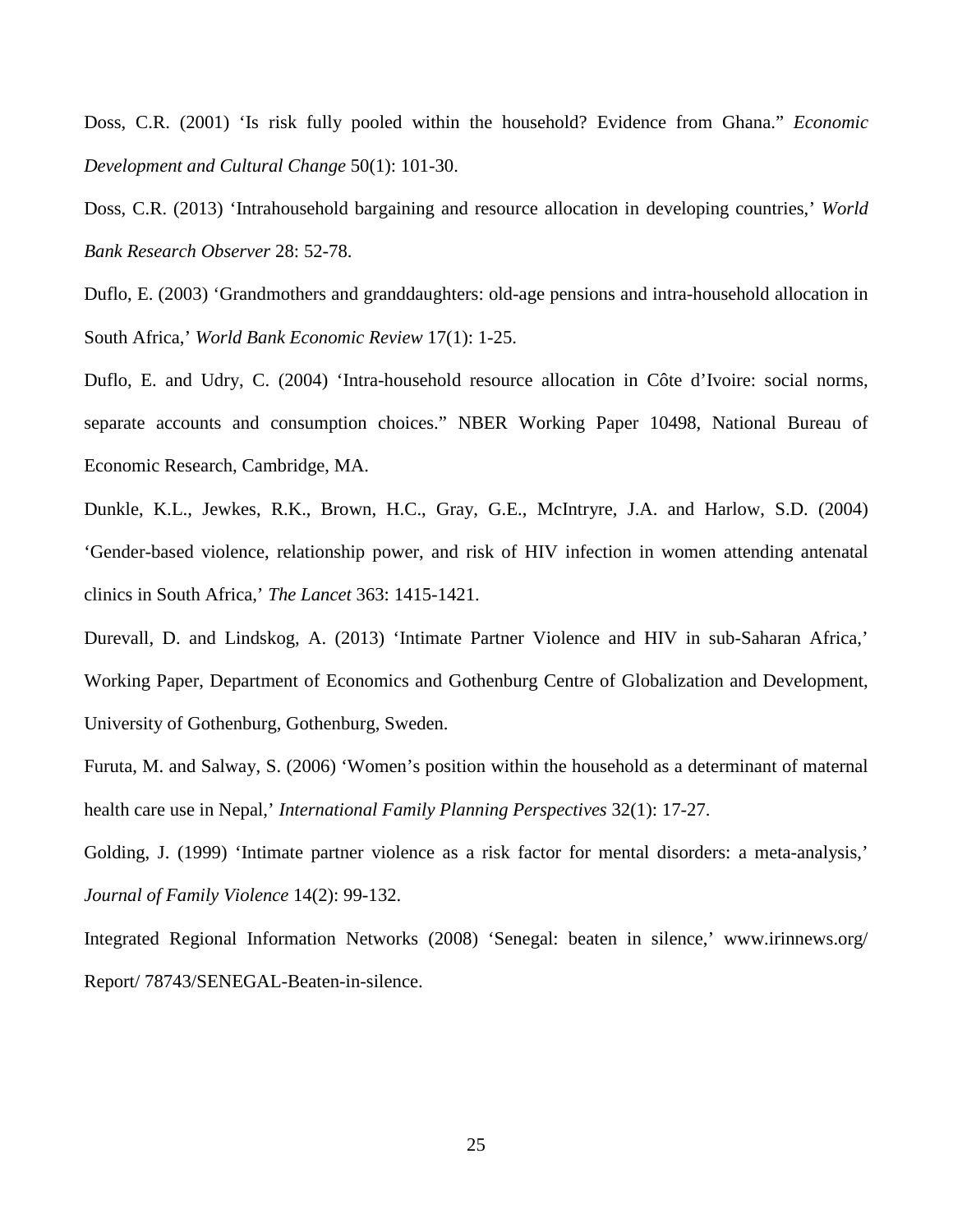Iversen, V., Jackson, C., Kebede, B., Munro, A. and Verschoor, A. (2006) 'What's love got to do with it? An experimental test of household models in East Uganda,' Working Paper 2006-01, Centre for the Study of African Economies, Oxford, UK.

Hidrobo, M. and Fernald, L. (2013) 'Cash transfers and domestic violence,' *Journal of Health Economics* 32: 304-319.

Lim, S.S., Dandona, L., Hoisington, J.A., James, S.L., Hogan, M.C. and Gakidou, E. (2010) 'India's Janani Suraksha Yojana, a conditional cash transfer programme to increase births in health facilities: an impact evaluation." *The Lancet* 375: 2009-2023.

Lépine, A. (2009) 'Data collection,' mimeo, Department of Global Health and Development, London School of Tropical Medicine and Hygiene, London, UK.

Lépine, A. (2012) 'Three essays in health microeconomics in developing countries: evidence from rural Senegal,' Ph.D. dissertation, University of Otago, Dunedin, New Zealand.

Lépine, A. and Le Nestour, A. (2013) 'The determinants of health care utilisation in rural Senegal,' *Journal of African Economies* 22(1): 163-186.

Maluccio, J. and Flores, R. (2005) 'Impact evaluation of a conditional cash transfer program: the Nicaraguan Red de Protección Social,' Research Report 141, International Food Policy Research Insititute, Washinton, DC.

Miner, S., Ferrer, L., Cianelli, R., Bernales, M. and Cabieses, B. (2011) 'Intimate partner violence and HIV risk behaviors among socially disadvantaged Chilean women,' *Violence Against Women* 17(4): 517-531.

Mistry, R., Galal, O. and Lu, M. (2009) 'Women's autonomy and pregnancy care in rural India: a contextual analysis,' *Social Science and Medicine* 69: 926-933.

26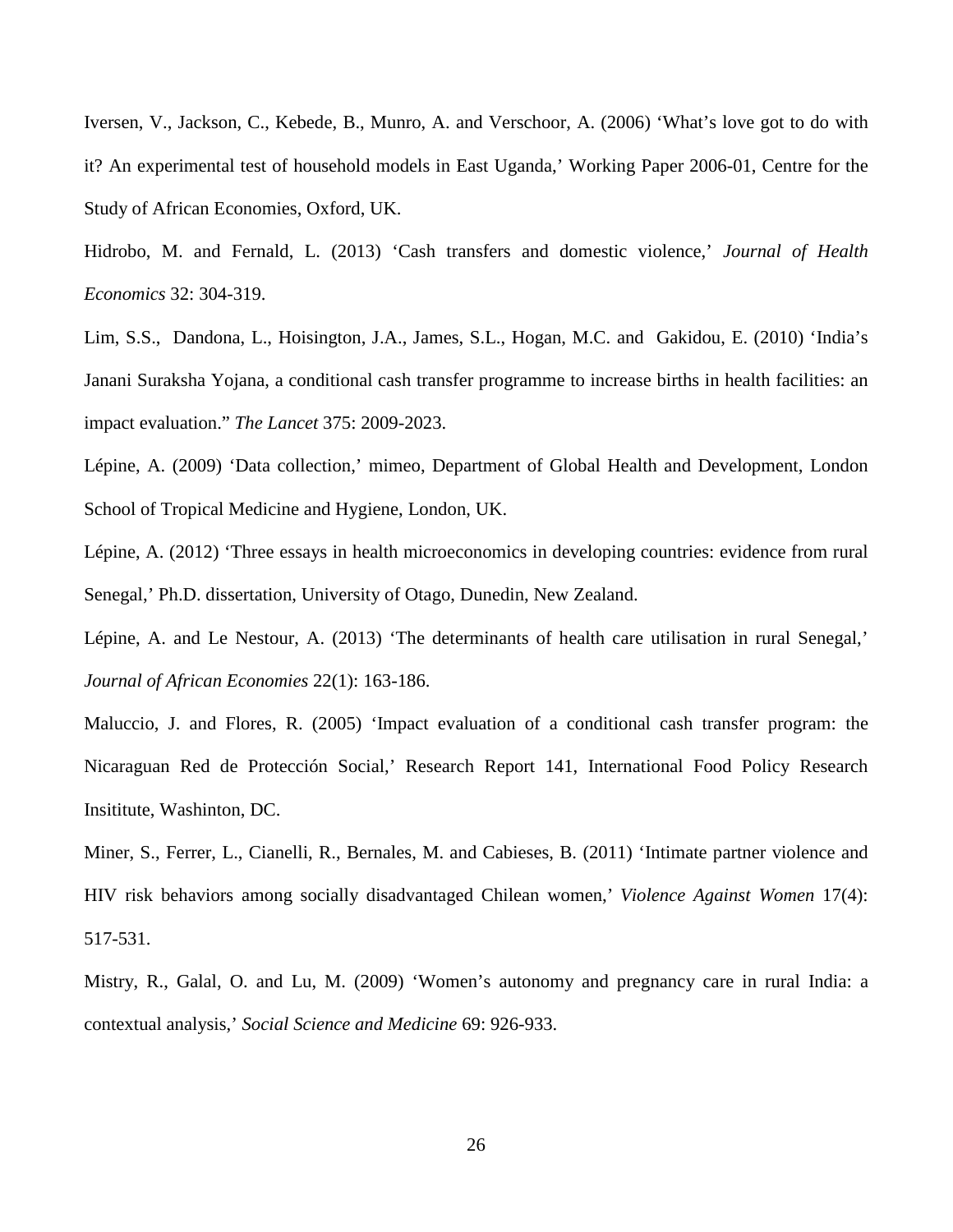Perry, D.L. (2005) 'Wolof women, economic liberalization, and the crisis of masculinity in rural Senegal,' *Ethnology* 44(3): 207-226.

Qian, N. (2008) 'Missing women and the price of tea in China: The effect of sex-specific earnings on sex imbalance,' *Quarterly Journal of Economics* 123(3): 1251-85.

Rangel, M.A. (2006) 'Alimony Rights and Intrahousehold Allocation of Resources: Evidence from Brazil,' *Economic Journal* 116(513): 627-58.

Sen, A. (1991) 'Welfare, preference and freedom,' *Journal of Econometrics* 50: 15-29.

United Nations (2013) 'Goal 3: promote gender equality and empower women,' www.un.org/ millenniumgoals/gender.shtml.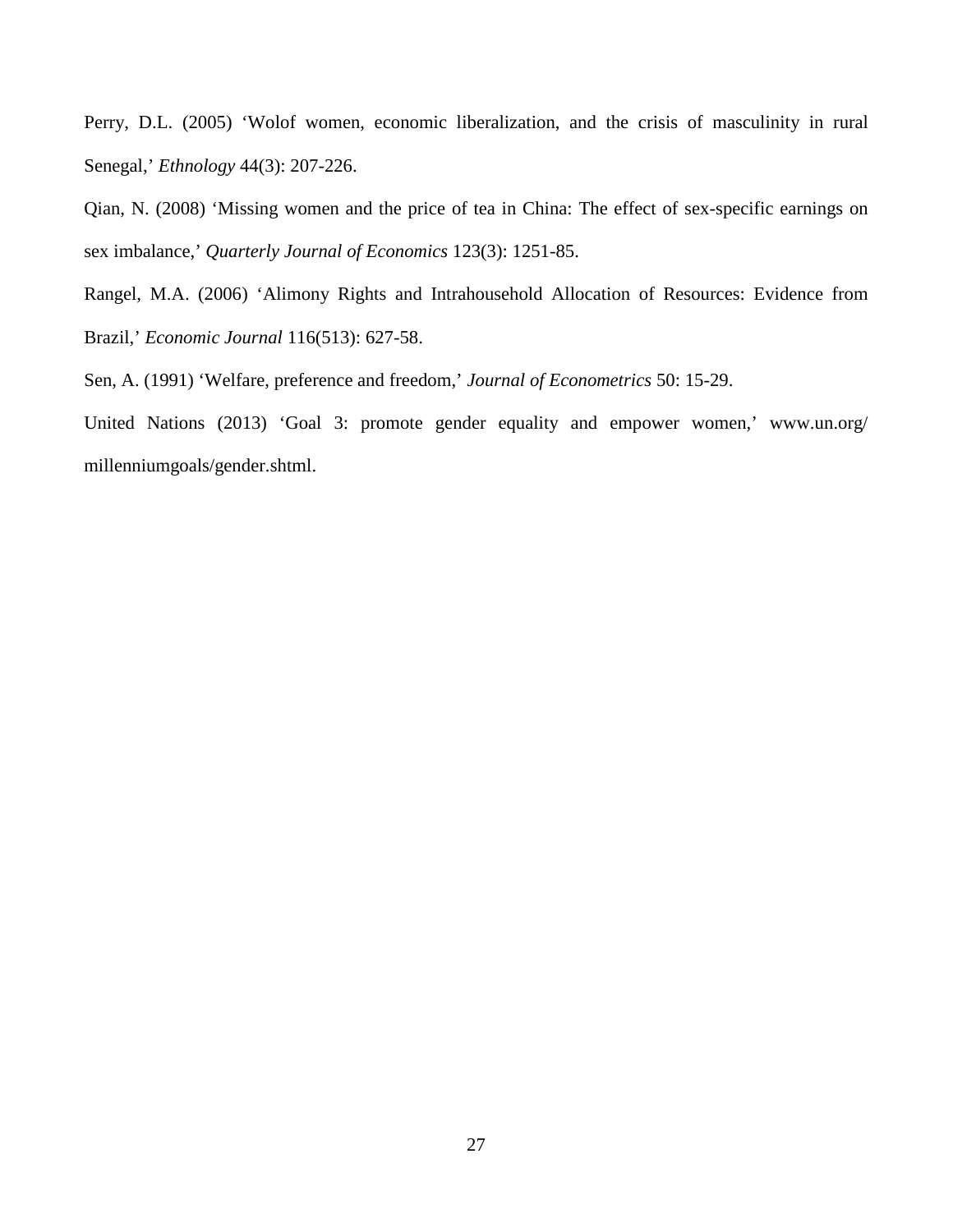

FIGURE 1. PROPORTION OF WOMEN WHO ARE MARRIED AND COHABITING, BY AGE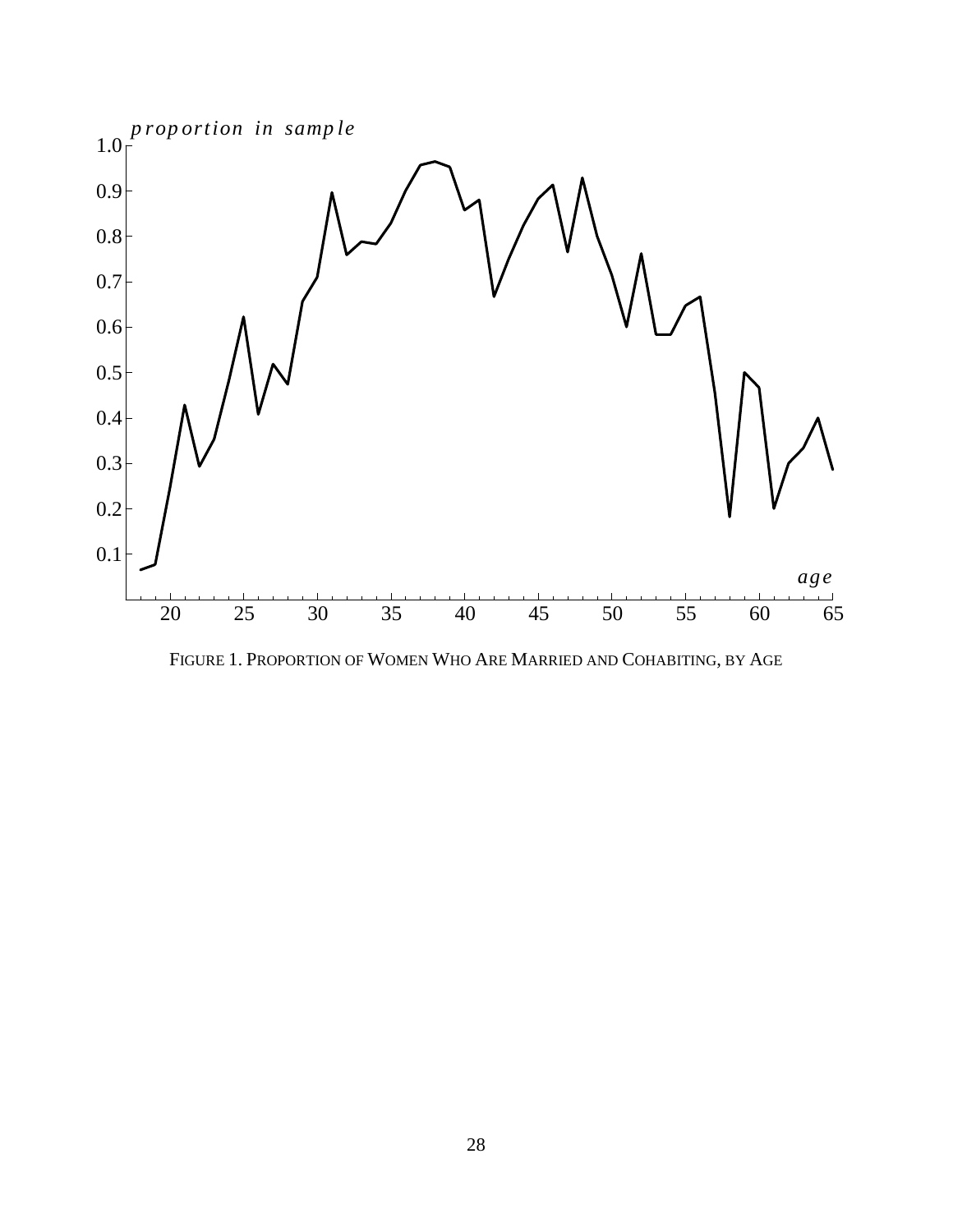# TABLE 1(i). PROPORTION OF INDICATOR VARIABLES EQUAL TO 1

| <i>if</i> [ <i>anxiety</i> = 1]      | 0.43 | if $[only-wife = 1]$                    | 0.07 |
|--------------------------------------|------|-----------------------------------------|------|
| if $[pain = 1]$                      | 0.46 | if $[walking = 1]$                      | 0.30 |
| if [freedom $= 1$ ]                  | 0.42 | if [walking $= 2$ ]                     | 0.56 |
| <i>if</i> [ <i>freedom</i> = 2]      | 0.07 | if $\lceil$ <i>illness</i> = 1 $\rceil$ | 0.25 |
| if $[intervene = 1]$                 | 0.22 | if [water = $1$ ]                       | 0.24 |
| <i>if</i> [ <i>intervene</i> $= 2$ ] | 0.10 | $if [tolet = 1]$                        | 0.92 |
| if [writing $= 1$ ]                  | 0.22 | if $(in-law = 1]$                       | 0.19 |
| if $[both = 1]$                      | 0.14 | $if [ethnicity = 1]$                    | 0.39 |
| if $\lfloor$ <i>only-husb</i> = 1]   | 0.34 | <i>if</i> [ <i>ethnicity</i> = 2]       | 0.02 |

# TABLE 1(ii). DESCRIPTIVE STATISTICS FOR POLYCHOTOMOUS VARIABLES

|                | mean | std. dev. | minimum | maximum |
|----------------|------|-----------|---------|---------|
| decisions      | 1.71 | 1.45      | 0.00    | 4.00    |
| health-score   | 4.11 | 1.57      | 1.00    | 10.0    |
| enrolment      | 0.97 | 0.51      | 0.00    | 2.56    |
| husb-enrolment | 1.08 | 0.61      | 0.00    | 2.64    |
| age            | 38.3 | 10.9      | 18.0    | 75.0    |
| consumption    | 12.0 | 0.69      | 9.63    | 14.3    |
| adults         | 5.01 | 2.33      | 2.00    | 13.0    |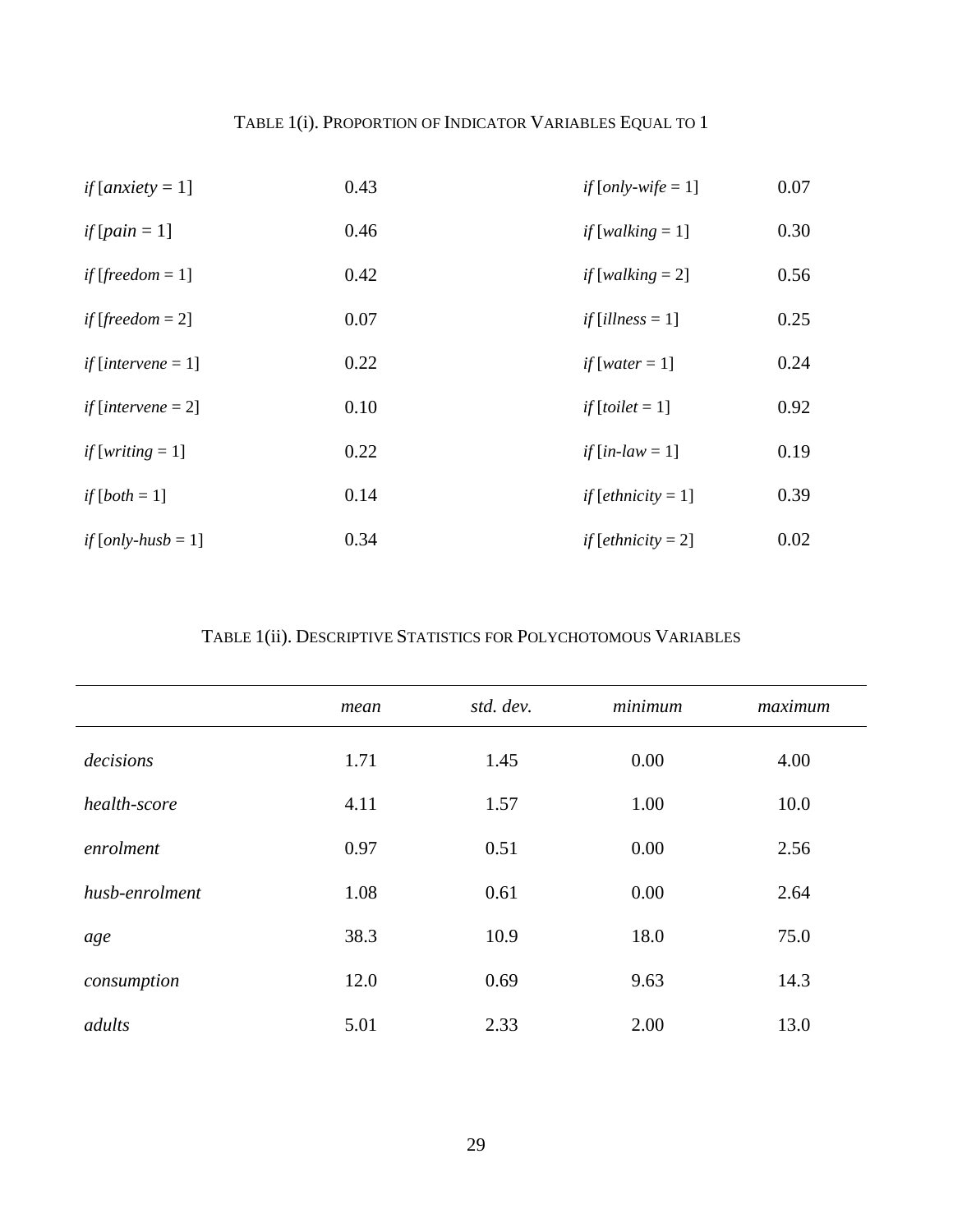|                                   | dependent variable = $anxiety$ : probit |              |                     |          |                     |             |                     |          | dependent variable = pain: probit |          | $d.v. = health-score: to bit$ |             |                      |                     |                     |
|-----------------------------------|-----------------------------------------|--------------|---------------------|----------|---------------------|-------------|---------------------|----------|-----------------------------------|----------|-------------------------------|-------------|----------------------|---------------------|---------------------|
|                                   |                                         | $\mathbf{A}$ | $\bf{B}$            |          |                     | $\mathbf C$ | $\mathbf{A}$        |          |                                   | $\bf{B}$ |                               | $\mathbf C$ | $\mathbf{A}$         | $\bf{B}$            | $\mathbf C$         |
|                                   | coeff.                                  | m.e.         | coeff.              | m.e.     | coeff.              | m.e.        | coeff.              | m.e.     | coeff.                            | m.e.     | coeff.                        | m.e.        | coeff.               | coeff.              | $\mathit{coeff}.$   |
| if [freedom = $1$ ]               | $-0.627$<br>$-2.87$                     | $-0.201$     | $-0.604$<br>$-3.01$ | $-0.196$ |                     |             | $-0.677$<br>$-3.48$ | $-0.237$ | $-0.670$<br>$-3.69$               | $-0.235$ |                               |             | $-0.526$<br>$-3.67$  | $-0.619$<br>$-4.72$ |                     |
| if [freedom $= 2$ ]               | $-0.150$<br>$-0.43$                     | $-0.055$     | $-0.108$<br>$-0.32$ | $-0.040$ |                     |             | $-1.061$<br>$-3.19$ | $-0.328$ | $-1.035$<br>$-3.17$               | $-0.323$ |                               |             | $-0.532$<br>$-2.25$  | $-0.620$<br>$-2.70$ |                     |
| decisions                         | 0.018<br>0.26                           | 0.007        |                     |          | $-0.059$<br>$-0.93$ | $-0.022$    | 0.007<br>0.12       | 0.003    |                                   |          | $-0.092$<br>$-1.65$           | $-0.036$    | $-0.073$<br>$-1.60$  |                     | $-0.145$<br>$-3.44$ |
| <i>if</i> [ <i>intervene</i> = 1] | 0.500<br>2.33                           | 0.197        | 0.498<br>2.32       | 0.196    | 0.551<br>2.52       | 0.217       | 0.384<br>1.97       | 0.152    | 0.385<br>1.96                     | 0.153    | 0.407<br>2.08                 | 0.161       | $-0.147$<br>$-1.010$ | $-0.137$<br>$-0.94$ | $-0.119$<br>$-0.82$ |
| if $[intervene = 2]$              | 1.048<br>3.38                           | 0.393        | 1.050<br>3.37       | 0.393    | 1.013<br>3.21       | 0.382       | 1.057<br>3.75       | 0.377    | 1.063<br>3.74                     | 0.378    | 0.986<br>3.49                 | 0.357       | 0.510<br>2.48        | 0.515<br>2.51       | 0.480<br>2.31       |
| <i>if</i> [ <i>writing</i> = 1]   | 0.370<br>1.31                           | 0.145        | 0.368<br>1.30       | 0.144    | 0.406<br>1.44       | 0.159       | 0.037<br>0.15       | 0.015    | 0.036<br>0.14                     | 0.014    | $-0.015$<br>$-0.06$           | $-0.006$    | 0.138<br>0.73        | 0.140<br>0.74       | 0.129<br>0.68       |
| enrolment                         | $-0.464$<br>$-2.04$                     | $-0.157$     | $-0.466$<br>$-2.05$ | $-0.158$ | $-0.504$<br>$-2.20$ | $-0.168$    | $-0.040$<br>$-0.19$ | $-0.016$ | $-0.043$<br>$-0.21$               | $-0.017$ | $-0.080$<br>$-0.39$           | $-0.031$    | $-0.256$<br>$-1.70$  | $-0.255$<br>$-1.69$ | $-0.289$<br>$-1.91$ |
| age                               | 0.020<br>2.20                           | 0.008        | 0.021<br>2.29       | 0.008    | 0.021<br>2.25       | 0.008       | 0.030<br>3.46       | 0.012    | 0.030<br>3.55                     | 0.012    | 0.030<br>3.44                 | 0.012       | 0.025<br>4.06        | 0.023<br>3.86       | 0.025<br>4.11       |
| if [walking $= 1$ ]               | $-0.542$<br>$-2.02$                     | $-0.179$     | $-0.559$<br>$-2.09$ | $-0.184$ | $-0.514$<br>$-1.90$ | $-0.171$    | $-0.247$<br>$-1.05$ | $-0.095$ | $-0.266$<br>$-1.12$               | $-0.102$ | $-0.215$<br>$-0.91$           | $-0.083$    | $-0.380$<br>$-2.14$  | $-0.400$<br>$-2.27$ | $-0.361$<br>$-2.02$ |
| if [walking $= 2$ ]               | $-0.852$<br>$-3.20$                     | $-0.252$     | $-0.869$<br>$-3.26$ | $-0.256$ | $-0.834$<br>$-3.10$ | $-0.248$    | $-1.174$<br>$-4.78$ | $-0.348$ | $-1.197$<br>$-4.86$               | $-0.353$ | $-1.139$<br>$-4.64$           | $-0.343$    | $-1.061$<br>$-6.25$  | $-1.078$<br>$-6.38$ | $-1.044$<br>$-6.10$ |
| if [illness $= 1$ ]               | 0.701<br>3.56                           | 0.274        | 0.698<br>3.53       | 0.273    | 0.693<br>3.49       | 0.271       | 0.595<br>3.32       | 0.231    | 0.593<br>3.29                     | 0.231    | 0.563<br>3.14                 | 0.220       | 0.925<br>7.05        | 0.928<br>7.06       | 0.908<br>6.86       |
| if $(in-law = 1]$                 | $-0.389$<br>$-1.53$                     | $-0.135$     | $-0.375$<br>$-1.48$ | $-0.131$ | $-0.354$<br>$-1.38$ | $-0.123$    | 0.088<br>0.39       | 0.035    | 0.105<br>0.47                     | 0.042    | 0.088<br>0.39                 | 0.035       | $-0.134$<br>$-0.80$  | $-0.126$<br>$-0.76$ | $-0.104$<br>$-0.62$ |
| $if [ethnicity = 1]$              | 0.257<br>1.24                           | 0.100        | 0.268<br>1.29       | 0.105    | 0.424<br>2.04       | 0.167       | 0.087<br>0.48       | 0.035    | 0.098<br>0.54                     | 0.039    | 0.296<br>1.64                 | 0.118       | 0.263<br>1.88        | 0.248<br>1.78       | 0.412<br>3.02       |
| <i>if</i> [ <i>ethnicity</i> = 2] | $-1.094$<br>$-1.62$                     | $-0.294$     | $-1.089$<br>$-1.60$ | $-0.293$ | $-1.086$<br>$-1.56$ | $-0.292$    | $-0.105$<br>$-0.20$ | $-0.041$ | $-0.099$<br>$-0.19$               | $-0.039$ | $-0.016$<br>$-0.03$           | $-0.006$    | $-1.598$<br>$-3.72$  | $-1.635$<br>$-3.81$ | $-1.552$<br>$-3.56$ |

TABLE 2(i): WELLBEING MODELS – RANDOM-EFFECTS REGRESSION COEFFICIENTS ON INDIVIDUAL-SPECIFIC VARIABLES *T-ratios are in italics; effects significant at the 5% level are in bold; m.e. = marginal effects.*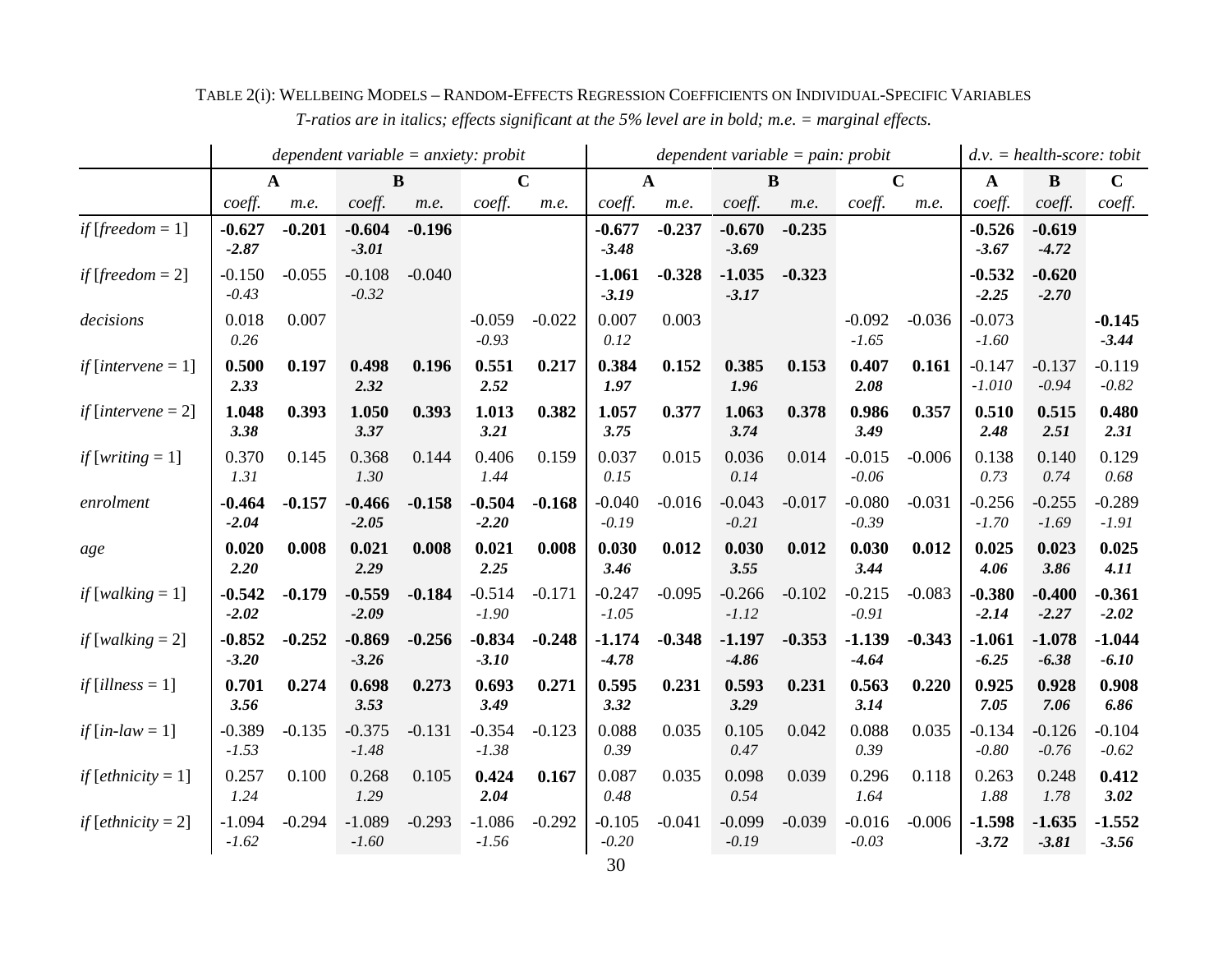|                         |                     | dependent variable = anxiety: probit |                     |          |                     |          |                     |          | $dependent\ variable = pain: probit$ |          | $=$ health-score: tobit<br>d.v. |              |                     |                     |                     |
|-------------------------|---------------------|--------------------------------------|---------------------|----------|---------------------|----------|---------------------|----------|--------------------------------------|----------|---------------------------------|--------------|---------------------|---------------------|---------------------|
|                         | A                   |                                      | B                   |          | $\mathbf C$         |          |                     | A        |                                      | B        |                                 | $\mathbf{C}$ | A                   | B                   | $\mathbf C$         |
|                         | coeff.              | m.e.                                 | coeff.              | m.e.     | coeff.              | m.e.     | coeff.              | m.e.     | coeff.                               | m.e.     | coeff.                          | m.e.         | coeff.              | coeff.              | coeff.              |
| consumption             | 0.109<br>0.78       | 0.042                                | 0.107<br>0.76       | 0.041    | 0.127<br>0.88       | 0.049    | 0.197<br>1.59       | 0.078    | 0.197<br>1.57                        | 0.078    | 0.232<br>1.83                   | 0.092        | $-0.506$<br>$-5.30$ | $-0.496$<br>$-5.19$ | $-0.488$<br>$-5.03$ |
| if [water = 1]          | 0.126<br>0.58       | 0.048                                | 0.123<br>0.57       | 0.048    | 0.102<br>0.46       | 0.039    | $-0.060$<br>$-0.32$ | $-0.024$ | $-0.065$<br>$-0.34$                  | $-0.025$ | $-0.104$<br>$-0.54$             | $-0.041$     | $-0.136$<br>$-0.93$ | $-0.138$<br>$-0.94$ | $-0.166$<br>$-1.11$ |
| <i>if</i> $[tolet = 1]$ | $-0.248$<br>$-0.71$ | $-0.089$                             | $-0.235$<br>$-0.67$ | $-0.085$ | $-0.218$<br>$-0.61$ | $-0.079$ | $-0.064$<br>$-0.21$ | $-0.025$ | $-0.055$<br>$-0.18$                  | $-0.022$ | $-0.009$<br>$-0.03$             | $-0.003$     | 0.369<br>1.57       | 0.335<br>1.43       | 0.404<br>1.69       |
| adults                  | $-0.026$<br>$-0.55$ | $-0.010$                             | $-0.027$<br>$-0.58$ | $-0.010$ | $-0.015$<br>$-0.31$ | $-0.005$ | $-0.054$<br>$-1.31$ | $-0.021$ | $-0.056$<br>$-1.33$                  | $-0.022$ | $-0.030$<br>$-0.73$             | $-0.012$     | $-0.060$<br>$-1.88$ | $-0.057$<br>$-1.80$ | $-0.046$<br>$-1.44$ |
| random effect $\sigma$  | 1.165<br>4.83       |                                      | 1.175<br>4.86       |          | 1.215<br>4.91       |          | 0.915<br>4.35       |          | 0.932<br>4.42                        |          | 0.961<br>4.50                   |              | 0.801<br>9.22       | 0.802<br>9.20       | 0.835<br>9.70       |

TABLE 2(ii): WELLBEING MODELS – RANDOM-EFFECTS REGRESSION COEFFICIENTS ON HOUSEHOLD-SPECIFIC VARIABLES *T-ratios are in italics; effects significant at the 5% level are in bold; m.e. = marginal effects.*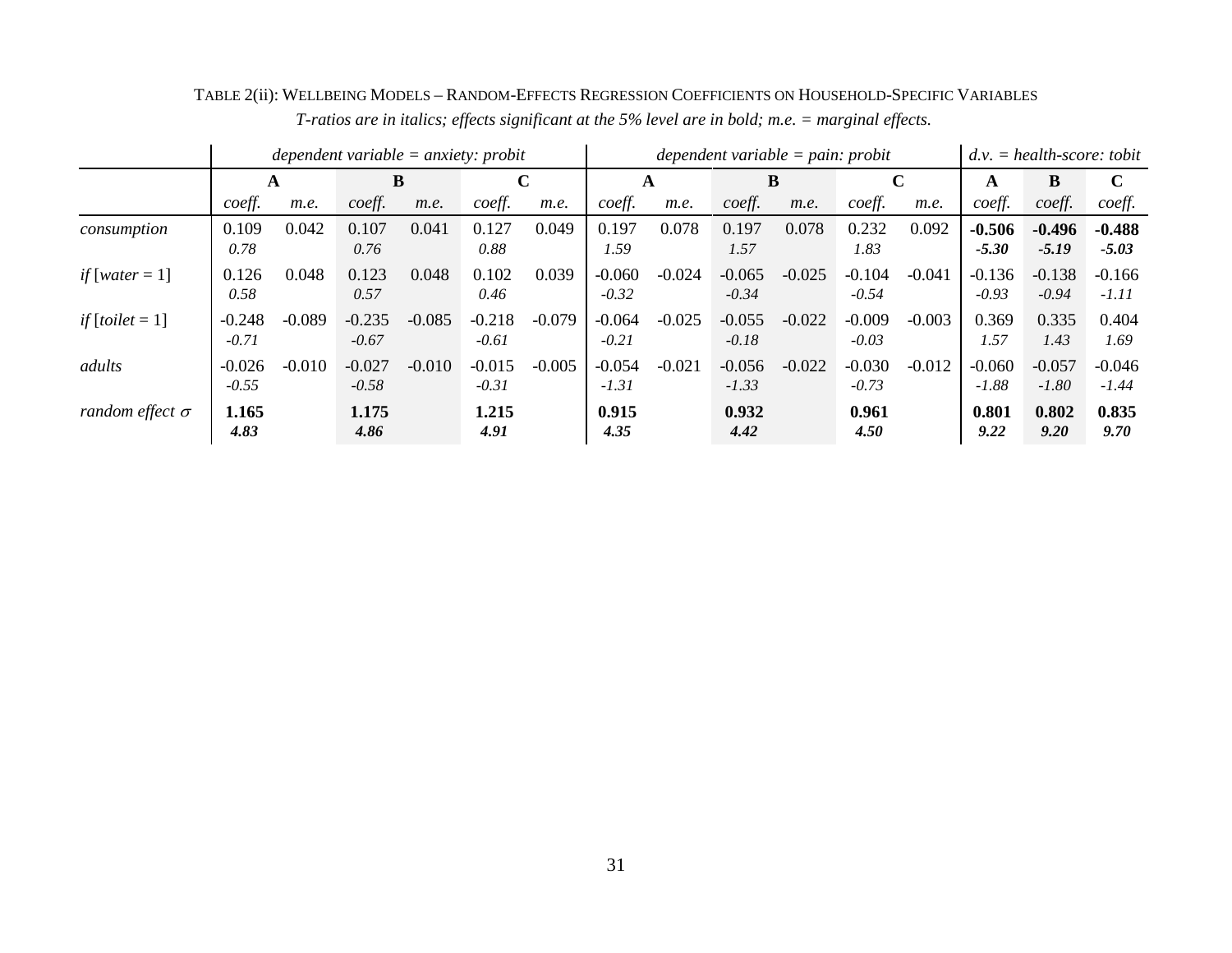|                                                |                     |                   |          | $dependent variable = freedom$ |                           | $dependent\ variable =$ intervene |                     |                   |          |                     |                           |          |
|------------------------------------------------|---------------------|-------------------|----------|--------------------------------|---------------------------|-----------------------------------|---------------------|-------------------|----------|---------------------|---------------------------|----------|
|                                                |                     | pooled regression |          |                                | random effects regression |                                   |                     | pooled regression |          |                     | random effects regression |          |
|                                                | coeff.              | m.e.1             | m.e.2    | coeff.                         | m.e.1                     | m.e.2                             | coeff.              | m.e.1             | m.e.2    | coeff.              | m.e.1                     | m.e.2    |
| $if [both = 1]$                                | 0.596<br>2.59       | 0.226             | 0.105    | 0.887<br>2.46                  | 0.330                     | 0.009                             | $-0.579$<br>$-2.08$ | $-0.162$          | $-0.052$ | $-1.138$<br>$-2.10$ | $-0.094$                  | $-0.000$ |
| if $\lceil \text{only-hush} \rceil = 1 \rceil$ | 0.405<br>2.90       | 0.158             | 0.062    | 0.691<br>2.77                  | 0.266                     | 0.005                             | $-0.079$<br>$-0.51$ | $-0.027$          | $-0.010$ | 0.154<br>0.41       | 0.030                     | 0.000    |
| if [only-wife $= 1$ ]                          | 0.254<br>1.12       | 0.100             | 0.035    | 0.754<br>1.90                  | 0.287                     | 0.006                             | 0.002<br>0.01       | 0.001             | 0.000    | $-0.274$<br>$-0.49$ | $-0.041$                  | $-0.000$ |
| husb-enrolment                                 | $-0.346$<br>$-3.09$ | $-0.135$          | $-0.030$ | $-0.659$<br>$-3.36$            | $-0.230$                  | $-0.001$                          | $-0.034$<br>$-0.27$ | $-0.012$          | $-0.005$ | $-0.247$<br>$-0.85$ | $-0.037$                  | $-0.000$ |
| enrolment                                      | 0.194<br>1.40       | 0.077             | 0.026    | 0.296<br>1.34                  | 0.118                     | 0.001                             | 0.108<br>0.68       | 0.038             | 0.016    | 0.426<br>1.27       | 0.098                     | 0.001    |
| age                                            | 0.004<br>0.68       | 0.002             | 0.000    | 0.014<br>1.40                  | 0.005                     | 0.000                             | 0.008<br>1.32       | 0.003             | 0.001    | 0.010<br>0.75       | 0.002                     | 0.000    |
| if $[walking = 1]$                             | $-0.024$<br>$-0.13$ | $-0.009$          | $-0.003$ | 0.063<br>0.22                  | 0.025                     | 0.000                             | 0.151<br>0.86       | 0.054             | 0.023    | $-0.007$<br>$-0.02$ | $-0.001$                  | $-0.000$ |
| if $[walking = 2]$                             | $-0.005$<br>$-0.03$ | $-0.002$          | $-0.001$ | 0.036<br>0.13                  | 0.014                     | 0.000                             | 0.348<br>2.09       | 0.129             | 0.062    | 0.332<br>0.79       | 0.072                     | 0.000    |
| if [illness = $1$ ]                            | 0.083<br>0.72       | 0.033             | 0.010    | 0.269<br>1.28                  | 0.107                     | 0.001                             | $-0.135$<br>$-1.15$ | $-0.045$          | $-0.017$ | $-0.072$<br>$-0.27$ | $-0.012$                  | $-0.000$ |
| if $(in-law = 1]$                              | $-0.098$<br>$-0.60$ | $-0.039$          | $-0.010$ | $-0.083$<br>$-0.33$            | $-0.033$                  | $-0.000$                          | $-0.823$<br>$-4.59$ | $-0.207$          | $-0.062$ | $-1.829$<br>$-4.04$ | $-0.101$                  | $-0.000$ |
| <i>if</i> [ <i>ethnicity</i> = 1]              | $-0.727$<br>$-5.17$ | $-0.263$          | $-0.046$ | $-1.491$<br>$-5.23$            | $-0.388$                  | $-0.001$                          | 0.230<br>1.71       | 0.083             | 0.038    | 0.865<br>2.24       | 0.241                     | 0.003    |
| <i>if</i> [ <i>ethnicity</i> = 2]              | $-0.383$<br>$-1.01$ | $-0.148$          | $-0.032$ | $-0.715$<br>$-1.02$            | $-0.246$                  | $-0.001$                          | 0.773<br>2.17       | 0.297             | 0.176    | 2.129<br>2.94       | 0.703                     | 0.075    |

TABLE 3(i): EMPOWERMENT MODELS – ORDERED PROBIT REGRESSION COEFFICIENTS ON INDIVIDUAL-SPECIFIC VARIABLES *T-ratios are in italics; effects significant at the 5% level are in bold; m.e. = marginal effects.*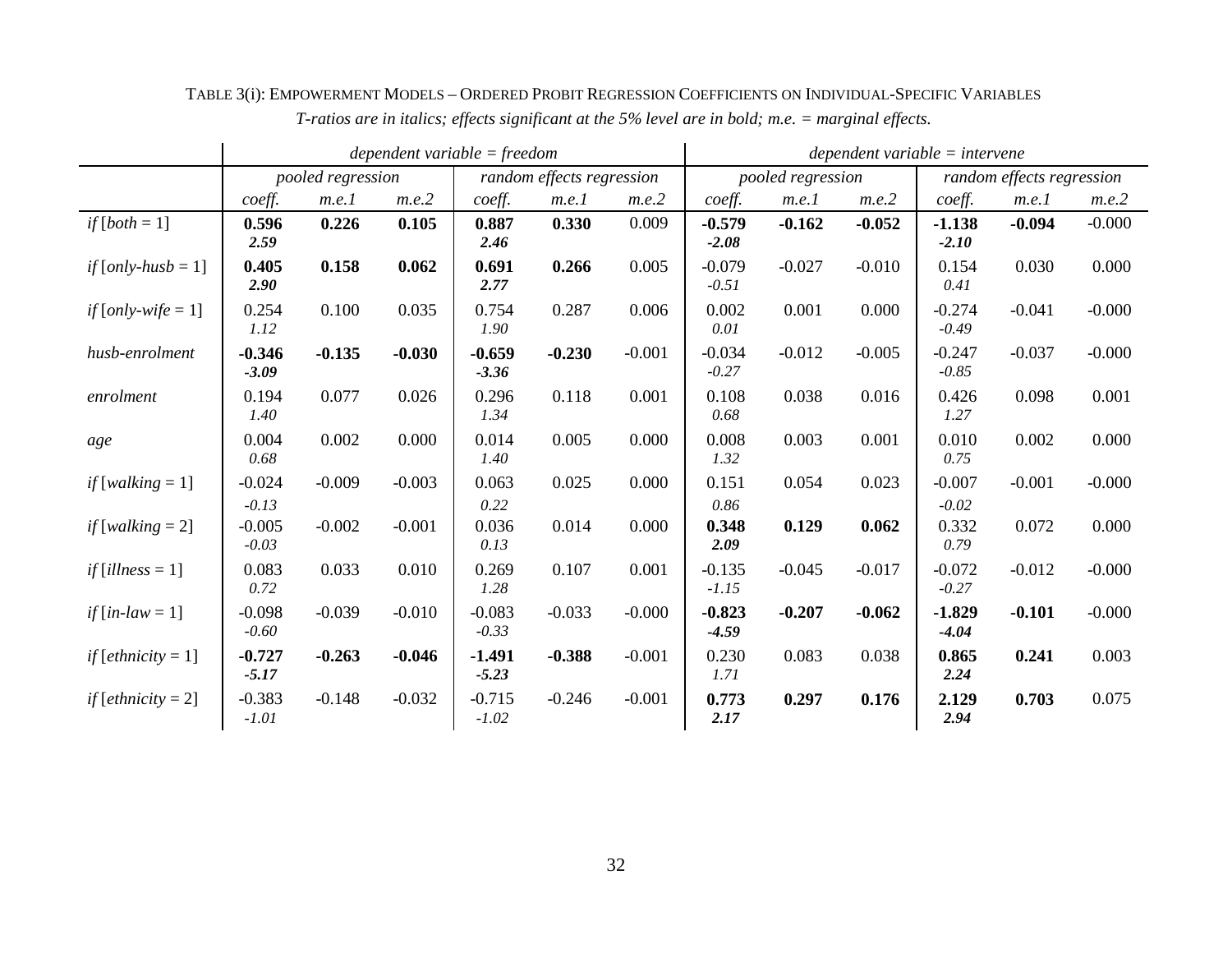|                                |                     |                   |          | $dependent\ variable = freedom$ |                           |          | $dependent\ variable =$ intervene |                   |       |               |                           |       |  |  |
|--------------------------------|---------------------|-------------------|----------|---------------------------------|---------------------------|----------|-----------------------------------|-------------------|-------|---------------|---------------------------|-------|--|--|
|                                |                     | pooled regression |          |                                 | random effects regression |          |                                   | pooled regression |       |               | random effects regression |       |  |  |
|                                | coeff.              | m.e.1             | m.e.2    | coeff.                          | m.e.1                     | m.e.2    | coeff.                            | m.e.1             | m.e.2 | coeff.        | m.e.1                     | m.e.2 |  |  |
| consumption                    | $-0.154$<br>$-1.62$ | $-0.061$          | $-0.015$ | $-0.410$<br>$-2.41$             | $-0.152$                  | $-0.001$ | 0.249<br>2.66                     | 0.091             | 0.041 | 0.792<br>2.74 | 0.215                     | 0.003 |  |  |
| if [water = $1$ ]              | 0.115<br>0.85       | 0.046             | 0.014    | 0.322<br>1.21                   | 0.128                     | 0.001    | 0.200<br>1.41                     | 0.072             | 0.032 | 0.270<br>0.78 | 0.057                     | 0.000 |  |  |
| <i>if</i> [ <i>toilet</i> = 1] | $-0.166$<br>$-0.65$ | $-0.066$          | $-0.016$ | $-0.116$<br>$-0.29$             | $-0.045$                  | $-0.000$ | 0.005<br>0.02                     | 0.002             | 0.001 | 0.160<br>0.33 | 0.032                     | 0.000 |  |  |
| adults                         | $-0.108$<br>$-3.66$ | $-0.043$          | $-0.011$ | $-0.224$<br>$-3.74$             | $-0.086$                  | $-0.000$ | 0.047<br>1.41                     | 0.016             | 0.007 | 0.167<br>2.14 | 0.033                     | 0.000 |  |  |
| random effect $\sigma$         |                     |                   |          | 0.745<br>15.9                   |                           |          |                                   |                   |       | 0.854<br>22.2 |                           |       |  |  |

TABLE 3(ii): EMPOWERMENT MODELS – ORDERED PROBIT REGRESSION COEFFICIENTS ON HOUSEHOLD-SPECIFIC VARIABLES *T-ratios are in italics; effects significant at the 5% level are in bold; m.e. = marginal effects.*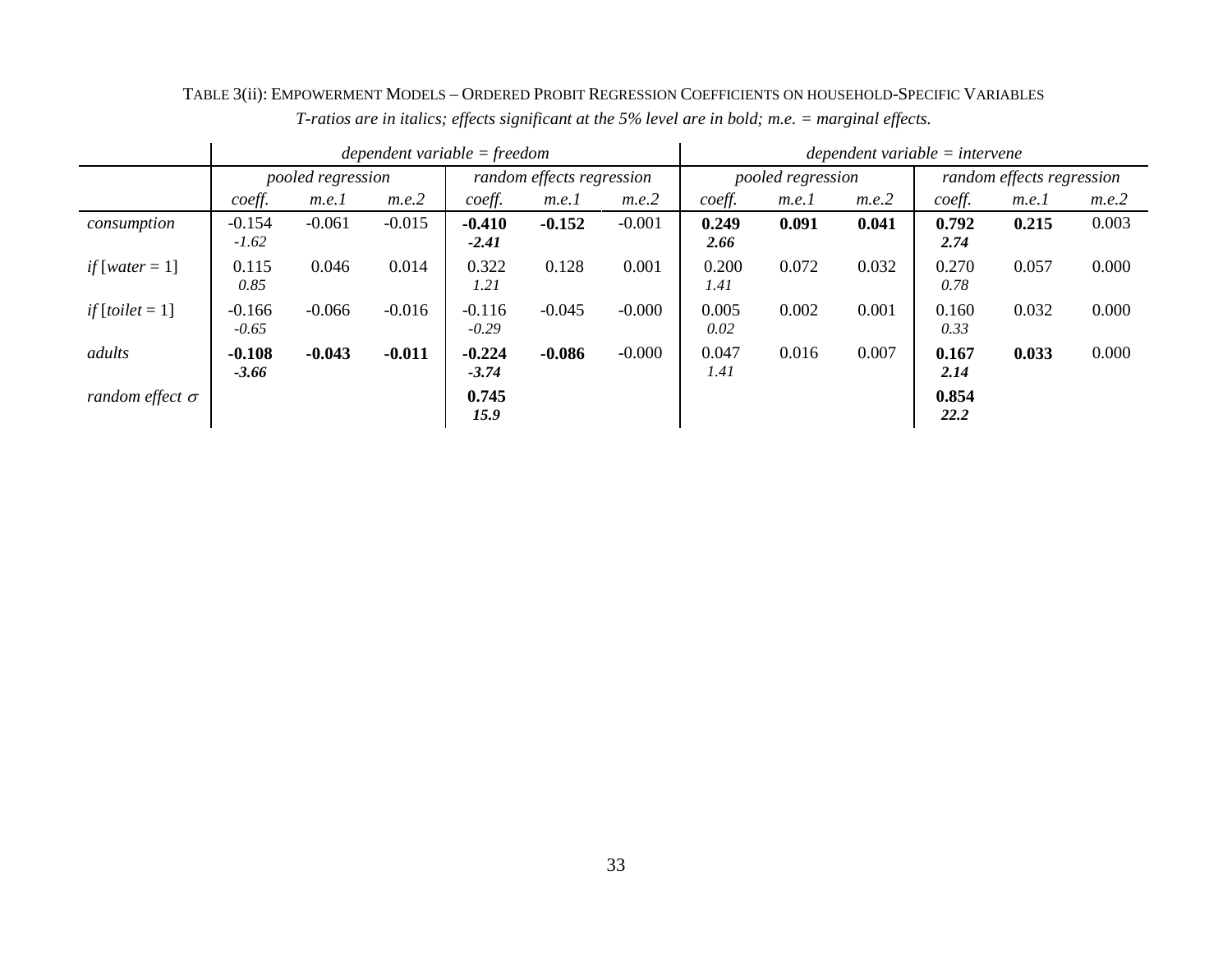|                                    |                      | pooled regression |                      | random effects regression |
|------------------------------------|----------------------|-------------------|----------------------|---------------------------|
|                                    | coeff.               | m.e.              | coeff.               | m.e.                      |
| <i>if</i> [ <i>writing</i> $= 1$ ] | $-0.050$<br>$-0.34$  | $-0.019$          | $-0.057$<br>$-0.33$  | $-0.021$                  |
| enrolment                          | $-0.054$<br>$-0.76$  | $-0.021$          | $-0.020$<br>$-0.22$  | $-0.008$                  |
| age                                | 0.009<br>2.27        | 0.003             | 0.011<br>2.66        | 0.004                     |
| range                              | $-0.125$<br>$-12.99$ | $-0.048$          | $-0.147$<br>$-12.75$ | $-0.056$                  |
| if $[walking = 1]$                 | 0.157<br>1.09        | 0.059             | 0.324<br>1.88        | 0.113                     |
| $if [walking = 2]$                 | $-0.044$<br>$-0.32$  | $-0.017$          | 0.055<br>0.34        | 0.020                     |
| if $\lceil$ <i>illness</i> = 1]    | 0.046<br>0.45        | 0.018             | 0.118<br>0.90        | 0.043                     |
| <i>if</i> [ <i>ethnicity</i> = 1]  | 0.057<br>0.53        | 0.022             | 0.072<br>0.58        | 0.027                     |
| <i>if</i> [ <i>ethnicity</i> = 2]  | $-0.403$<br>$-1.07$  | $-0.159$          | $-0.433$<br>$-1.16$  | $-0.170$                  |
| consumption                        | 0.215<br>2.96        | 0.083             | 0.244<br>2.72        | 0.087                     |
| $if[water = 1]$                    | 0.176<br>1.52        | 0.066             | 0.199<br>1.42        | 0.071                     |
| <i>if</i> $[tolet = 1]$            | $-0.057$<br>$-0.33$  | $-0.022$          | $-0.128$<br>$-0.55$  | $-0.049$                  |
| adults                             | 0.003<br>0.14        | 0.001             | $-0.009$<br>$-0.31$  | $-0.003$                  |
| random effect $\sigma$             |                      |                   | 0.295<br>4.57        |                           |

# TABLE 4: SAMPLE SELECTION MODEL – PROBIT REGRESSION COEFFICIENTS *T-ratios are in italics; effects significant at the 5% level are in bold; m.e. = marginal effects.*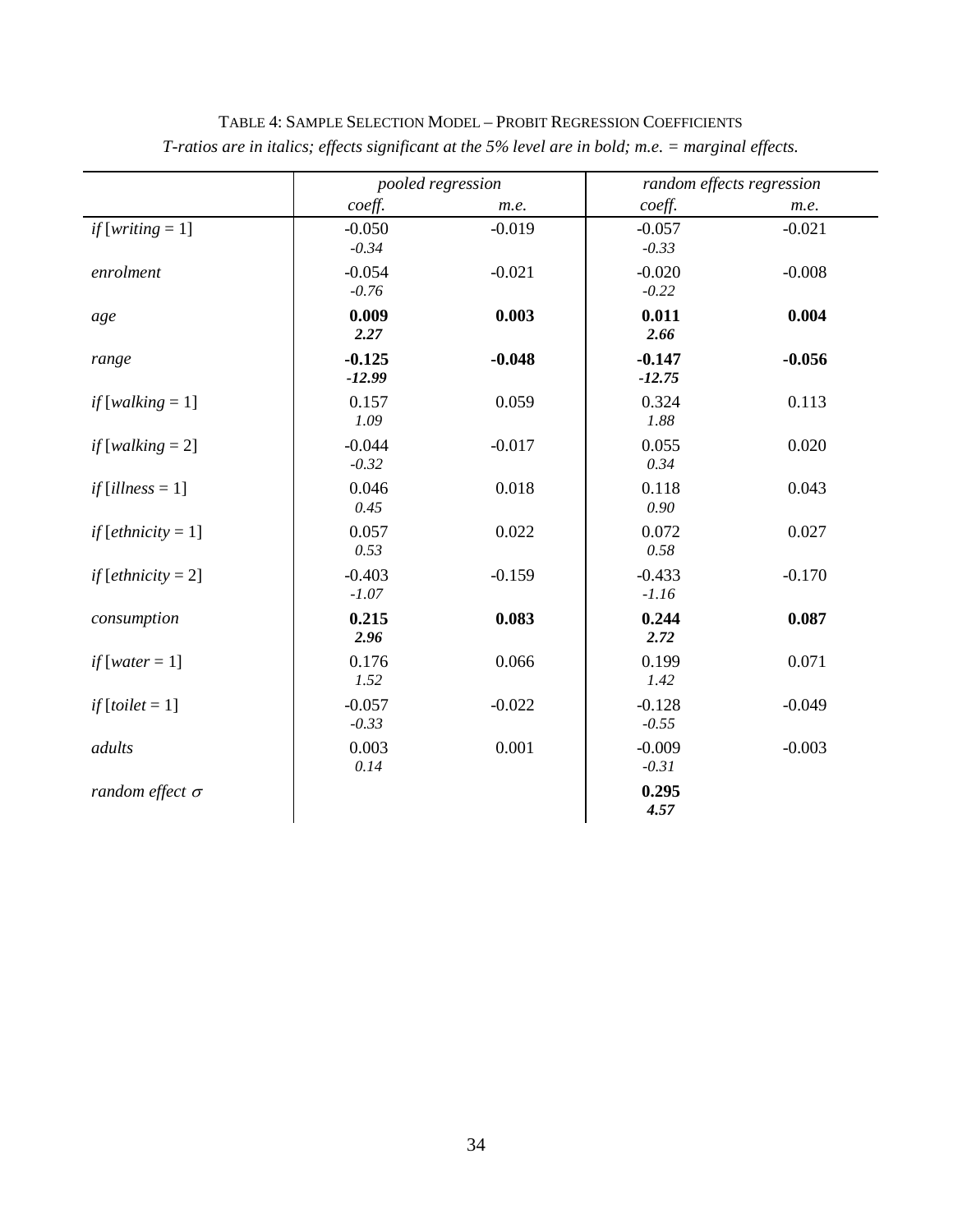|                                                 |         | $\hat{\pi}, \hat{\tau}$ & $\hat{\psi}$ from pooled regression |                  |         |      | $\hat{\pi}, \hat{\tau}$ & $\hat{\psi}$ from random effects regression |
|-------------------------------------------------|---------|---------------------------------------------------------------|------------------|---------|------|-----------------------------------------------------------------------|
| significance tests                              | anxiety | pain                                                          | health-<br>score | anxiety | pain | health-<br>score                                                      |
| test for $\hat{\pi}_i$                          | 0.52    | 0.44                                                          | 0.71             | 0.75    | 0.17 | 0.70                                                                  |
| test for $\hat{\tau}_i^1 \wedge \hat{\tau}_i^2$ | 0.38    | 0.44                                                          | 0.34             | 0.48    | 0.57 | 0.35                                                                  |
| test for $\hat{\psi}_i^1 \wedge \hat{\psi}_i^2$ | 0.22    | 0.03                                                          | 0.01             | 0.62    | 0.48 | 0.12                                                                  |

## TABLE 5: ENDOGENEITY TEST *P*-VALUES

 $\hat{\pi}_i$  is the estimated inverse Mills ratio for selection into the sample.

 $\hat{\tau}_i^n$  is the estimated inverse Mills ratio for each value of *freedom*.

 $\hat{\psi}_i^n$  is the estimated inverse Mills ratio for each value of *intervene*.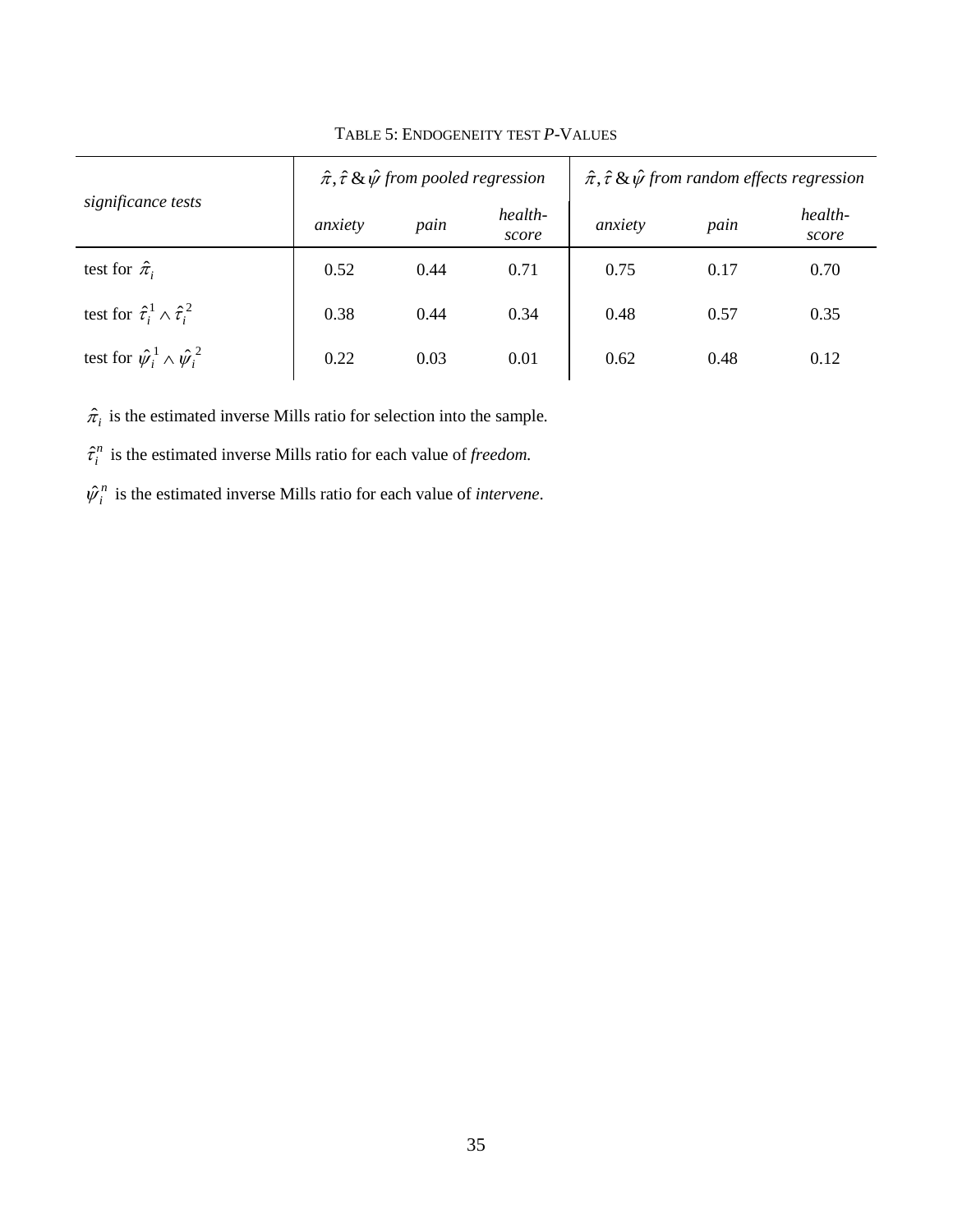|                                      |          | dependent variable $=$ pain: pooled probit |          | $d.v. = health-score: r.e.$ tobit |         |  |  |  |
|--------------------------------------|----------|--------------------------------------------|----------|-----------------------------------|---------|--|--|--|
|                                      | coeff.   | t ratio                                    | m.e.     | coeff.                            | t ratio |  |  |  |
| if [freedom $= 1$ ]                  | $-0.494$ | $-3.27$                                    | $-0.182$ | $-0.605$                          | $-3.42$ |  |  |  |
| if [freedom $= 2$ ]                  | $-0.752$ | $-3.18$                                    | $-0.260$ | $-0.680$                          | $-3.01$ |  |  |  |
| if $[intervene = 1]$                 | 0.292    | 1.86                                       | 0.116    | $-0.128$                          | $-0.79$ |  |  |  |
| if $[intervene = 2]$                 | 0.777    | 3.67                                       | 0.293    | 0.461                             | 2.00    |  |  |  |
| if [writing $= 1$ ]                  | 0.178    | 0.58                                       | 0.071    | $-0.029$                          | $-0.10$ |  |  |  |
| enrolment                            | $-0.107$ | $-0.58$                                    | $-0.042$ | $-0.245$                          | $-1.28$ |  |  |  |
| age                                  | 0.014    | 1.60                                       | 0.006    | 0.022                             | 2.67    |  |  |  |
| if [walking $= 1$ ]                  | $-0.327$ | $-1.32$                                    | $-0.125$ | $-0.362$                          | $-1.45$ |  |  |  |
| if [walking $= 2$ ]                  | $-1.216$ | $-4.25$                                    | $-0.360$ | $-1.041$                          | $-3.43$ |  |  |  |
| $if [illness = 1]$                   | 0.593    | 2.87                                       | 0.230    | 0.937                             | 4.41    |  |  |  |
| if $\lceil in\text{-}law = 1 \rceil$ | 0.606    | 1.06                                       | 0.234    | $-0.535$                          | $-0.71$ |  |  |  |
| <i>if</i> [ <i>ethnicity</i> = 1]    | $-0.211$ | $-0.96$                                    | $-0.082$ | 0.254                             | 1.08    |  |  |  |
| <i>if</i> [ <i>ethnicity</i> = 2]    | $-0.980$ | $-1.18$                                    | $-0.316$ | $-1.856$                          | $-2.19$ |  |  |  |
| consumption                          | $-0.062$ | $-0.32$                                    | $-0.024$ | $-0.472$                          | $-2.63$ |  |  |  |
| $if[water = 1]$                      | $-0.243$ | $-1.24$                                    | $-0.094$ | $-0.146$                          | $-0.63$ |  |  |  |
| $if [tolet = 1]$                     | 0.026    | 0.08                                       | 0.010    | 0.370                             | 1.79    |  |  |  |
| adults                               | $-0.092$ | $-1.91$                                    | $-0.036$ | $-0.060$                          | $-1.22$ |  |  |  |
| $100 \times \hat{\psi}^1$            | 0.147    | 2.10                                       | 0.059    | 0.173                             | 2.62    |  |  |  |
| $100 \times \hat{\psi}^2$            | $-0.138$ | $-2.15$                                    | $-0.054$ | $-0.149$                          | $-2.51$ |  |  |  |
| random effect $\sigma$               |          |                                            |          | 0.775                             | 12.5    |  |  |  |

TABLE 6: WELLBEING MODELS – ESTIMATES CONTROLLING FOR THE ENDOGENEITY OF *INTERVENE Bootstrap t-ratios are in italics; effects significant at the 5% level are in bold; m.e. = marginal effects.*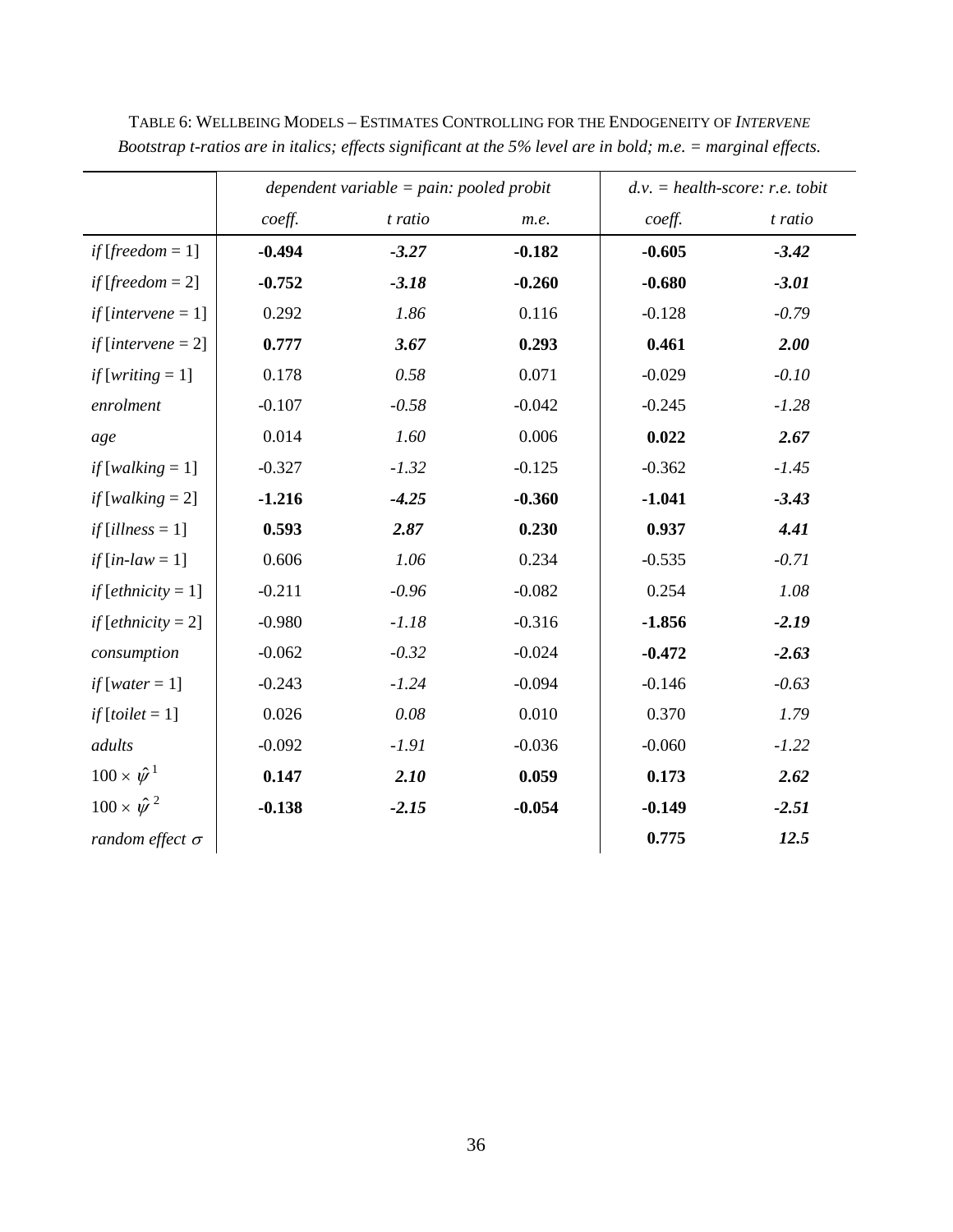|                                   | dependent variable = $anxiety$ : probit |              |                     |          |                     |             |                     |          | dependent variable = pain: probit |          | $d.v. = health-score: to bit$ |             |                     |                     |                     |
|-----------------------------------|-----------------------------------------|--------------|---------------------|----------|---------------------|-------------|---------------------|----------|-----------------------------------|----------|-------------------------------|-------------|---------------------|---------------------|---------------------|
|                                   |                                         | $\mathbf{A}$ | $\bf{B}$            |          |                     | $\mathbf C$ | $\mathbf{A}$        |          |                                   | B        |                               | $\mathbf C$ | $\mathbf{A}$        | $\bf{B}$            | $\mathbf C$         |
|                                   | coeff.                                  | m.e.         | coeff.              | m.e.     | coeff.              | m.e.        | coeff.              | m.e.     | coeff.                            | m.e.     | coeff.                        | m.e.        | coeff.              | coeff.              | coeff.              |
| if [freedom = $1$ ]               | $-0.426$<br>$-2.87$                     | $-0.154$     | $-0.414$<br>$-3.15$ | $-0.150$ |                     |             | $-0.523$<br>$-3.60$ | $-0.192$ | $-0.509$<br>$-4.01$               | $-0.188$ |                               |             | $-0.550$<br>$-3.38$ | $-0.639$<br>$-4.47$ |                     |
| if [freedom $= 2$ ]               | 0.003<br>0.01                           | 0.001        | 0.042<br>0.19       | 0.017    |                     |             | $-0.760$<br>$-3.30$ | $-0.263$ | $-0.712$<br>$-3.13$               | $-0.250$ |                               |             | $-0.550$<br>$-2.12$ | $-0.624$<br>$-2.55$ |                     |
| decisions                         | 0.007<br>0.14                           | 0.003        |                     |          | $-0.047$<br>$-1.17$ | $-0.018$    | 0.008<br>0.17       | 0.003    |                                   |          | $-0.070$<br>$-1.73$           | $-0.028$    | $-0.065$<br>$-1.37$ |                     | $-0.147$<br>$-3.50$ |
| <i>if</i> [ <i>intervene</i> = 1] | 0.380<br>2.63                           | 0.151        | 0.377<br>2.61       | 0.149    | 0.410<br>2.88       | 0.163       | 0.292<br>2.11       | 0.116    | 0.289<br>2.09                     | 0.115    | 0.300<br>2.22                 | 0.119       | $-0.149$<br>$-1.06$ | $-0.140$<br>$-1.00$ | $-0.119$<br>$-0.83$ |
| if [intervene $= 2$ ]             | 0.770<br>4.12                           | 0.296        | 0.769<br>4.12       | 0.295    | 0.729<br>3.91       | 0.282       | 0.846<br>4.35       | 0.314    | 0.842<br>4.33                     | 0.313    | 0.762<br>3.79                 | 0.287       | 0.412<br>1.88       | 0.420<br>1.94       | 0.357<br>1.55       |
| $if[writing = 1]$                 | 0.277<br>1.47                           | 0.110        | 0.273<br>1.45       | 0.108    | 0.316<br>1.69       | 0.125       | $-0.002$<br>$-0.01$ | $-0.001$ | $-0.007$<br>$-0.03$               | $-0.003$ | $-0.041$<br>$-0.22$           | $-0.016$    | 0.174<br>0.82       | 0.179<br>0.84       | 0.160<br>0.73       |
| enrolment                         | $-0.094$<br>$-2.47$                     | $-0.036$     | $-0.095$<br>$-2.50$ | $-0.037$ | $-0.102$<br>$-2.66$ | $-0.039$    | 0.002<br>0.05       | 0.001    | 0.001<br>0.02                     | 0.000    | $-0.007$<br>$-0.19$           | $-0.003$    | $-0.063$<br>$-1.52$ | $-0.064$<br>$-1.54$ | $-0.072$<br>$-1.72$ |
| age                               | 0.013<br>2.01                           | 0.005        | 0.013<br>2.09       | 0.005    | 0.013<br>2.10       | 0.005       | 0.022<br>3.37       | 0.009    | 0.023<br>3.48                     | 0.009    | 0.022<br>3.40                 | 0.009       | 0.025<br>4.08       | 0.024<br>3.94       | 0.026<br>4.17       |
| $if [walking = 1]$                | $-0.347$<br>$-1.99$                     | $-0.127$     | $-0.360$<br>$-2.08$ | $-0.132$ | $-0.322$<br>$-1.85$ | $-0.119$    | $-0.206$<br>$-1.09$ | $-0.080$ | $-0.222$<br>$-1.18$               | $-0.086$ | $-0.173$<br>$-0.94$           | $-0.068$    | $-0.374$<br>$-2.10$ | $-0.392$<br>$-2.21$ | $-0.357$<br>$-2.03$ |
| $if [walking = 2]$                | $-0.534$<br>$-3.07$                     | $-0.187$     | $-0.548$<br>$-3.17$ | $-0.192$ | $-0.512$<br>$-2.93$ | $-0.181$    | $-0.926$<br>$-5.30$ | $-0.304$ | $-0.942$<br>$-5.42$               | $-0.308$ | $-0.883$<br>$-5.26$           | $-0.294$    | $-1.086$<br>$-6.53$ | $-1.098$<br>$-6.69$ | $-1.075$<br>$-6.51$ |
| if [illness $= 1$ ]               | 0.516<br>3.95                           | 0.203        | 0.510<br>3.90       | 0.201    | 0.514<br>3.96       | 0.203       | 0.468<br>3.55       | 0.184    | 0.460<br>3.49                     | 0.181    | 0.438<br>3.39                 | 0.172       | 0.910<br>6.99       | 0.911<br>6.97       | 0.896<br>7.00       |
| if $(in-law = 1]$                 | $-0.170$<br>$-0.97$                     | $-0.065$     | $-0.155$<br>$-0.89$ | $-0.059$ | $-0.138$<br>$-0.79$ | $-0.053$    | 0.111<br>0.67       | 0.044    | 0.129<br>0.78                     | 0.051    | 0.123<br>0.75                 | 0.049       | $-0.156$<br>$-0.91$ | $-0.148$<br>$-0.86$ | $-0.124$<br>$-0.72$ |
| $if [ethnicity = 1]$              | 0.144<br>1.02                           | 0.057        | 0.153<br>1.09       | 0.060    | 0.247<br>1.87       | 0.098       | 0.017<br>0.12       | 0.007    | 0.028<br>0.21                     | 0.011    | 0.171<br>1.34                 | 0.068       | 0.263<br>1.97       | 0.249<br>1.85       | 0.419<br>3.12       |
| <i>if</i> [ <i>ethnicity</i> = 2] | $-0.701$<br>$-1.61$                     | $-0.234$     | $-0.695$<br>$-1.61$ | $-0.233$ | $-0.671$<br>$-1.61$ | $-0.227$    | $-0.060$<br>$-0.15$ | $-0.024$ | $-0.051$<br>$-0.13$               | $-0.020$ | 0.017<br>0.05                 | 0.007       | $-1.556$<br>$-4.50$ | $-1.592$<br>$-4.60$ | $-1.476$<br>$-4.18$ |

APPENDIX TABLE A1(i): WELLBEING MODELS – POOLED REGRESSION COEFFICIENTS ON INDIVIDUAL-SPECIFIC VARIABLES

*T-ratios are in italics; effects significant at the 5% level are in bold; m.e. = marginal effects.*